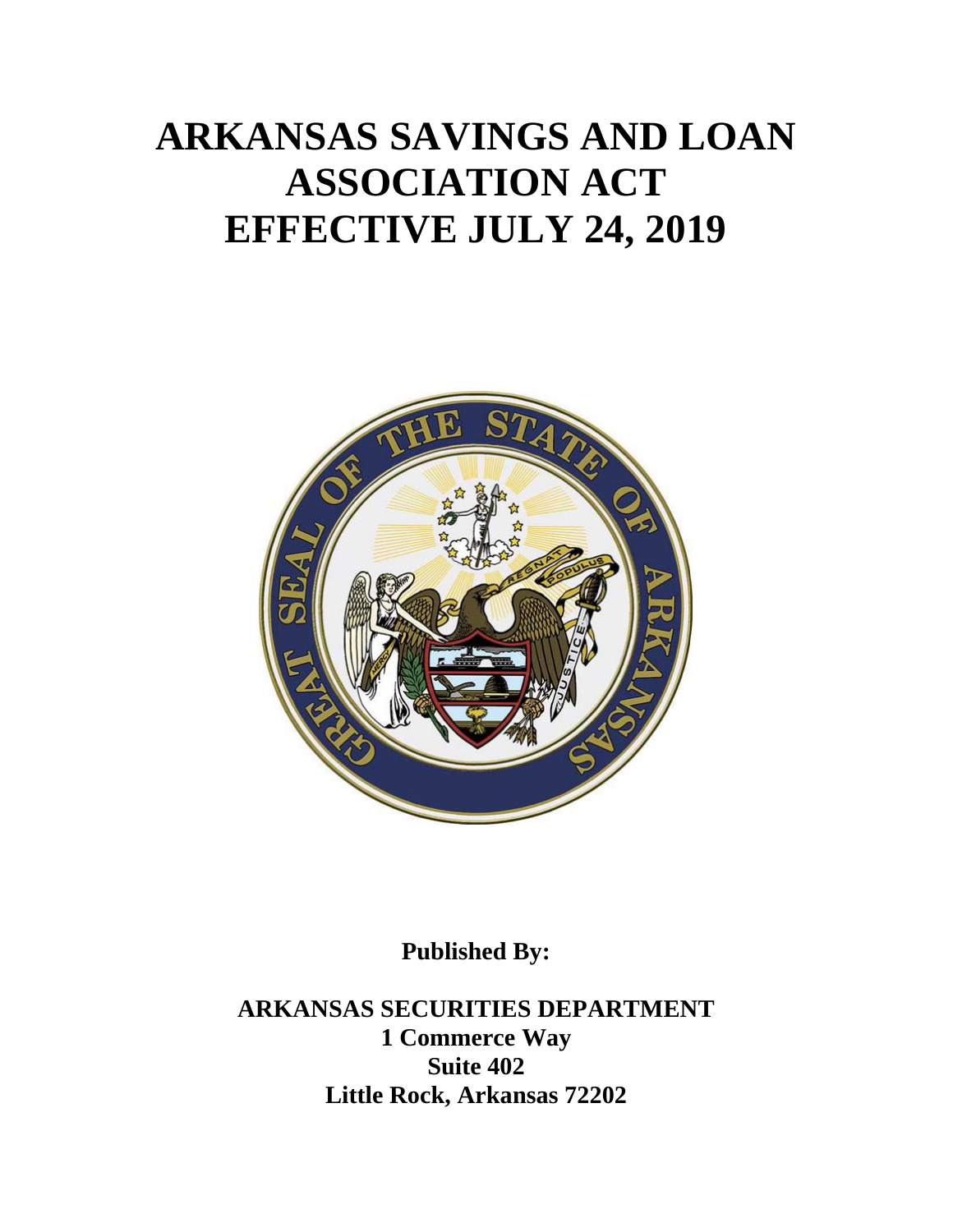#### **SAVINGS AND LOAN ASSOCIATIONS ACT TABLE OF CONTENTS**

# **SUBCHAPTER 1 – GENERAL PROVISIONS p. 1**

| $23 - 37 - 101$ . | Definitions.                                                           |
|-------------------|------------------------------------------------------------------------|
| $23 - 37 - 102$ . | Acts 1963, No. 227, controlling.                                       |
| $23 - 37 - 103$ . | Authority to do business as savings and loan association.              |
| $23 - 37 - 104$ . | Preexisting associations.                                              |
| $23 - 37 - 105$ . | Arkansas Business Corporation Act applicable to stock savings and loan |
|                   | associations.                                                          |
| $23-37-106$ .     | Federal savings and loan associations.                                 |
| $23 - 37 - 107$ . | Fees.                                                                  |
| 23-37-108.        | Associations subject to gross receipts and compensating taxes.         |

#### **SUBCHAPTER 2 – SUPERVISION p. 7**

- 23-37-201. Regulatory agencies generally.
- 23-37-202. Disclosure of information.
- 23-37-203. [Repealed.]
- 23-37-204. Records of hearings and decisions.
- 23-37-205. [Repealed.]
- 23-37-206. Division of Savings and Loan Associations Supervisor Staff.
- 23-37-207. Supervisor's powers and duties generally.
- 23-37-208. Supervisor's investigatory powers.
- 23-37-209. Communications from supervisor Manner of sending.
- 23-37-210. Annual audit and examination.
- 23-37-211. Accounting practices.
- 23-37-211. Accounting practices.
- 23-37-212. Cease and desist orders, injunctions, etc.
- 23-37-213. [Repealed.]
- 23-37-214. Appeal from decision of board.

# **SUBCHAPTER 3 – ORGANIZATION p. 14**

- 23-37-301. Application for charter.
- 23-37-302. Capitalization requirements generally.
- 23-37-303. Permanent capital stock.
- 23-37-304. Permanent stock associations Paid-in surplus requirements.
- 23-37-305. Permanent stock associations Initial subscriptions to savings accounts.
- 23-37-306. Mutual associations Expense fund requirement.
- 23-37-307. Bylaws.
- 23-37-308. Insurance of accounts.
- 23-37-309. Hearings on charter applications.
- 23-37-310. Approval or denial of application for charter.
- 23-37-311. Failure to commence business Cancellation of charter.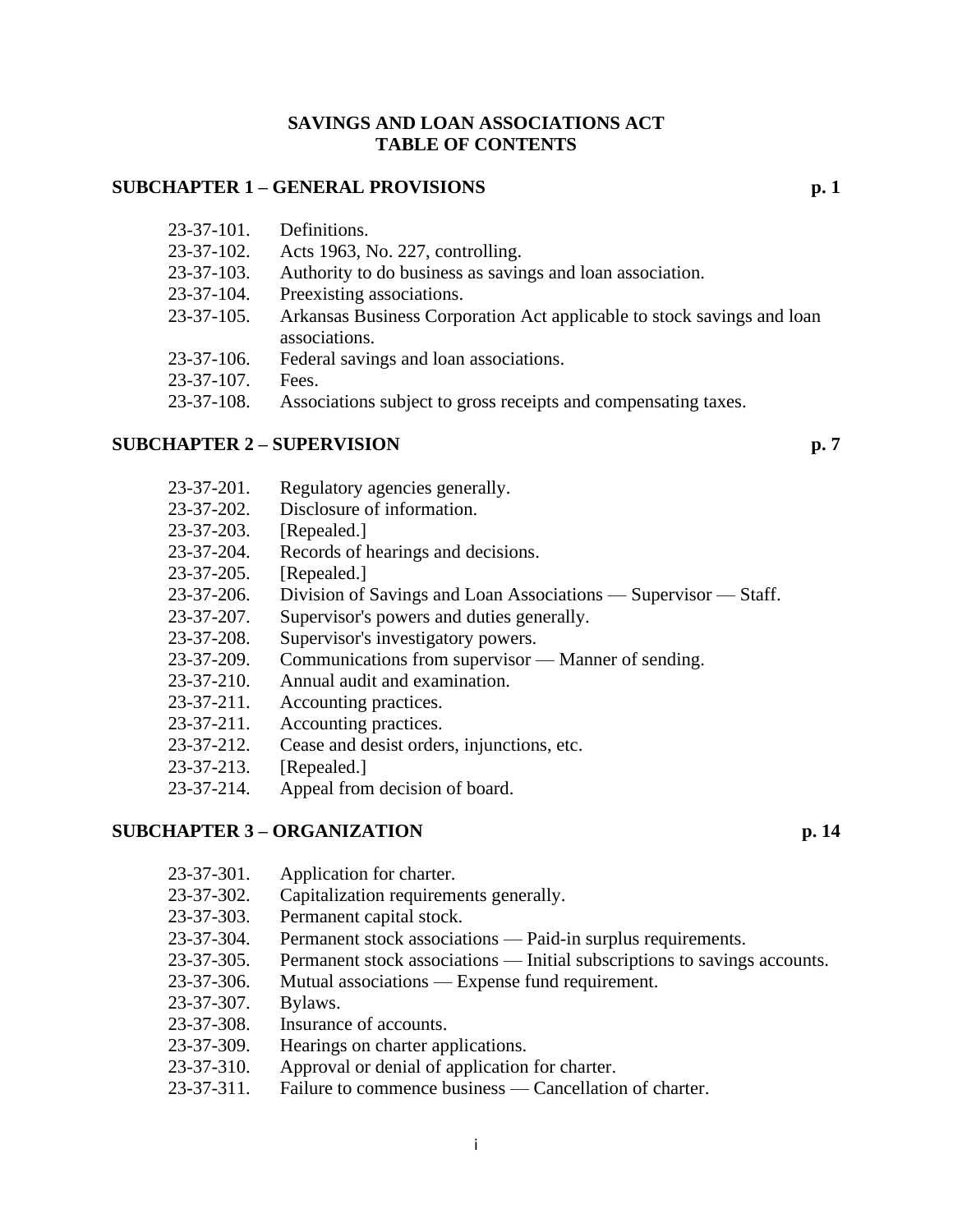| 23-37-312.       | Amendment of charter and bylaws.                       |
|------------------|--------------------------------------------------------|
| 23-37-313.       | Changes in name, location, etc.                        |
| 23-37-314.       | Indemnity bonds of directors, officers, and employees. |
| 23-37-315.       | Corporate name.                                        |
| $23 - 37 - 316.$ | Standards of conduct                                   |

#### **SUBCHAPTER 4 – OPERATION GENERALLY p. 25**

23-37-401. Powers commensurate with federal associations.

23-37-402. Authority to act as trustee for certain trusts.

23-37-403. Dividends.

23-37-404. Branch offices.

23-37-405. Membership charges prohibited.

23-37-406. Payment of commission on sale of stock.

#### **SUBCHAPTER 5 – SAVINGS ACCOUNTS**

| $23 - 37 - 501$ . | Accounts of minors.                                                                   |
|-------------------|---------------------------------------------------------------------------------------|
| $23 - 37 - 502$ . | Accounts in the names of two or more persons.                                         |
| $23 - 37 - 503$ . | Accounts of fiduciaries.                                                              |
| $23 - 37 - 504$ . | Accounts of deceased nonresidents.                                                    |
| $23 - 37 - 505$ . | Withdrawals generally.                                                                |
| $23 - 37 - 506$ . | Conflicting claims to accounts.                                                       |
| 23-37-507.        | Damages for refusal to pay withdrawal request.                                        |
| 23-37-508.        | Power of attorney.                                                                    |
| 23-37-509.        | Lien on account of borrower — Pledge of third party's account as security<br>on loan. |
| $23 - 37 - 510$ . | Validity of release or acquittance by officers of corporation or association.         |
| $23 - 37 - 511$ . | [Repealed.]                                                                           |
| 23-37-512.        | Legal investments in accounts.                                                        |

# **SUBCHAPTER 6 – FOREIGN ASSOCIATIONS p. 38**

| $23 - 37 - 601$ . | Operation in city on state line.  |
|-------------------|-----------------------------------|
| $23 - 37 - 602$ . | Agents, brokers, etc., generally. |
| $23 - 37 - 603$ . | Broker's license.                 |

# **SUBCHAPTER 7 – CONVERSION, MERGER, ETC. p. 40**

| 23-37-701. | Conversion of state association into federal association.                     |
|------------|-------------------------------------------------------------------------------|
| 23-37-702. | Conversion of federal association into state association.                     |
| 23-37-703. | Conversion of mutual association into stock association.                      |
| 23-37-704. | Contemporaneous conversion from federal mutual to state stock<br>association. |
| 23-37-705. | Reorganization, merger, consolidation, or sale of assets.                     |
| 23-37-706. | Federal Savings and Loan Insurance Corporation [abolished] as receiver.       |

**p. 30**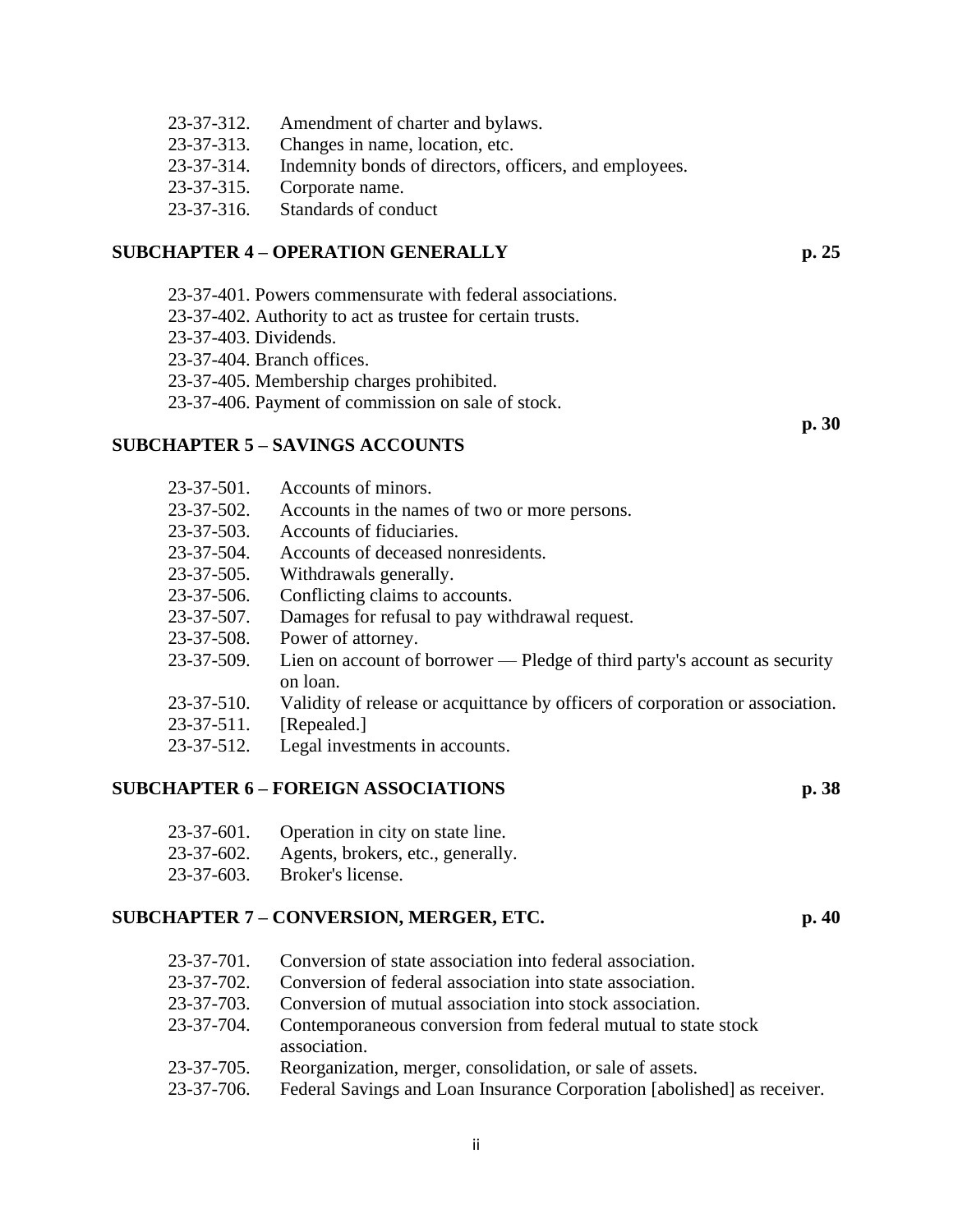| 23-37-801.        | Title.                                                                                                        |
|-------------------|---------------------------------------------------------------------------------------------------------------|
| $23 - 37 - 802$ . | Definitions.                                                                                                  |
| 23-37-803.        | Penalties and remedies.                                                                                       |
| 23-37-804.        | Acts requiring prior approval of the board.                                                                   |
| 23-37-805.        | Acts requiring prior approval of federal authorities.                                                         |
| 23-37-806.        | Savings and loan holding company acquisitions not requiring prior<br>approval.                                |
| 23-37-807.        | Applications to the board for approval.                                                                       |
| 23-37-808.        | Permissible nondisqualified acquisitions.                                                                     |
| 23-37-809.        | Prohibited acquisitions.                                                                                      |
| 23-37-810.        | Acquirer of an Arkansas association or Arkansas savings and loan holding<br>company subject to Arkansas laws. |
| 23-37-811.        | Registration of association — Reports — Rules.                                                                |
| 23-37-812.        | Determination of total deposits.                                                                              |
|                   |                                                                                                               |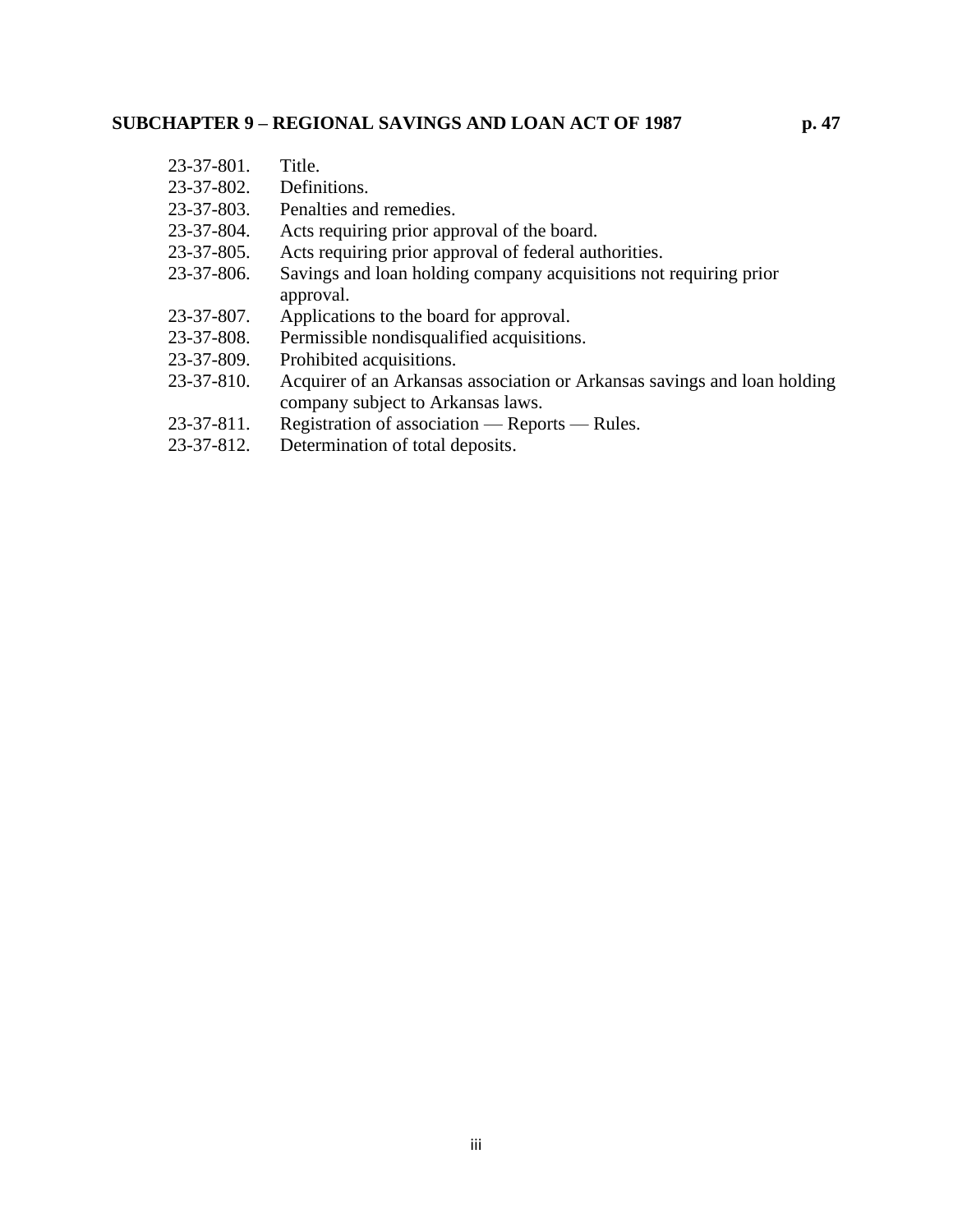# **SUBCHAPTER 1 – GENERAL PROVISIONS**

| $23 - 37 - 101$ . | Definitions.                                                           |
|-------------------|------------------------------------------------------------------------|
| $23 - 37 - 102$ . | Acts 1963, No. 227, controlling.                                       |
| $23 - 37 - 103$ . | Authority to do business as savings and loan association.              |
| $23 - 37 - 104$ . | Preexisting associations.                                              |
| $23 - 37 - 105$ . | Arkansas Business Corporation Act applicable to stock savings and loan |
|                   | associations.                                                          |
| $23 - 37 - 106$ . | Federal savings and loan associations.                                 |
| $23 - 37 - 107$ . | Fees.                                                                  |
| 23-37-108.        | Associations subject to gross receipts and compensating taxes.         |

# **23-37-101. Definitions.**

- **(a)** As used in this chapter, unless the context otherwise requires:
	- **(1)** "Association" means a corporation carrying on the business of a savings and loan association or a building and loan association under a charter issued by the State of Arkansas;
	- **(2)** "Board" means the Savings and Loan Association Board [abolished] duly appointed and acting pursuant to the terms of this chapter;
	- **(3)** "Broker" means a person, firm, or corporation who acts for or on behalf of any foreign savings and loan association or its agents, in soliciting or receiving applications for or funds for a savings account in any foreign savings and loan association;
	- **(4)** "Federal association" means a savings and loan association incorporated pursuant to the Home Owners' Loan Act of 1933, whose principal business office is located within the territorial limits of this state;
	- **(5)** "Foreign association" means an association chartered under the laws of another state or a federal association organized in another state, but does not mean a federal association organized in this state;
	- **(6)** "Mutual association" means an association that does not have issued an outstanding permanent capital stock and whose affairs are managed by a board of directors elected by the members;
	- **(7)** "Savings account" means that part of the savings liability of an association which is credited to a member by reason of the investment of funds in the association other than permanent capital stock;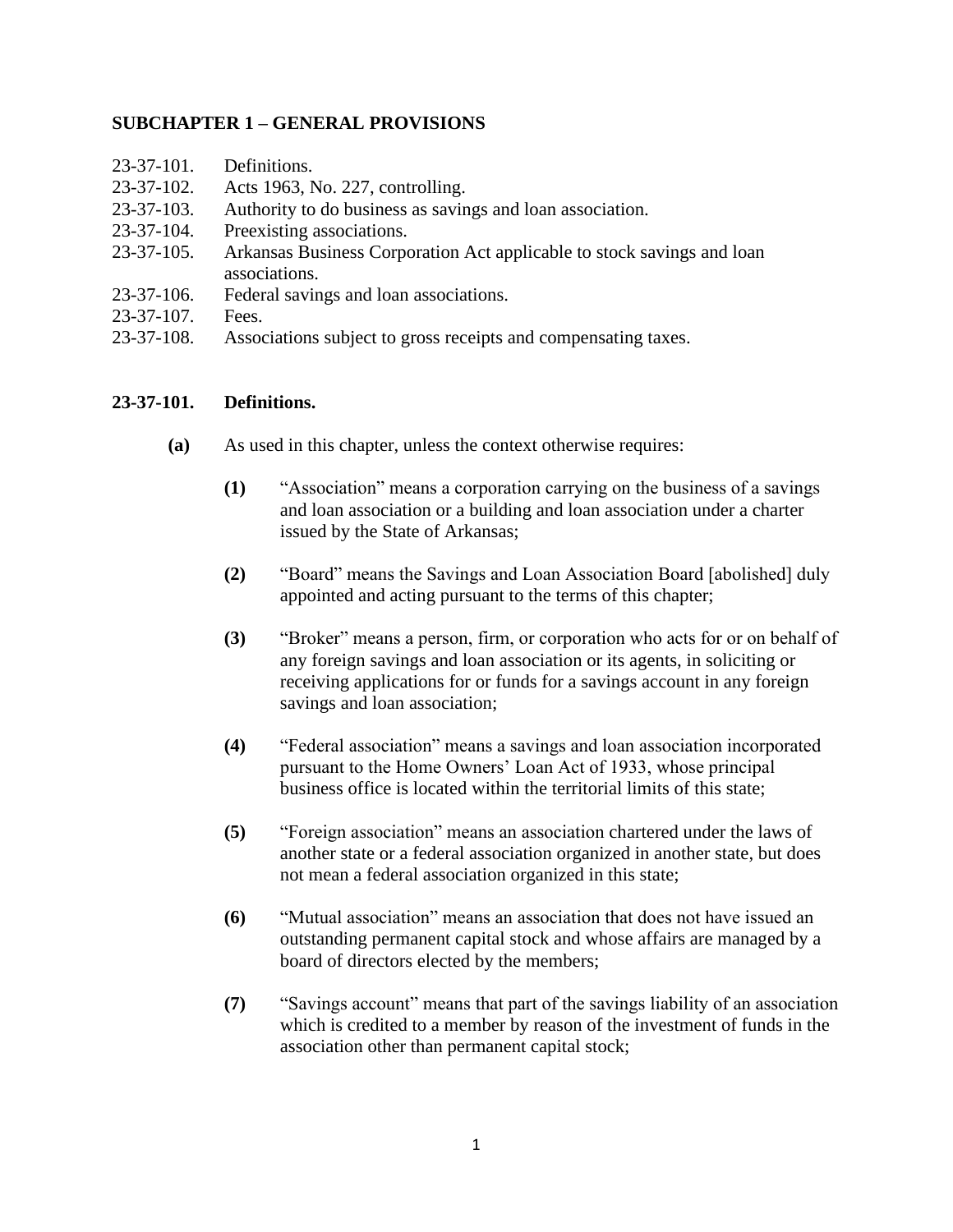- **(8)** "Stock association" means an association that has issued an outstanding permanent capital stock and whose affairs are managed by a board of directors elected by the holders of the permanent capital stock; and
- **(9)** "Supervisor" means the Supervisor of Savings and Loan Associations acting and appointed pursuant to the terms of this chapter.
- **(b)** The board may by rule define other terms used in this chapter and by the savings and loan industry.

**HISTORY**. Acts 1963, No. 227, § 1; 1979, No. 361, § 1; A.S.A. 1947, § 67-1801.

# **23-37-102. Acts 1963, No. 227, controlling.**

Insofar as the provisions of this act are inconsistent with the provisions of any other law affecting savings and loan associations or building and loan associations, the provisions of this act shall control.

**HISTORY**. Acts 1963, No. 227, § 62; A.S.A. 1947, § 67-1862.

#### **23-37-103. Authority to do business as savings and loan association.**

- **(a)** From and after March 13, 1963, it shall be unlawful for any person, firm, company, association, fiduciary, partnership, or corporation, by whatever name called, except banks, to do business as a savings and loan association or a building and loan association within this state or to maintain any office in this state for the purpose of doing such business, except:
	- **(1)** Associations organized under the laws of this state and subject to this chapter; and
	- **(2)** Federal associations chartered to do business in this state.
- **(b)** Any person, firm, or corporation, by whatever name known, except banks, which accepts funds from the public in the form of savings accounts, deposits, certificates of deposit, or similar evidences of indebtedness, and a substantial part of whose business is the making of loans on the security of real estate, shall be subject to all of the laws of this state governing the operation of a savings and loan or building and loan association.

**HISTORY**. Acts 1963, No. 227, § 57; A.S.A. 1947, § 67-1857.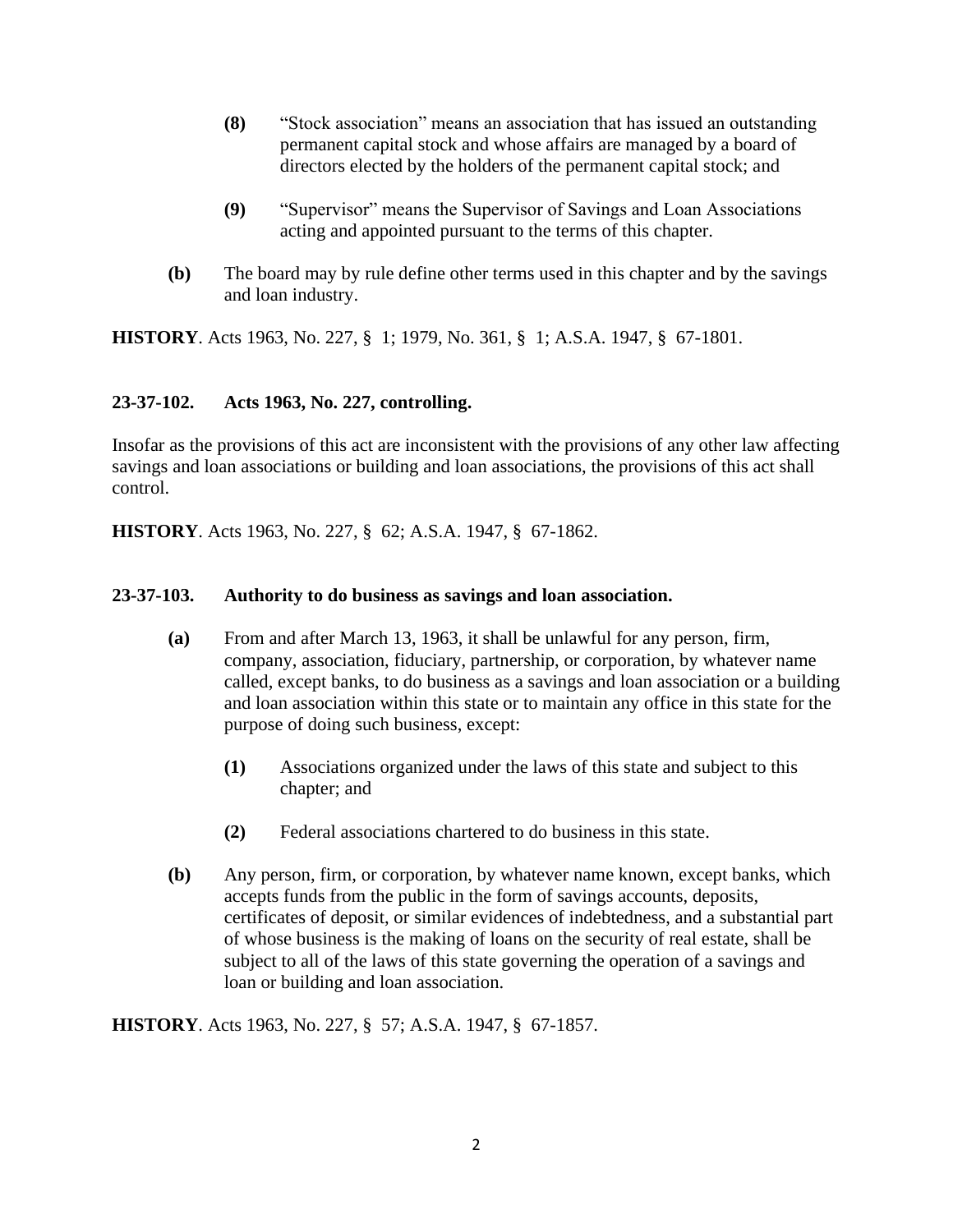# **23-37-104. Preexisting associations.**

- **(a)** The name, rights, powers, privileges, and immunities of every corporation incorporated in this state prior to March 13, 1963, and authorized under the laws of this state to carry on the business of a building and loan association or savings and loan association shall be governed, controlled, construed, extended, limited, and determined by the provisions of this act to the same extent and effect as if the corporation had been incorporated pursuant hereto.
- **(b)** The articles of incorporation or association, certificate of incorporation, or charter, however entitled, bylaws and constitution, or other rules of every such corporation made or existing prior to March 13, 1963, are modified, altered, and amended to conform to the provisions of this act, with or without the issuance or approval by the Supervisor of Savings and Loan Associations of conformed copies of those documents. These documents are declared void to the extent that they are inconsistent with the provisions of this act.
- **(c)** However, the obligations of any such existing corporation, whether between the corporation and its members, or any of them, or any other person, or any valid contract between the members of the corporation, or between the corporation and any other person, existing at the time this act takes effect, shall not be in any way impaired by the provisions of this act.
- **(d)** With the exceptions mentioned in subsection (c) of this section, every such corporation shall possess the same rights, powers, privileges, and immunities as if chartered under this act and shall be subject to the duties, liabilities, disabilities, and restrictions conferred and imposed by this act, notwithstanding anything to the contrary in its certificate of incorporation, bylaws, constitution, or rules.
- **(e)** All obligations to the corporation contracted prior to March 13, 1963, shall be enforceable by it and in its name, and demands, claims, and rights of action against the corporation may be enforced against it as fully and completely as they might have previously been enforced.
- **(f)** The existing charter of any association formed pursuant to Acts 1929, No. 128, or any other law of this state, is confirmed and shall be deemed to be valid and outstanding to the same extent as if issued pursuant to this act.

**HISTORY**. Acts 1963, No. 227, § 56; A.S.A. 1947, § 67-1856.

# **23-37-105. Arkansas Business Corporation Act applicable to stock savings and loan associations.**

Hereafter the Arkansas Business Corporation Act, § 4-26-101 et seq., shall be applicable to permanent stock savings and loan associations created or operating under the provisions of Acts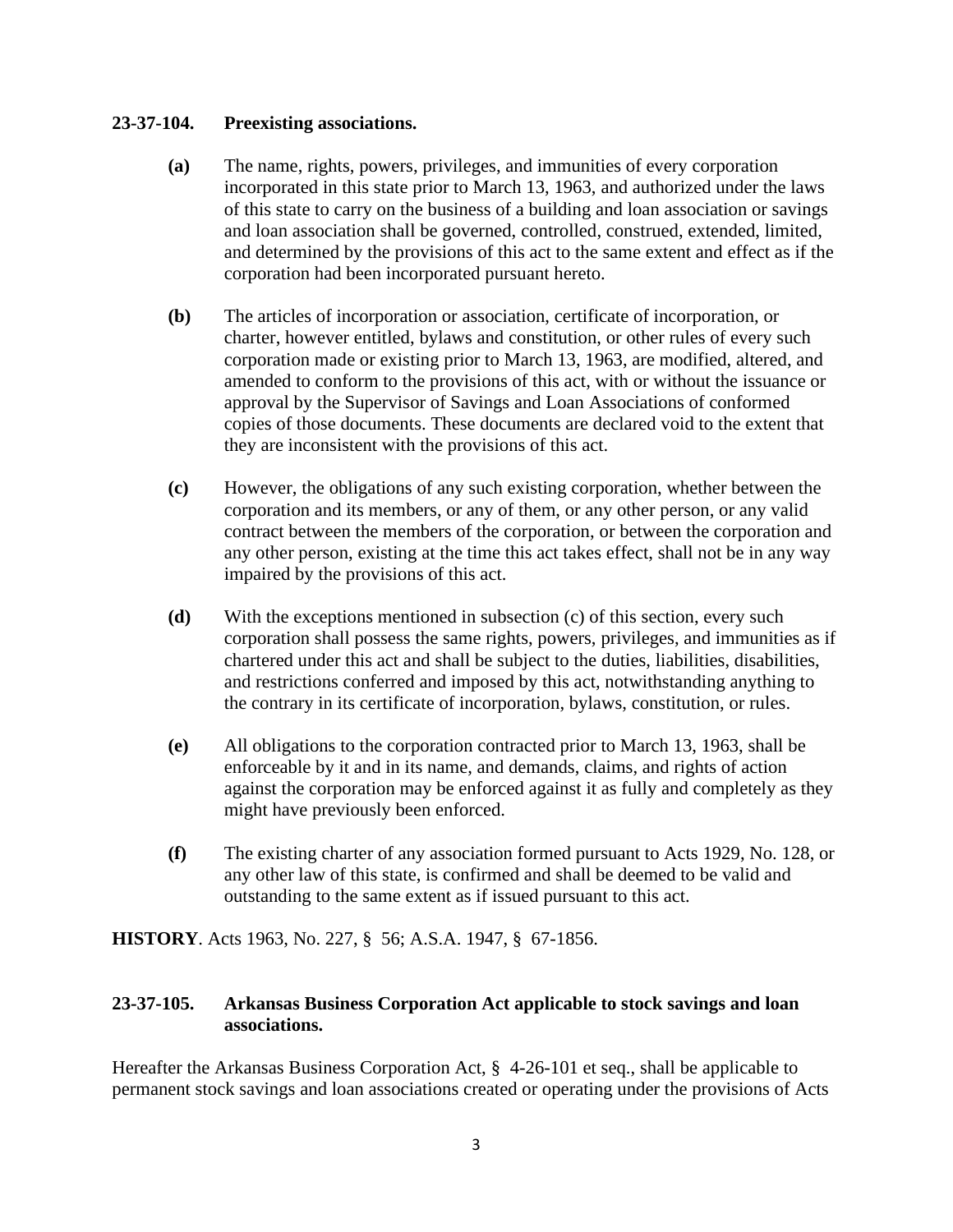1963, No. 227, and those savings and loan associations shall enjoy the same powers and privileges and be subject to the same duties, restrictions, and liabilities as other corporations, except so far as the same may be limited or enlarged by the provisions of Acts 1963, No. 227. If any provision of Acts 1963, No. 227, conflicts with the Arkansas Business Corporation Act, § 4- 26-101 et seq., the provisions of Acts 1963, No. 227, shall govern.

**HISTORY**. Acts 1971, No. 110, § 1; A.S.A. 1947, § 67-1864.

# **23-37-106. Federal savings and loan associations.**

Unless federal laws or regulations provide otherwise, federal associations and the members thereof, incorporated pursuant to the Home Owners' Loan Act of 1933, shall possess all of the rights, powers, privileges, benefits, immunities, and exemptions that are provided for associations under this act. The making of any sections of this act specifically applicable to federal associations shall not be construed as making other sections of the act inapplicable to federal associations.

**HISTORY**. Acts 1963, No. 227, § 61; A.S.A. 1947, § 67-1861.

# **23-37-107. Fees.**

The Supervisor of Savings and Loan Associations shall collect in advance, and the person or association so served shall pay, the following fees and charges:

- **(1)** In charter application proceedings:
	- **(A)** For filing an application for charter, one thousand five hundred dollars (\$1,500);
	- **(B)** For filing a protest to an application for charter, one thousand dollars (\$1,000) from each protestant; and
	- **(C)** For filing a petition for rehearing, seven hundred fifty dollars (\$750);
- **(2)** For filing and approval of an amendment to bylaws or articles of incorporation, twenty-five dollars (\$25.00);
- **(3) (A)** An annual fee, payable at the time the annual report of the association is filed, equal to:
	- **(i)** Two hundred fifty dollars (\$250) for each one million dollars (\$1,000,000) of assets or fraction thereof, up to two million dollars (\$2,000,000);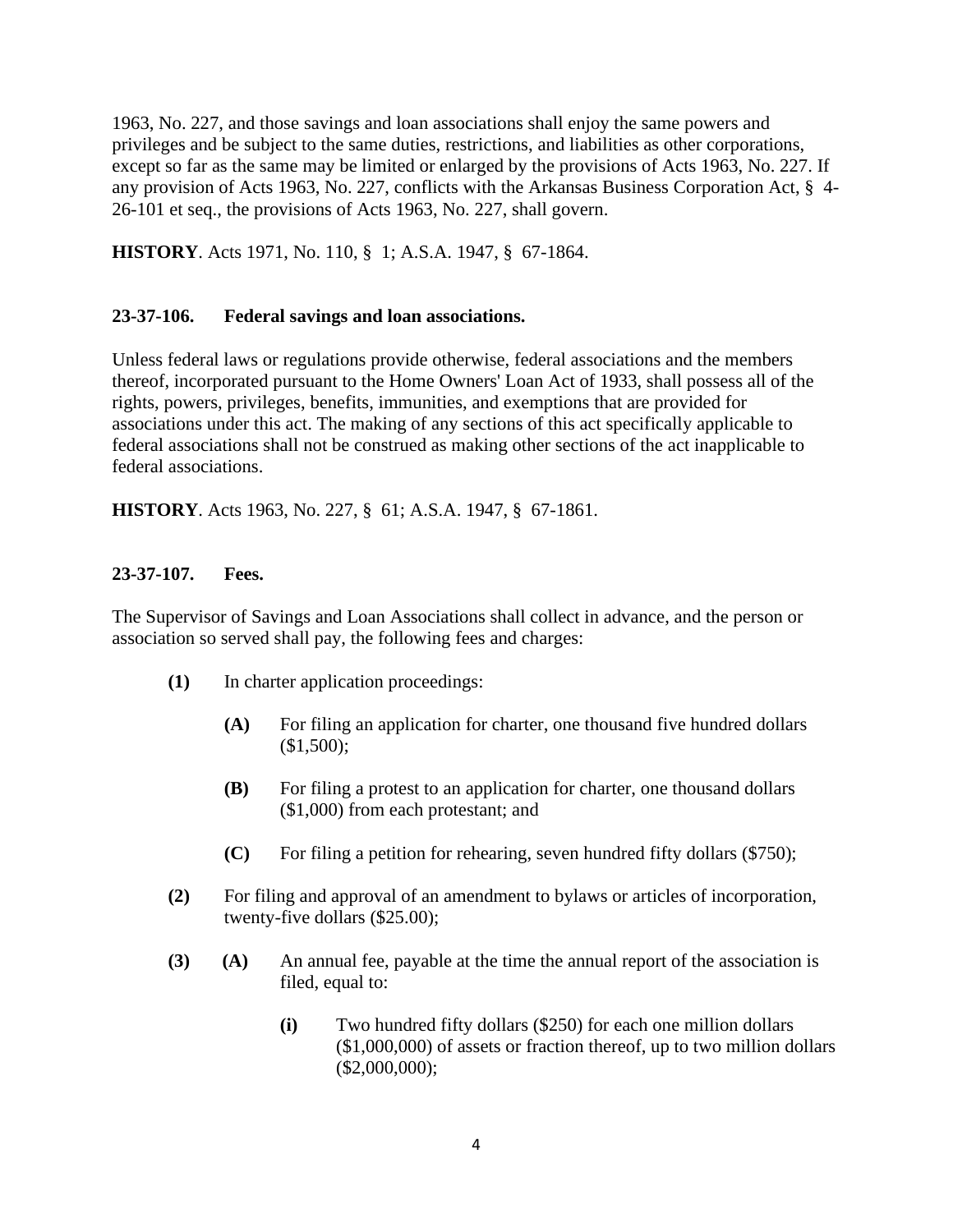- **(ii)** One hundred dollars (\$100) on each one million dollars (\$1,000,000) of assets or fraction thereof, over two million dollars (\$2,000,000) and less than five million dollars (\$5,000,000); and
- **(iii)** Fifty dollars (\$50.00) on each one million dollars (\$1,000,000) of assets or fraction thereof, over five million dollars (\$5,000,000).
- **(B)** No association chartered under the laws of this state shall be subject to any privilege, occupation, or franchise taxes for transacting business throughout the state.
- **(C)** In no event shall any association pay an annual fee in excess of five thousand dollars (\$5,000);
- **(4)** For each extraordinary examination ordered by the Savings and Loan Association Board [abolished], a fee of one hundred dollars (\$100) per day for each examiner for each and every day the examiner is absent from the office of the supervisor for the purpose of making the examination. In addition, the person or association shall pay the actual hotel and traveling expenses of the authorized examiner to and from Little Rock;
- **(5)** For filing a petition for conversion and verified minutes evidencing a conversion or plan of merger or consolidation, a fee of two hundred fifty dollars (\$250);
- **(6)** For filing a certificate of dissolution, a fee of one hundred dollars (\$100);
- **(7)** For filing a copy of a charter of a federal savings and loan association, a fee of fifty dollars (\$50.00);
- **(8)** The supervisor is authorized, in his or her discretion, to charge a fee of not exceeding ten dollars (\$10.00) upon each application for his or her approval or the approval of the board, as provided by this chapter;
- **(9)** For each certificate of the supervisor authenticating any document or other instrument, a fee of two dollars fifty cents (\$2.50), plus two dollars (\$2.00) for each page of the document or instrument;
- **(10)** For issuing a broker's license or for the annual renewal of a broker's license, a fee of five hundred dollars (\$500);
- **(11)** For a request for a special meeting of the board, one thousand five hundred dollars (\$1,500);
- **(12)** For each examination of an association by an authorized examiner from the office of the supervisor, a fee of fifty dollars (\$50.00) per day for each examiner for each and every day the examiner is absent from the office of the supervisor for the purpose of making the examination. In addition, the person or association shall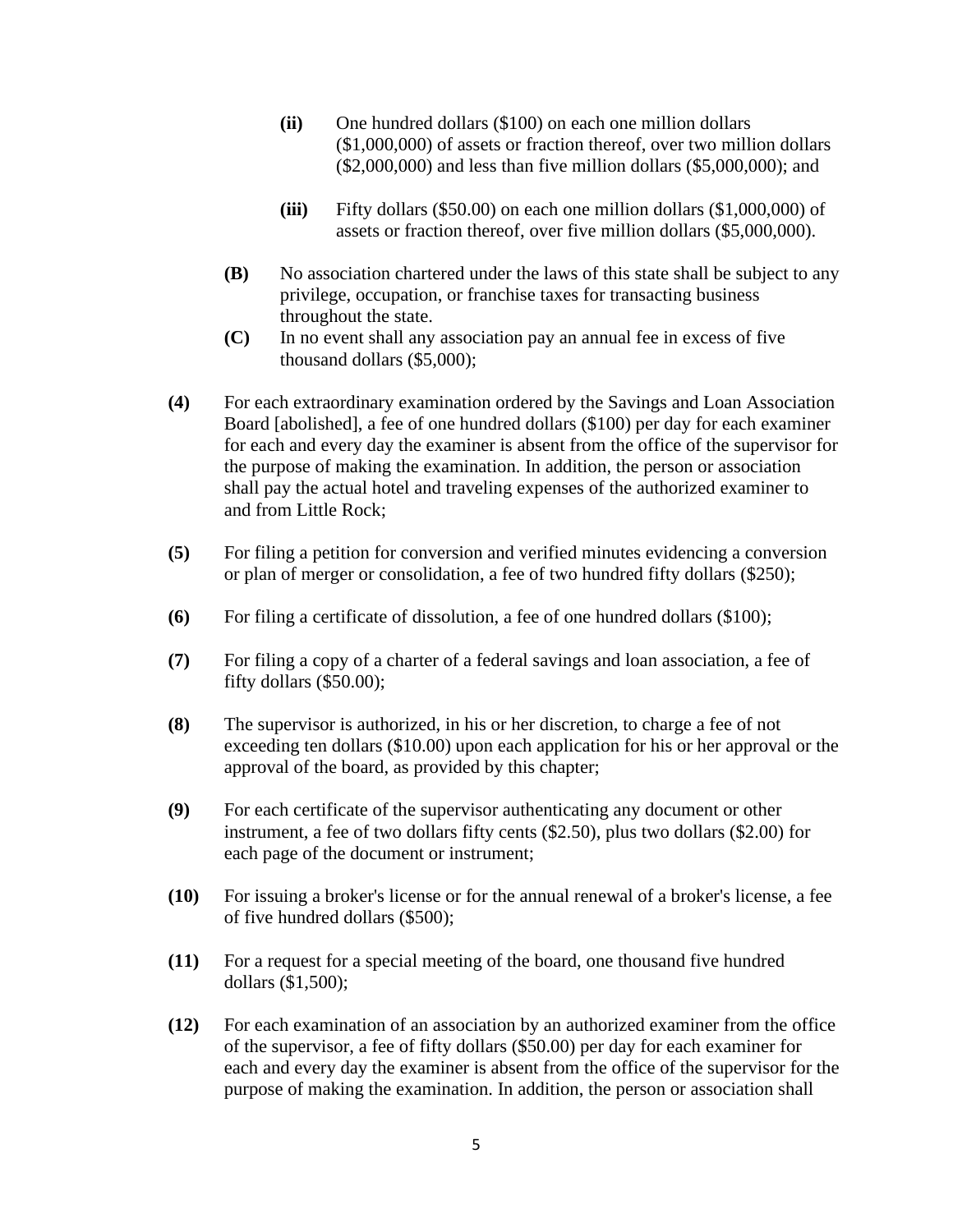pay the actual hotel and traveling expenses of the authorized examiner to and from Little Rock;

- **(13)** In branch office or other service facility application proceedings:
	- **(A)** For filing an application for a branch office or other service facility, two hundred fifty dollars (\$250);
	- **(B)** For filing a protest to an application for a branch office or other service facility, five hundred dollars (\$500) from each protestant;
	- **(C)** Upon the filing of one (1) or more protests, two hundred fifty dollars (\$250) from the applicant; and
	- **(D)** For filing a petition for rehearing, seven hundred fifty dollars (\$750); and
- **(14)** In any proceeding before the board or the supervisor regarding any application, the applicant shall pay all costs of having the proceedings transcribed, and, if the proceedings are transcribed, the applicant shall furnish the original copy of the transcript to the supervisor.

**HISTORY**. Acts 1963, No. 227, § 54; 1975, No. 531, §§ 5-11; 1979, No. 361, § 10; A.S.A. 1947, § 67-1854.

#### **23-37-108. Associations subject to gross receipts and compensating taxes.**

All savings and loan associations organized pursuant to the laws of this state and doing business in this state and all federal savings and loan associations doing business in this state shall be subject to the Arkansas Gross Receipts Act of 1941, § 26-52-101 et seq., and the Arkansas Compensating Tax Act of 1949, § 26-53-101 et seq.

**HISTORY**. Acts 1969, No. 352, § 1; A.S.A. 1947, § 67-1863.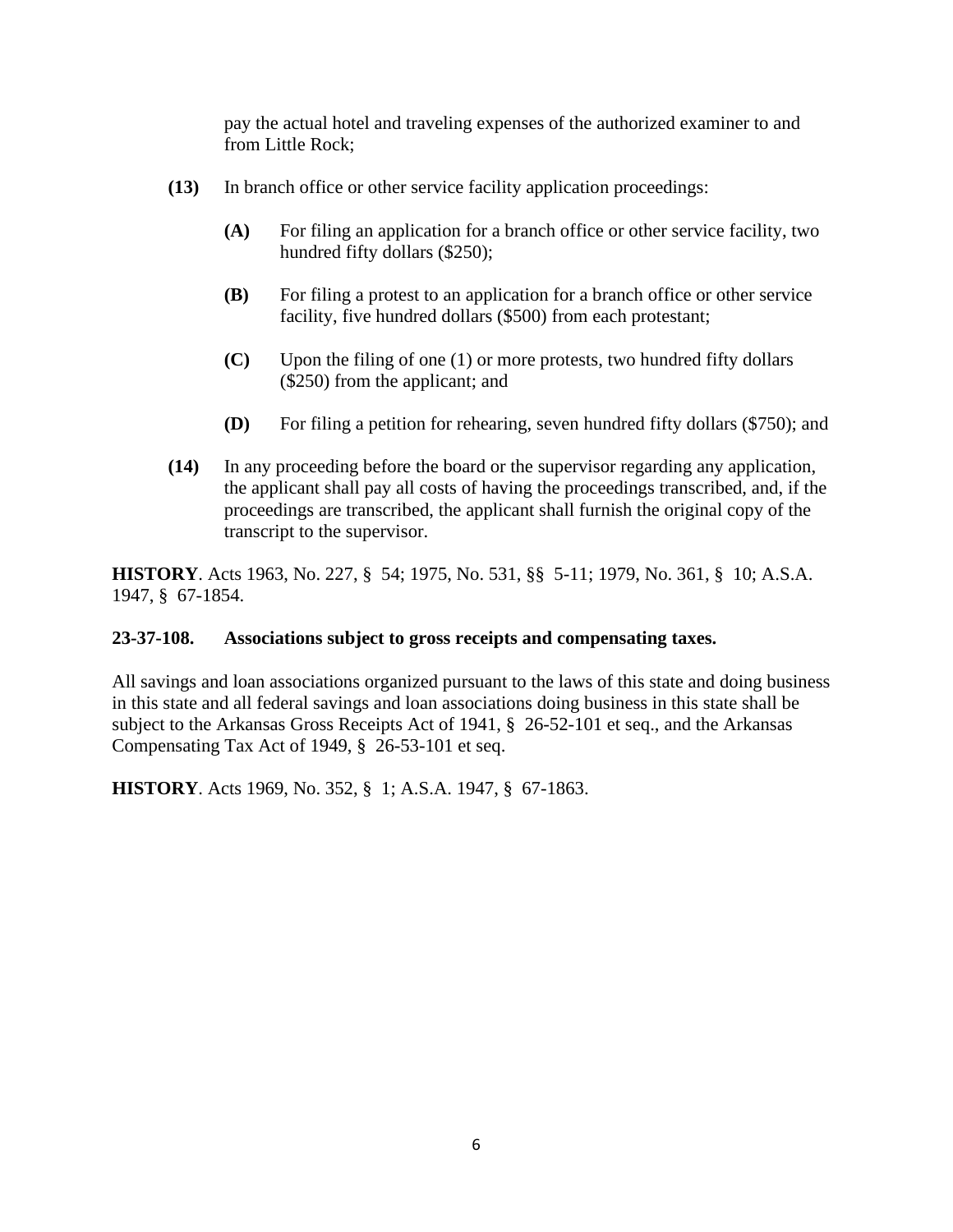# **SUBCHAPTER 2 – SUPERVISION**

- 23-37-201. Regulatory agencies generally.
- 23-37-202. Disclosure of information.
- 23-37-203. [Repealed.]
- 23-37-204. Records of hearings and decisions.
- 23-37-205. [Repealed.]
- 23-37-206. Division of Savings and Loan Associations Supervisor Staff.
- 23-37-207. Supervisor's powers and duties generally.
- 23-37-208. Supervisor's investigatory powers.
- 23-37-209. Communications from supervisor Manner of sending.
- 23-37-210. Annual audit and examination.
- 23-37-211. Accounting practices.
- 23-37-211. Accounting practices.
- 23-37-212. Cease and desist orders, injunctions, etc.
- 23-37-213. [Repealed.]
- 23-37-214. Appeal from decision of board.

#### **23-37-201. Regulatory agencies generally.**

All associations subject to this chapter shall be supervised and regulated, and the provisions of this chapter shall be enforced by the Supervisor of Savings and Loan Associations, acting pursuant to the authority delegated by this chapter.

**HISTORY**. Acts 1963, No. 227, § 47; A.S.A. 1947, § 67-1847; Acts 1997, No. 258, § 1.

#### **23-37-202. Disclosure of information.**

All associations subject to this chapter shall be supervised and regulated, and the provisions of this chapter shall be enforced by the Supervisor of Savings and Loan Associations, acting pursuant to the authority delegated by this chapter.

**HISTORY**. Acts 1963, No. 227, § 47; A.S.A. 1947, § 67-1847; Acts 1997, No. 258, § 1.

# **23-37-203. [Repealed.]**

#### **23-37-204. Records of hearings and decisions.**

All associations subject to this chapter shall be supervised and regulated, and the provisions of this chapter shall be enforced by the Supervisor of Savings and Loan Associations, acting pursuant to the authority delegated by this chapter.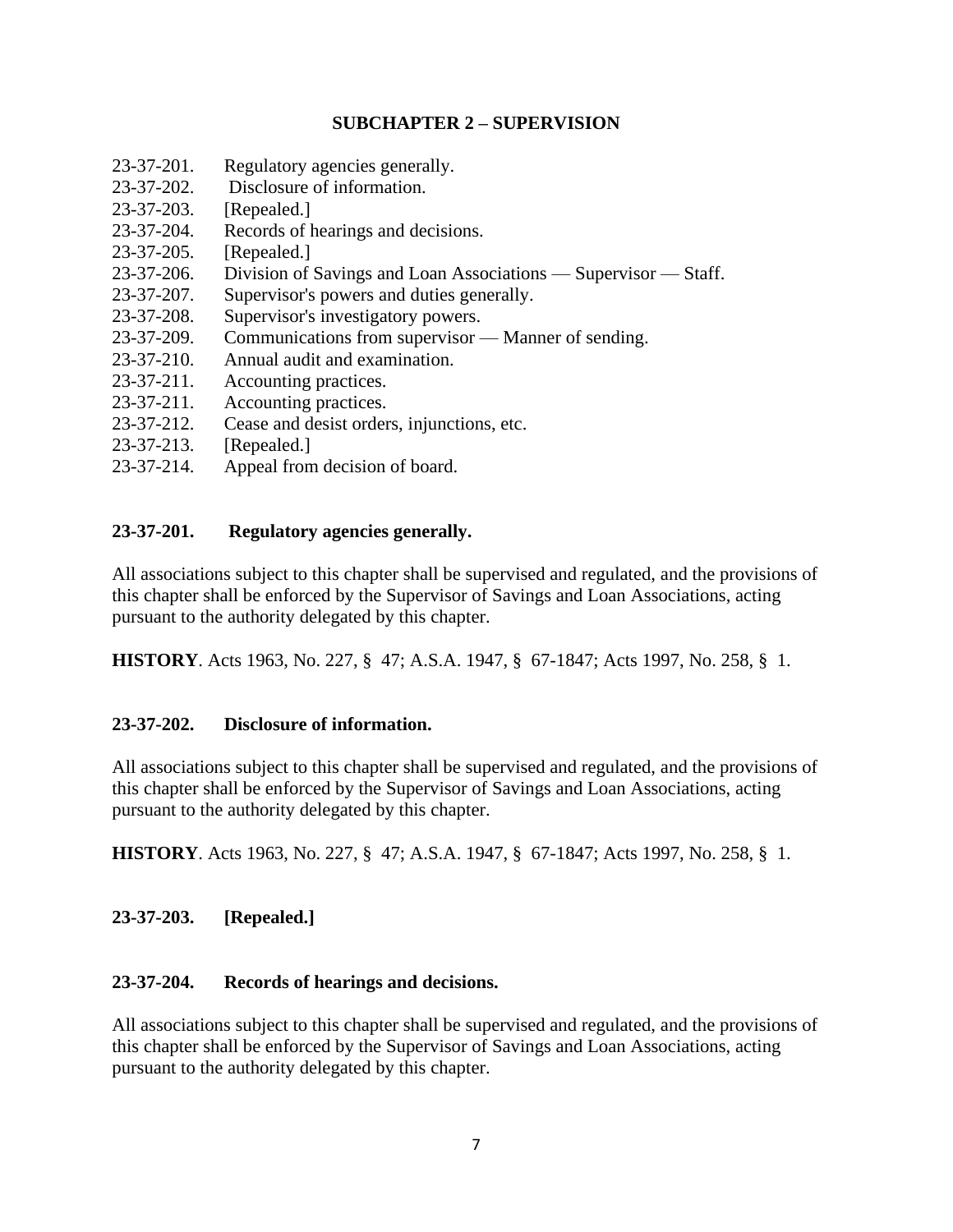**HISTORY**. Acts 1963, No. 227, § 47; A.S.A. 1947, § 67-1847; Acts 1997, No. 258, § 1.

# **23-37-205. [Repealed.]**

# **23-37-206. Division of Savings and Loan Associations — Supervisor — Staff.**

- **(a)** There is created a Division of Savings and Loan Associations of the State Securities Department which shall be administered by the Supervisor of Savings and Loan Associations.
- **(b) (1)** The Securities Commissioner, in consultation with the Secretary of the Department of Commerce, shall act as Supervisor of Savings and Loan Associations. He or she may appoint an assistant securities commissioner responsible for financial institutions to act as the Assistant Supervisor of Savings and Loan Associations and perform all duties delegated by the commissioner.
	- b The supervisor, in consultation with the Secretary of the Department of Commerce, shall appoint any other assistants, secretaries, and examiners who may be necessary to assist in the performance of his or her duties under this chapter.

**HISTORY**. Acts 1963, No. 227, § 2; 1979, No. 361, § 2; A.S.A. 1947, § 67-1802; Acts 2019, No. 910, § 572.

#### **23-37-207. Supervisor's powers and duties generally.**

- **(a)** The Supervisor of Savings and Loan Associations shall have general supervision of associations doing business in this state and shall be charged with the execution of the laws of this state relating to those associations.
- **(b)** In order to fulfill his or her responsibilities, the supervisor shall have the following powers, duties, limitations, and functions:
	- **(1)** He or she shall have all the rights, powers, and privileges heretofore vested in the Savings and Loan Association Board [abolished] and be subject to all duties to which the Savings and Loan Association Board [abolished] was heretofore subject;
	- **(2)** He or she shall, in such coordination with the Federal Home Loan Bank Board [abolished], the Federal Deposit Insurance Corporation, and other federal and state regulatory authorities as he or she deems appropriate, provide for the orderly examination and supervision of associations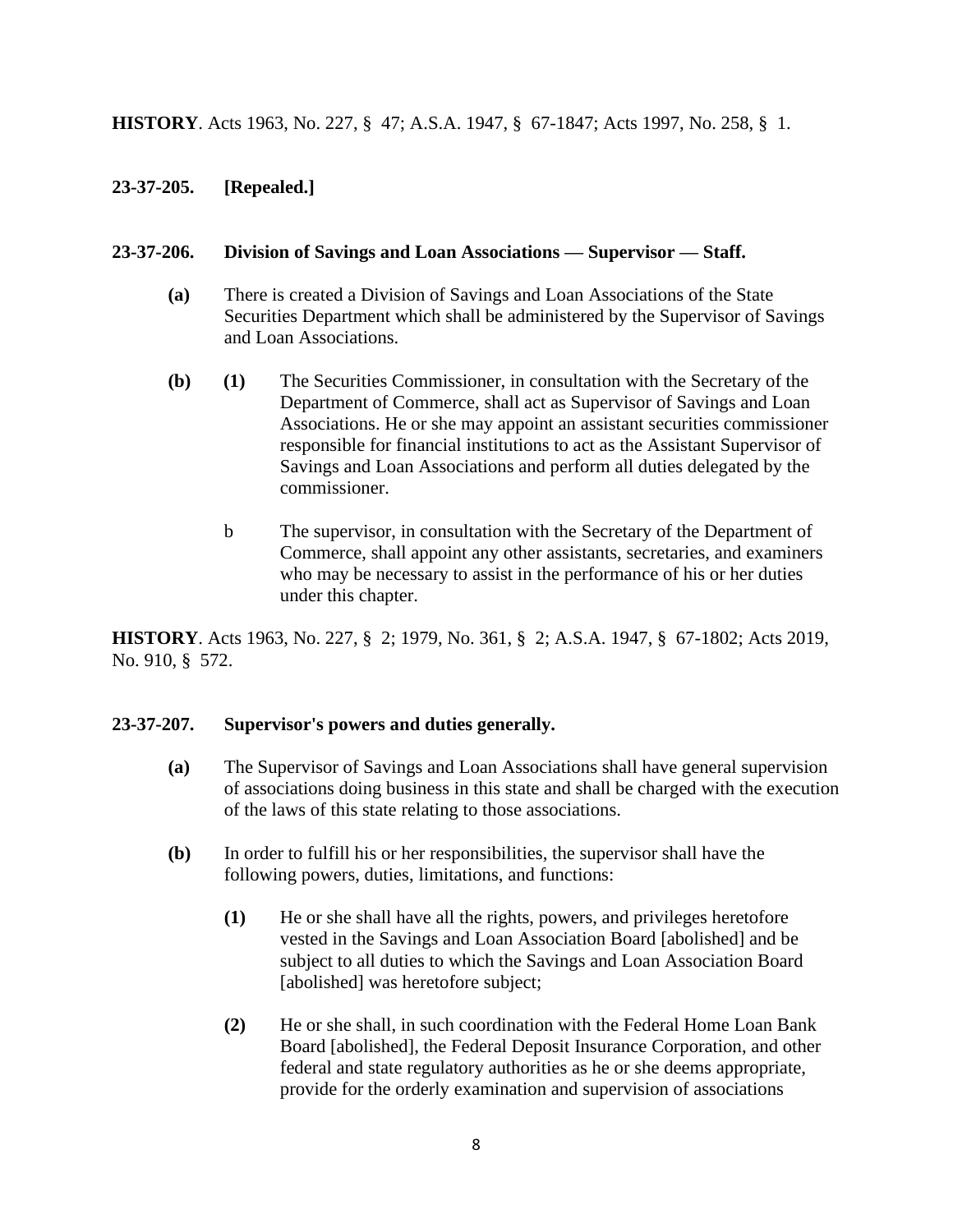regulated by this chapter. All federal records, documents, and examinations received by the supervisor are not public unless released by the appropriate federal agency; and

- **(3)** He or she, or any designated assistant, shall hear all applications for charters for new associations, all protested applications for new branches, those matters concerning a protested move of the home office or a branch office, any conversion application by an association, and all other administrative matters under this chapter. Administrative decisions of the supervisor are subject to appeal as set forth in § 23-37-214.
- **(c) (1)** The supervisor, after public hearing, notice of which has been given to every association in the state, shall have power and authority to issue rules governing the operation of associations in a manner consistent with this chapter and other applicable Arkansas laws. In addition, he or she shall have the power to make and promulgate any forms which are necessary for the administration of this chapter.
	- **(2)** These rules may from time to time be amended, modified, or repealed by the Savings and Loan Association Board [abolished] and shall have uniform application to all associations subject to the provisions of this chapter.
- **(d)** Any person affected or who may be affected by an action of the supervisor shall be given the opportunity of appearing and presenting evidence before the supervisor.

**HISTORY**. Acts 1963, No. 227, §§ 2, 12; 1979, No. 361, § 2; A.S.A. 1947, §§ 67-1802, 67- 1812; Acts 1997, No. 258, § 5; 2019, No. 315, § 2494.

#### **23-37-208. Supervisor's investigatory powers.**

- **(a)** For the purpose of any investigation, examination, inquiry, or proceeding under this chapter, the Supervisor of Savings and Loan Associations or any officer designated by the supervisor may administer oaths and affirmations, subpoena witnesses or documents, compel their attendance, take evidence, and require the production of any books, papers or correspondence, memoranda, agreements, or other documents which the supervisor deems relevant or material to the inquiry or examination.
- **(b)** In case of contumacy or refusal to obey a subpoena issued to any person, the Pulaski County Circuit Court, upon application by the supervisor, may issue to the person an order requiring him or her to appear before the supervisor or the officer designated by him or her, there to produce documentary evidence if so ordered or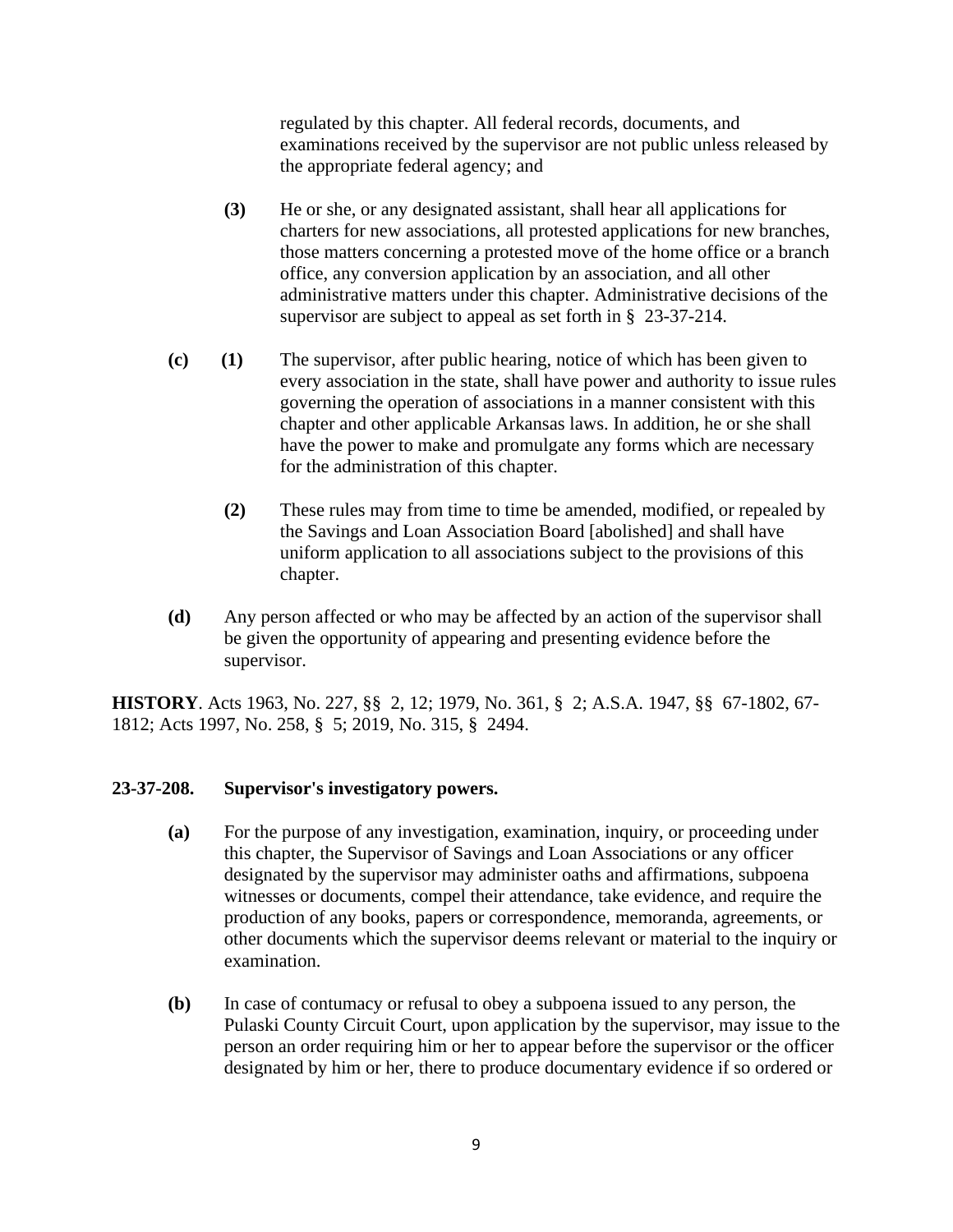to give evidence concerning the examination, investigation, or inquiry. Failure to obey the order of the court may be punished by the court as a contempt of court.

**HISTORY**. Acts 1963, No. 227, § 49; 1979, No. 361, § 9; A.S.A. 1947, § 67-1849; Acts 2013, No. 1144, § 3.

#### **23-37-209. Communications from supervisor — Manner of sending.**

Every approval or rejection by the Supervisor of Savings and Loan Associations given pursuant to provisions of this chapter and every communication having the effect of an order or instruction to any association shall be sent by certified mail to the affected association, addressed to the president at the home office of the association, and shall be presented to the board of directors of the association at its next regular meeting, or at a special meeting called for that purpose, and noted in the minutes of the meeting.

**HISTORY**. Acts 1963, No. 227, § 4; A.S.A. 1947, § 67-1804.

#### **23-37-210. Annual audit and examination.**

- **(a) (1)** The affairs of every association subject to this chapter shall be examined and audited periodically by the Supervisor of Savings and Loan Associations.
	- **(2)** However, the audit and examination may be performed jointly by the supervisor and either the Federal Home Loan Bank Board [abolished], a Federal Home Loan bank, or the Federal Savings and Loan Insurance Corporation [abolished]. The supervisor shall accept the examination and audit, in whole or in part, of either the Federal Home Loan Bank Board [abolished], a Federal Home Loan bank, the Federal Savings and Loan Insurance Corporation [abolished], or an independent certified public accountant, provided the examination and audit are made available to the supervisor. Federal records, documents, and examinations received by the supervisor are not public unless released by the appropriate federal agency.
- **(b)** The report of the examinations, any letters of comment, and the audit shall be filed with the supervisor.
- **(c)** The supervisor or his or her authorized representative shall have free access to all books and records of an association.
- **(d)** Whenever in the judgment of the supervisor the condition of an association renders it necessary or expedient to make extra or additional examinations or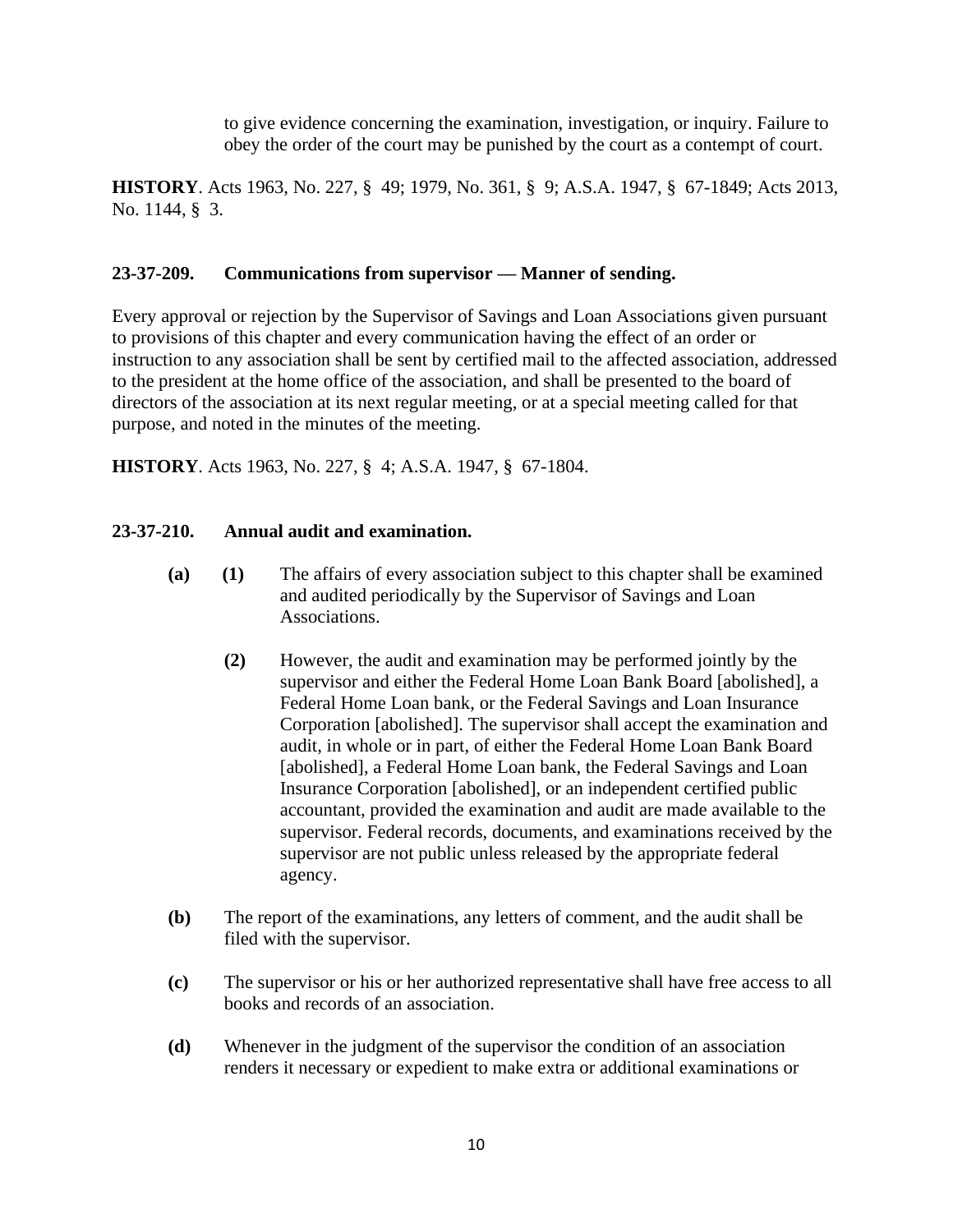audits, the supervisor shall cause the additional work to be done, and the association shall pay the cost of it.

**(e)** Every report of examination or audit shall be presented by the president of the association to its board of directors at their next regular meeting, or at a special meeting called for that purpose, and noted in the minutes thereof.

**HISTORY**. Acts 1963, No. 227, § 49; 1979, No. 361, § 9; A.S.A. 1947, § 67-1849.

# **23-37-211. Accounting practices.**

Every association shall use those forms and observe those accounting principles and practices which the Supervisor of Savings and Loan Associations, with the approval of the Savings and Loan Association Board [abolished], may require from time to time.

**HISTORY**. Acts 1963, No. 227, § 48; A.S.A. 1947, § 67-1848.

# **23-37-212. Cease and desist orders, injunctions, etc.**

- **(a) (1)** If after notice from the Supervisor of Savings and Loan Associations, an association continues to violate a section of this chapter or the rules or is engaging in an unsafe and unsound practice, then the supervisor may issue a cease and desist order to discontinue the practice.
	- **(2)** If ninety (90) days after the cease and desist order has been entered the association continues to violate this chapter or the rules, then the supervisor may impose a civil fine of up to one hundred dollars (\$100) per day until the violation or unsafe and unsound practice ceases.
	- **(3)** All fines collected by the supervisor will be transferred to the general revenues of the State of Arkansas.
- **(b) (1)** Whenever it appears to the supervisor, upon sufficient grounds or evidence satisfactory to him or her, that any person has engaged or is about to engage in any act or practice constituting a violation of any provision of this chapter or any rule or order hereunder, he or she may summarily order the person to cease and desist from that act or practice. The order shall be effective for not more than twenty (20) days, during which time the supervisor may apply to the Pulaski County Circuit Court to enjoin the act or practice and to enforce compliance with this chapter or any rule or order hereunder.
	- **(2)** However, the supervisor may, without issuing a cease and desist order, apply directly to the Pulaski County Circuit Court for the aforesaid relief.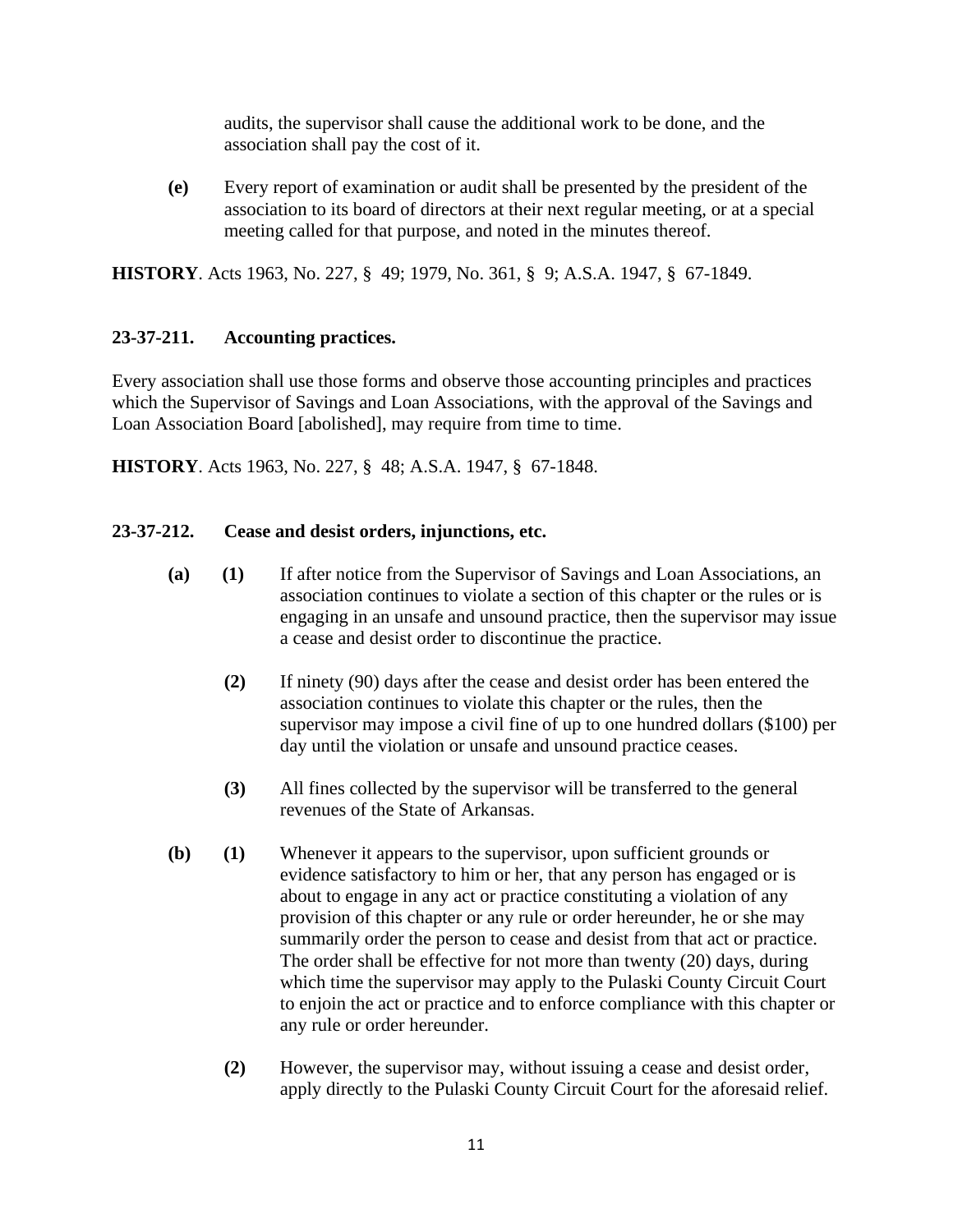- **(3)** Upon a proper showing, a permanent or temporary injunction, restraining order, or writ of mandamus shall be granted and a receiver or conservator may be appointed for the defendant or the defendant's assets.
- **(4)** The court may not require the supervisor to post bond.

**HISTORY**. Acts 1963, No. 227, § 49; 1963, No. 227, § 70, as added by Acts 1979, No. 361, § 13; 1979, No. 361, § 9; A.S.A. 1947, §§ 67-1849, 67-1869.

# **23-37-213. [Repealed.]**

#### **23-37-214. Appeal from decision of board.**

- **(a)** Any person affected by any action, decision, or order of the Savings and Loan Association Board [abolished] may, within thirty (30) days after a written copy of the action, decision, or order has been mailed to that person, appeal as a matter of right to the Pulaski County Circuit Court by filing written notice of appeal in that court and by filing a copy of the notice with the Supervisor of Savings and Loan Associations.
- **(b)** Upon filing of the notice of appeal, the court shall have full jurisdiction, shall determine whether the appeal shall operate as a stay of the order, decision, or action appealed from, and shall have the right at any time thereafter to issue any other temporary or preliminary orders which it may deem proper until final judgment is rendered.
- **(c)** Within thirty (30) days after the filing of a notice of appeal in his or her office, the supervisor shall make, certify, and deposit in the office of the clerk of the court a full and complete transcript of all proceedings had before the board and of all evidence before the board in the matter and of all files of the supervisor therein.
- **(d)** As soon as reasonably possible after receipt of the transcript, evidence, and files, the Pulaski County Circuit Court shall review the action of the board appealed from. The appeal shall be upon the basis of the record so presented. In any such review the findings of the board as to the facts, if supported by substantial evidence, shall be conclusive.
- **(e)** After hearing the appeal, the court may affirm, modify, or reverse the order or action of the board in whole or in part or remand the action to the board for further proceedings in accordance with the court's direction, including the taking of additional evidence.
- **(f)** Costs shall be awarded as in civil actions.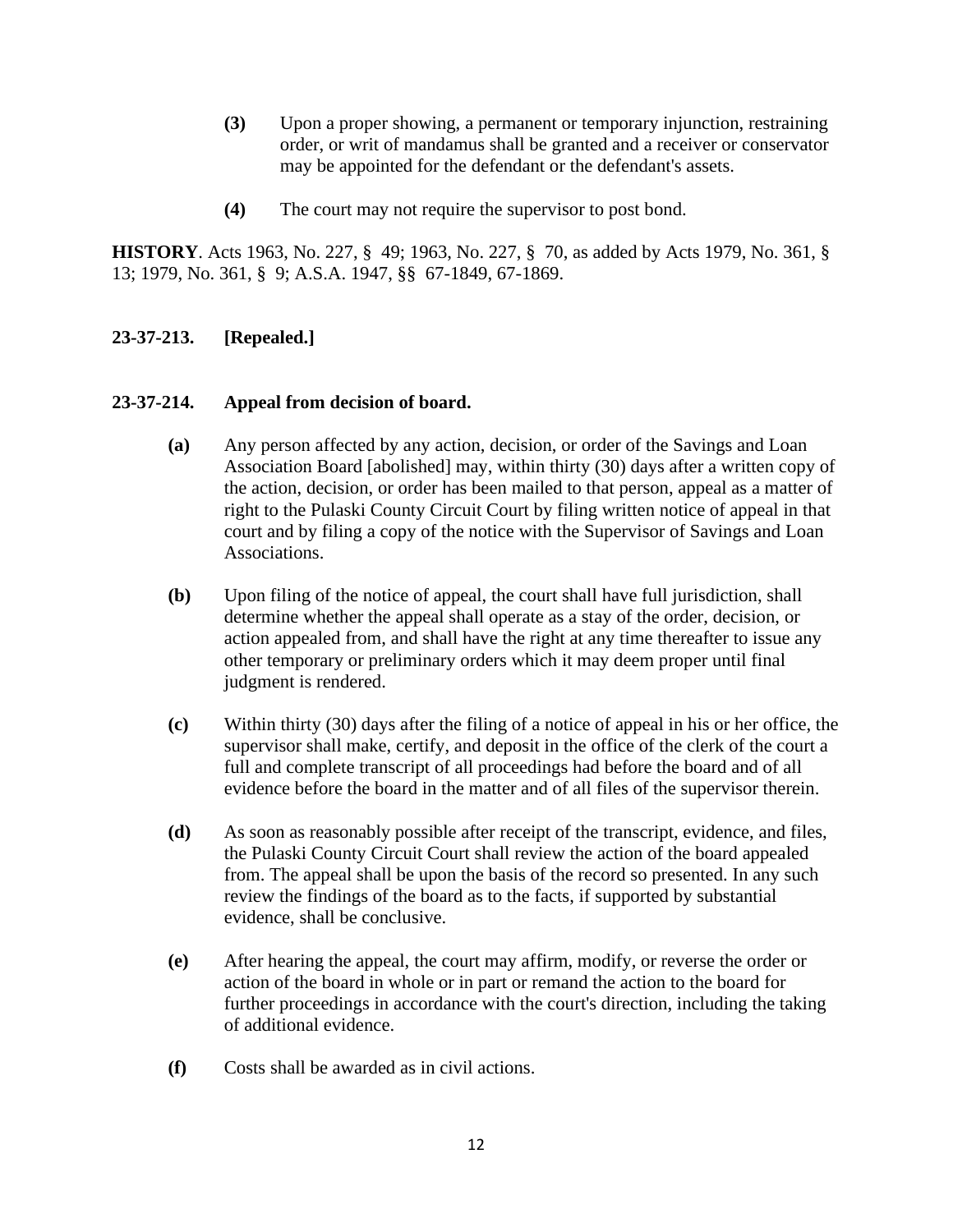**(g)** An appeal may be taken to the Supreme Court from a judgment of the circuit court, as in other civil cases.

**HISTORY**. Acts 1963, No. 227, § 11; A.S.A. 1947, § 67-1811.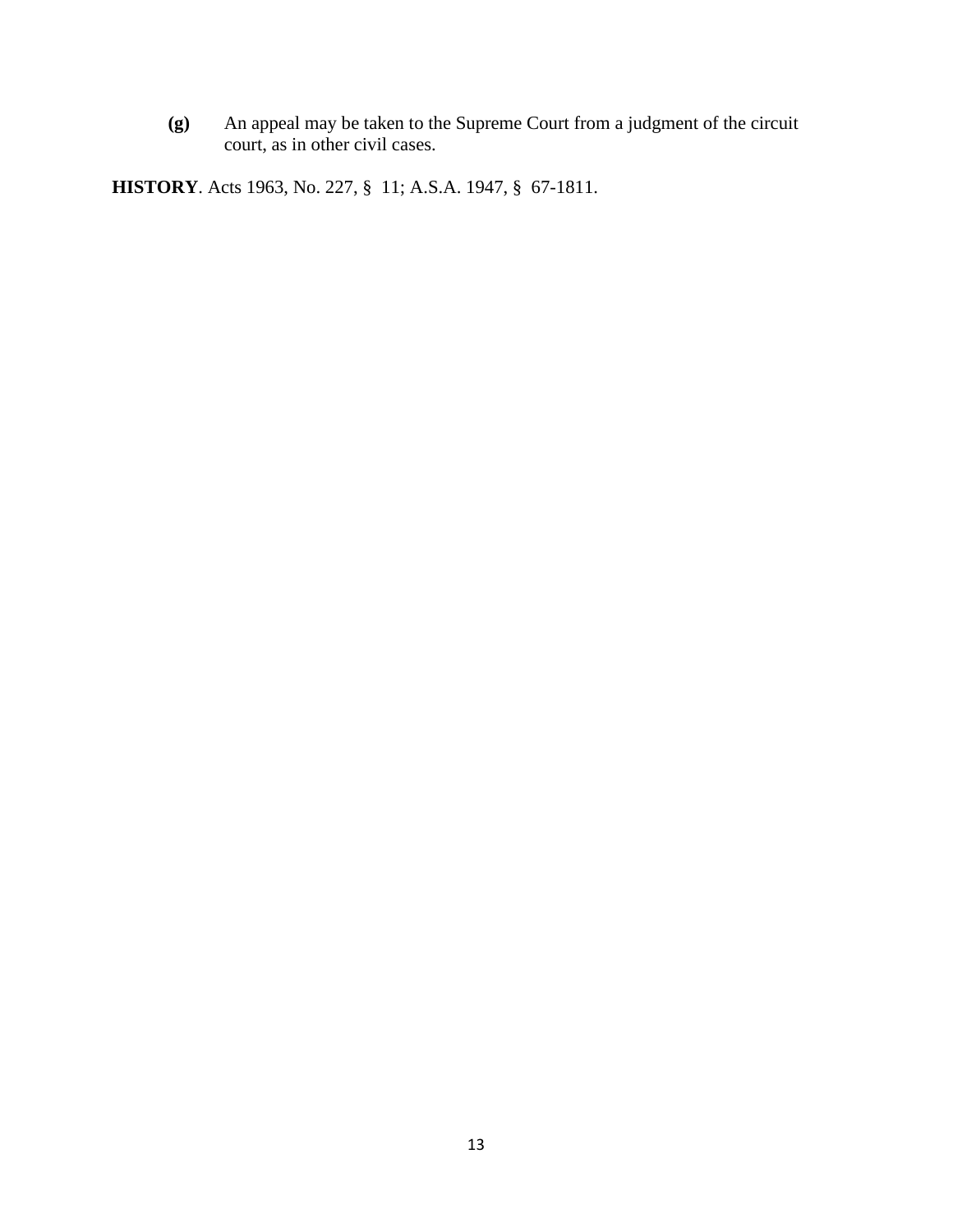# **SUBCHAPTER 3 – ORGANIZATION**

- 23-37-301. Application for charter.
- 23-37-302. Capitalization requirements generally.
- 23-37-303. Permanent capital stock.
- 23-37-304. Permanent stock associations Paid-in surplus requirements.
- 23-37-305. Permanent stock associations Initial subscriptions to savings accounts.
- 23-37-306. Mutual associations Expense fund requirement.
- 23-37-307. Bylaws.
- 23-37-308. Insurance of accounts.
- 23-37-309. Hearings on charter applications.
- 23-37-310. Approval or denial of application for charter.
- 23-37-311. Failure to commence business Cancellation of charter.
- 23-37-312. Amendment of charter and bylaws.
- 23-37-313. Changes in name, location, etc.
- 23-37-314. Indemnity bonds of directors, officers, and employees.
- 23-37-315. Corporate name.
- 23-37-316. Standards of conduct

#### **23-37-301. Application for charter.**

- **(a)** Application for a charter for a savings and loan association may be made by ten (10) or more citizens of this state, hereinafter referred to as "incorporators", by tendering to the supervisor, along with the prescribed filing fee, an application consisting of the following:
	- **(1)** Two (2) copies of the articles of incorporation for the proposed association stating:
		- **(A)** The name and the site of the principal office of the association;
		- **(B)** The names and addresses of the incorporators;
		- **(C)** The name and address of the resident agent for service of process on the association;
		- **(D)** The term of the corporate existence, which may be either perpetual or limited to a fixed number of years;
		- **(E)** Whether the association will carry on its business as a mutual association or as a permanent stock association; and
		- **(F)** For a permanent stock association, the number of shares of permanent stock authorized and the par value of each share;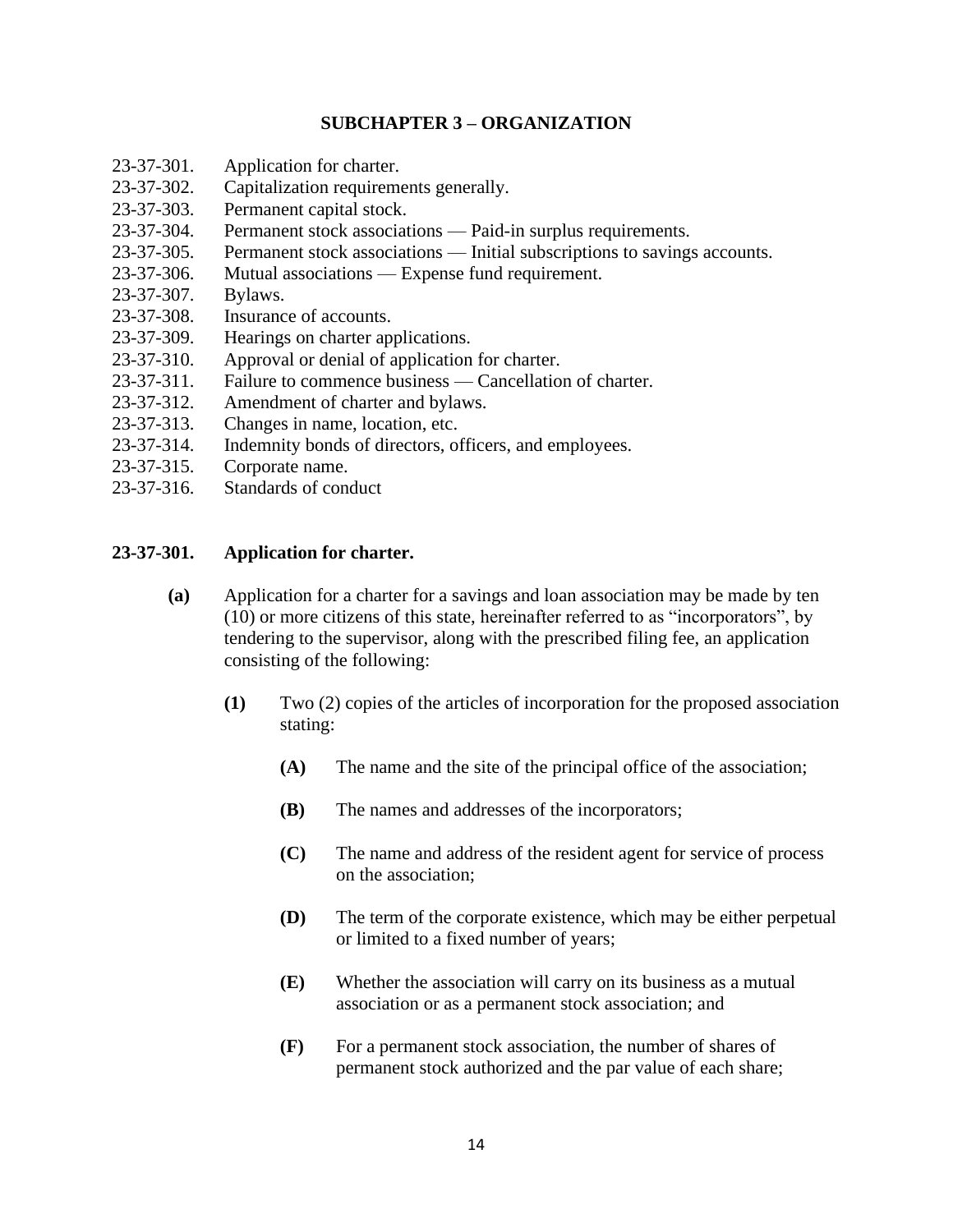- **(2)** A statement as to:
	- **(A)** The amount, if any, of permanent stock which has been subscribed and paid for at the time of filing;
	- **(B)** The names and addresses of the subscribers and the amount subscribed by each;
	- **(C)** The names, addresses, and amounts of savings accounts which have been subscribed; and
	- **(D)** The amount of paid-in surplus or expense fund with which the association will commence business;
- **(3)** Two (2) copies of the bylaws under which the association proposes to operate;
- **(4)** The names and addresses of the chair of the incorporators, the proposed members of the board of directors, and the proposed officers; and
- **(5)** Any other information in regard to the proposed association and its operation which may be required by the Supervisor of Savings and Loan Associations.
- **(b)** The articles of incorporation and all statements of fact tendered to the supervisor in connection with an application for charter shall be subscribed and sworn to under the sanction of an oath, or such affirmation as is by law equivalent to an oath, made before an officer authorized to administer oaths.

**HISTORY**. Acts 1963, No. 227, § 16; A.S.A. 1947, § 67-1816.

#### **23-37-302. Capitalization requirements generally.**

The capitalization of a proposed stock or mutual association shall be in accordance with rules established by the Savings and Loan Association Board [abolished]. In establishing its requirements, the board may consider those requirements established by the Federal Savings and Loan Insurance Corporation [abolished], but its requirements may not be greater than those prescribed by that corporation.

**HISTORY**. Acts 1963, No. 227, § 19; 1979, No. 361, § 6; A.S.A. 1947, § 67-1819; Acts 2019, No. 315, § 2495.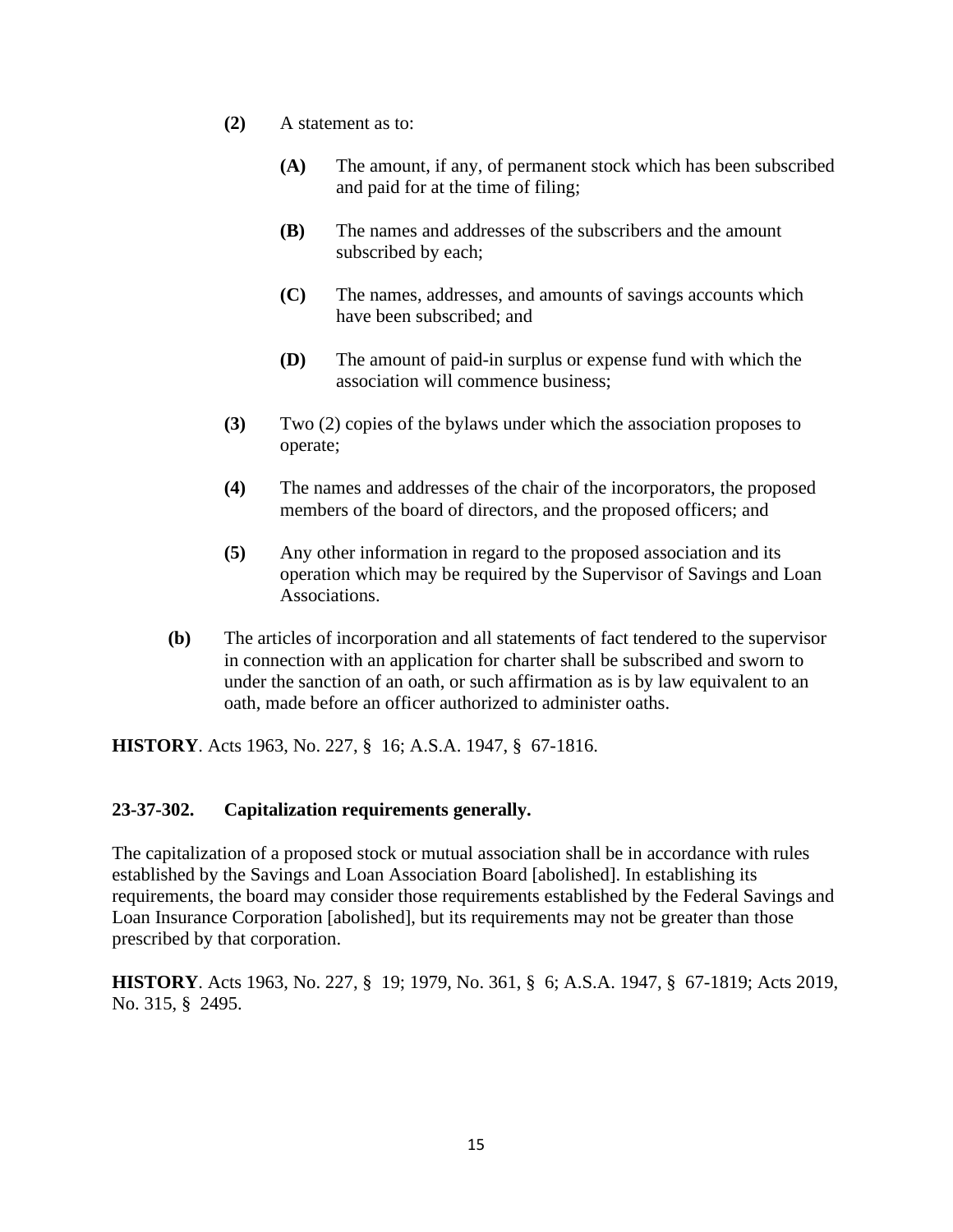# **23-37-303. Permanent capital stock.**

- **(a)** The charter of an association may provide for the issuance of permanent capital stock. The permanent capital stock, when issued, may not be retired or withdrawn, except as provided in this section, until all liabilities of the association shall have been satisfied in full, including the withdrawal value of all savings accounts.
- **(b)** Permanent capital stock must be fully paid in cash in advance of issuance, and the association may not make any loans against the shares of the stock.
- **(c)** Shares of permanent capital stock may have a par value of not less than one dollar (\$1.00) nor more than one hundred dollars (\$100) each.
- **(d)** An association authorized to issue capital stock must have, at all times, issued and outstanding, an amount thereof equal in par value to the minimum capital requirements set out in § 23-37-302 or two and one-half percent  $(2\frac{1}{2}\%)$  of its gross assets, whichever is greater, but no association shall be required to have more than two hundred fifty thousand dollars (\$250,000) of par value of the stock outstanding.
- **(e)** Associations whose savings accounts are insured by the Federal Savings and Loan Insurance Corporation [abolished] may retire a part of any permanent capital stock issued prior to March 13, 1963, when the associations are authorized to do so by majority vote at any annual meeting of their stockholders, or any special meeting of their stockholders called for such a purpose. However, the basis of the retirement shall have been first approved by the Supervisor of Savings and Loan Associations and by the Savings and Loan Association Board [abolished].

**HISTORY**. Acts 1963, No. 227, § 18; A.S.A. 1947, § 67-1818.

#### **23-37-304. Permanent stock associations — Paid-in surplus requirements.**

As a prerequisite to the approval of any application for a permanent stock association, the incorporators must show to the satisfaction of the Supervisor of Savings and Loan Associations a paid-in surplus of not less than one-third (⅓) of the aggregate amount of the permanent capital stock required by this chapter. The paid-in surplus may be used in lieu of earnings to pay organization and operating expenses, dividends on savings accounts, and to meet any loss reserve requirements.

**HISTORY**. Acts 1963, No. 227, § 20; A.S.A. 1947, § 67-1820.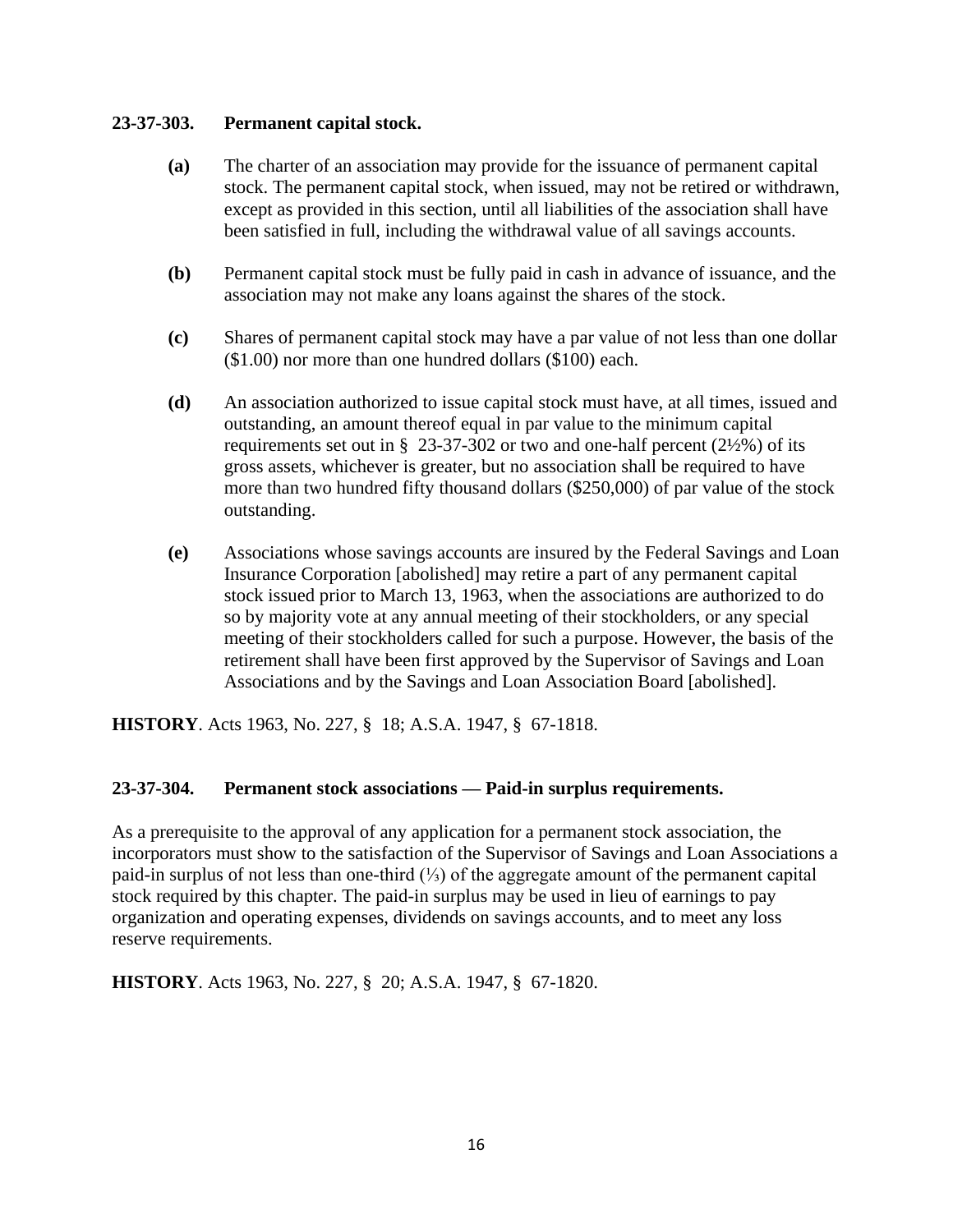#### **23-37-305. Permanent stock associations — Initial subscriptions to savings accounts.**

As a prerequisite to approval of any application for a proposed permanent stock association, the incorporators must show, to the satisfaction of the Savings and Loan Association Board [abolished], subscribed savings accounts from individuals in the aggregate number and amount which, in the opinion of the board, will justify the initial successful operation of the association.

**HISTORY**. Acts 1963, No. 227, § 30; A.S.A. 1947, § 67-1830.

#### **23-37-306. Mutual associations — Expense fund requirement.**

- **(a)** In addition to the savings account subscriptions required by this chapter, the incorporators of a mutual association must show to the satisfaction of the Supervisor of Savings and Loan Associations that an expense fund has been subscribed and paid in to the credit of the proposed association equal to not less than one-third (⅓) of the required savings accounts, from which expense fund the expenses of organizing the association and its operating expenses, in addition to such dividends as may be declared and paid or credited to its savings account holders, may be paid until such time as its earnings are sufficient to pay them.
- **(b)** The amount so contributed to the expense fund shall not constitute a liability of the association except as provided in this section.
- **(c) (1)** The contributions may be repaid pro rata to the contributors from the net earnings of the association after provision for required loss reserve and payment of dividends declared on savings accounts.
	- **(2)** In case of a liquidation of an association before contributions to the expense fund have been repaid, any contributions to the expense fund remaining unexpended after payment of all creditors, the expenses of liquidation, and the withdrawal value of all savings accounts shall be paid pro rata to the contributors.
- **(d)** Contributors to the expense fund shall be paid dividends, and for such purposes their contributions shall be considered as savings accounts of the association.

**HISTORY**. Acts 1963, No. 227, § 22; A.S.A. 1947, § 67-1822.

#### **23-37-307. Bylaws.**

In addition to any provisions which may be adopted by the incorporators and approved by the Supervisor of Savings and Loan Associations, the bylaws of every association shall provide: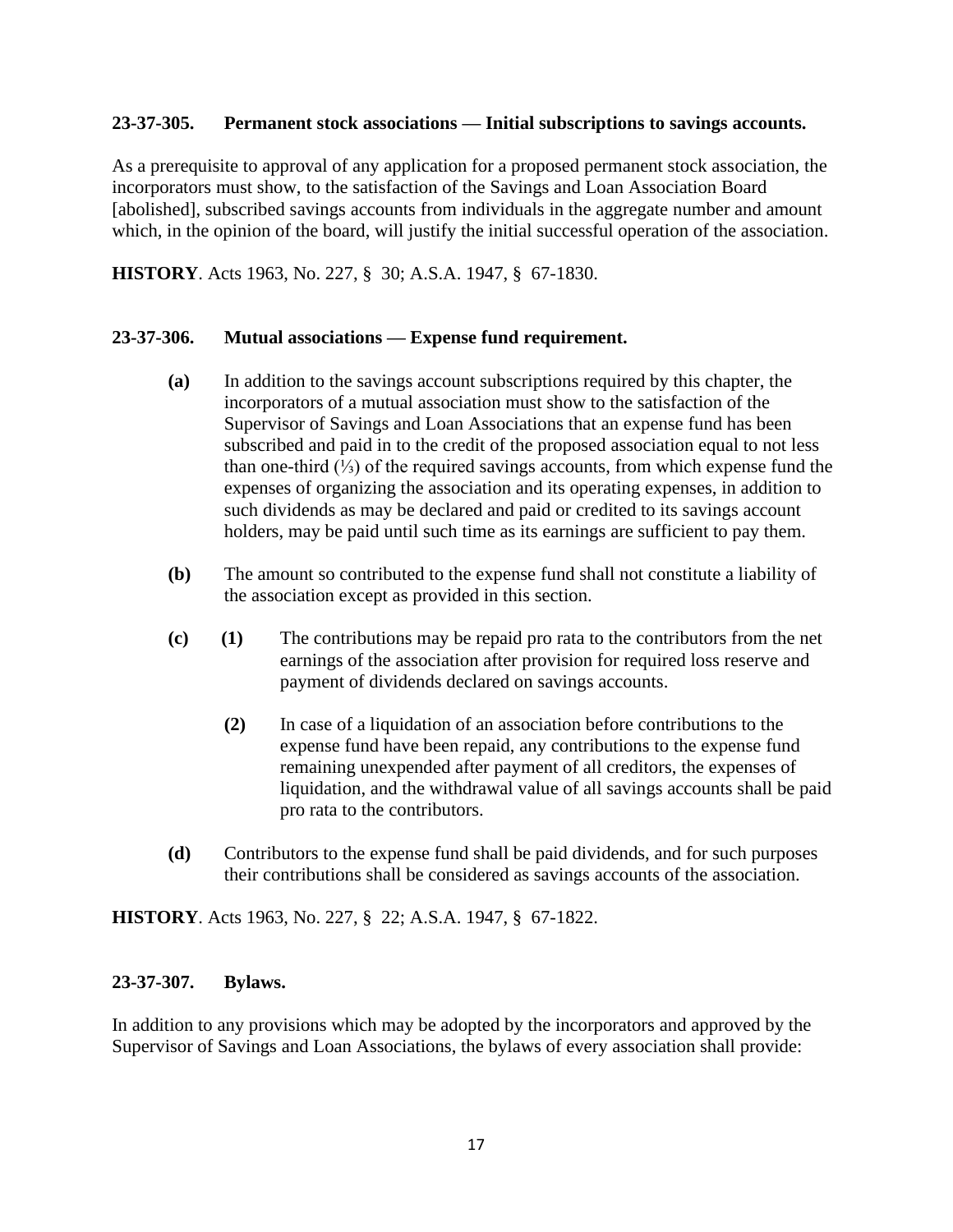- **(1)** For an annual meeting of the membership of the association, or of the owners of permanent capital stock, for the purpose of electing directors;
- **(2)** For not fewer than five (5) nor more than twenty-one (21) members of the board of directors;
- **(3)** For not less than ten (10) days' written notice to all members, or holders of permanent capital stock, of any special meeting of the association. Provided, no notice of an annual meeting of an association shall be required;
- **(4)** For a term of office not to exceed one (1) year for each member of the board of directors; and
- **(5)** For the amendment of the bylaws, with the approval of the supervisor, by a majority of the members present, or holders of permanent capital stock, at any annual or special meeting of the association.

**HISTORY**. Acts 1963, No. 227, § 17; 1975, No. 531, § 2; A.S.A. 1947, § 67-1817.

# **23-37-308. Insurance of accounts.**

No association chartered under this chapter shall carry on the business of a savings and loan association in this state until it has filed with the Supervisor of Savings and Loan Associations satisfactory evidence that its savings accounts are insured by the Federal Savings and Loan Insurance Corporation [abolished] or other similar agency or corporation of the United States.

**HISTORY**. Acts 1963, No. 227, § 31; A.S.A. 1947, § 67-1831.

# **23-37-309. Hearings on charter applications.**

When a proper application for a charter has been filed, the Supervisor of Savings and Loan Associations shall hold a public hearing on the application, after giving not less than twenty (20) days' written notice of the date and time of hearing to each existing association or federal association in the state. The notice shall be made promptly after the filing of an application. At the hearing, any interested party may appear, present evidence, and be heard for or against the application.

**HISTORY**. Acts 1963, No. 227, § 23; 1973, No. 292, § 2; A.S.A. 1947, § 67-1823; Acts 1997, No. 258, § 7.

#### **23-37-310. Approval or denial of application for charter.**

**(a)** The Savings and Loan Association Board [abolished] shall not approve any charter application unless the incorporators establish and the board shall have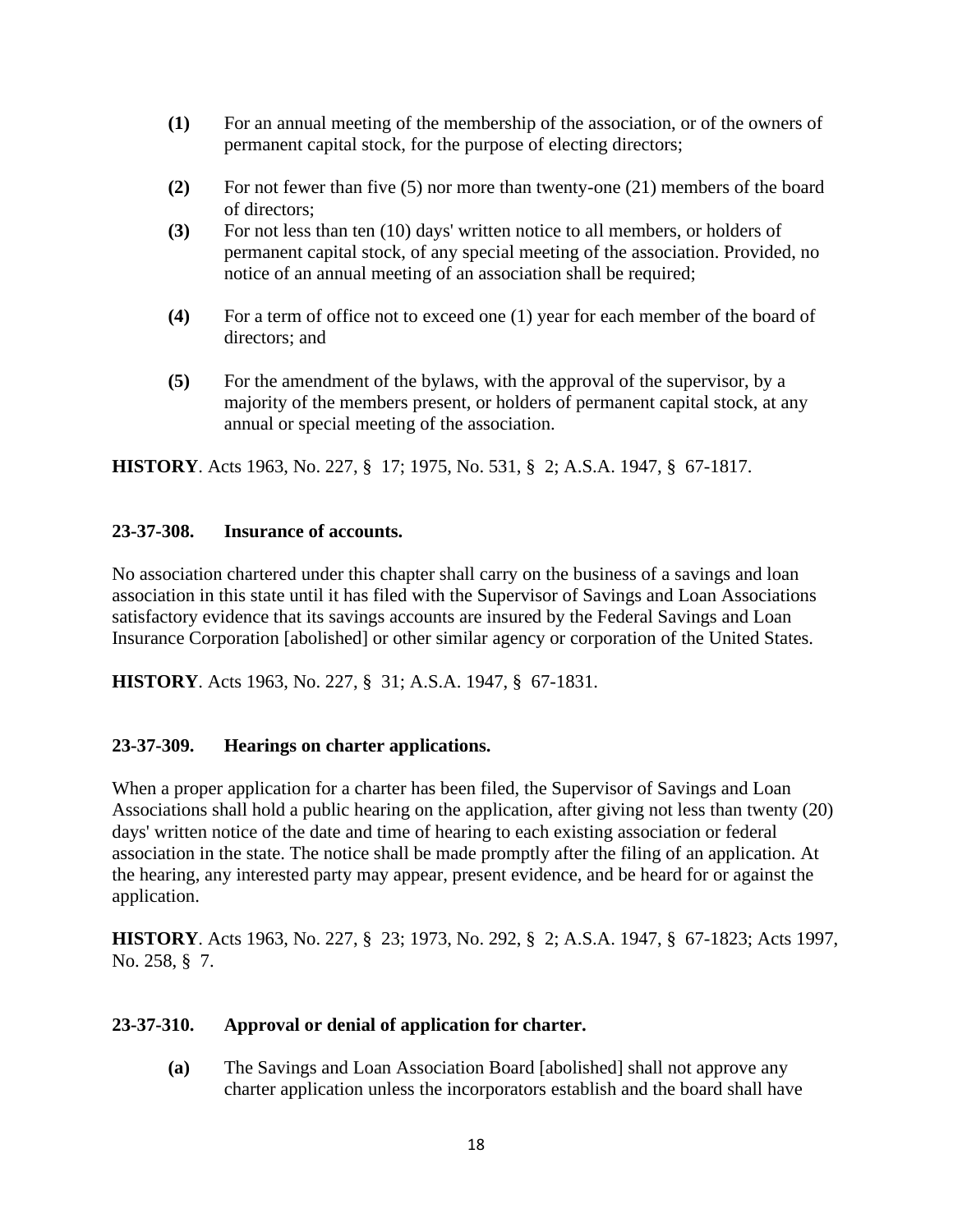affirmatively found from the data furnished with the application, the evidence adduced at the hearing, and the official records of the Supervisor of Savings and Loan Associations that:

- **(1)** All the prerequisites for the approval of a charter set forth in this chapter have been complied with;
- **(2)** The character, responsibility, and general fitness of the persons who are named in the articles of incorporation and who will serve as directors and officers of the association are such as to command confidence and warrant belief that the business of the proposed association will be honestly and efficiently conducted in accordance with the intent and purpose of this chapter and the proposed association will have qualified full-time management;
- **(3)** There is a public need for the proposed association, and the volume of business in the area in which the proposed association will conduct its business is such as to indicate a successful operation;
- **(4)** The operation of the proposed association will not unduly harm any other existing association, federal savings and loan association, or other financial institution; and
- **(5) (A)** The proposed association will be independent of the other financial institutions.
	- **(B)** Those persons named in the articles of incorporation as directors and officers do not have affiliations with any financial institutions or other businesses closely related to the savings and loan association business which would affect the independence of the proposed association.
	- **(C)** The directors are representative of the community.
- **(b) (1)** If the board so finds, its findings shall be stated in writing, and the supervisor shall endorse the approval of the board on the proposed articles of incorporation and bylaws, whereupon the proposed association shall be a corporate body and may exercise the powers of a savings and loan association as set forth in this chapter.
	- **(2)** A copy of the articles of incorporation of the association bearing the approval of the supervisor shall be filed in the office of the supervisor, with the Secretary of State, and with the county clerk of the county in which the home office of the association is located.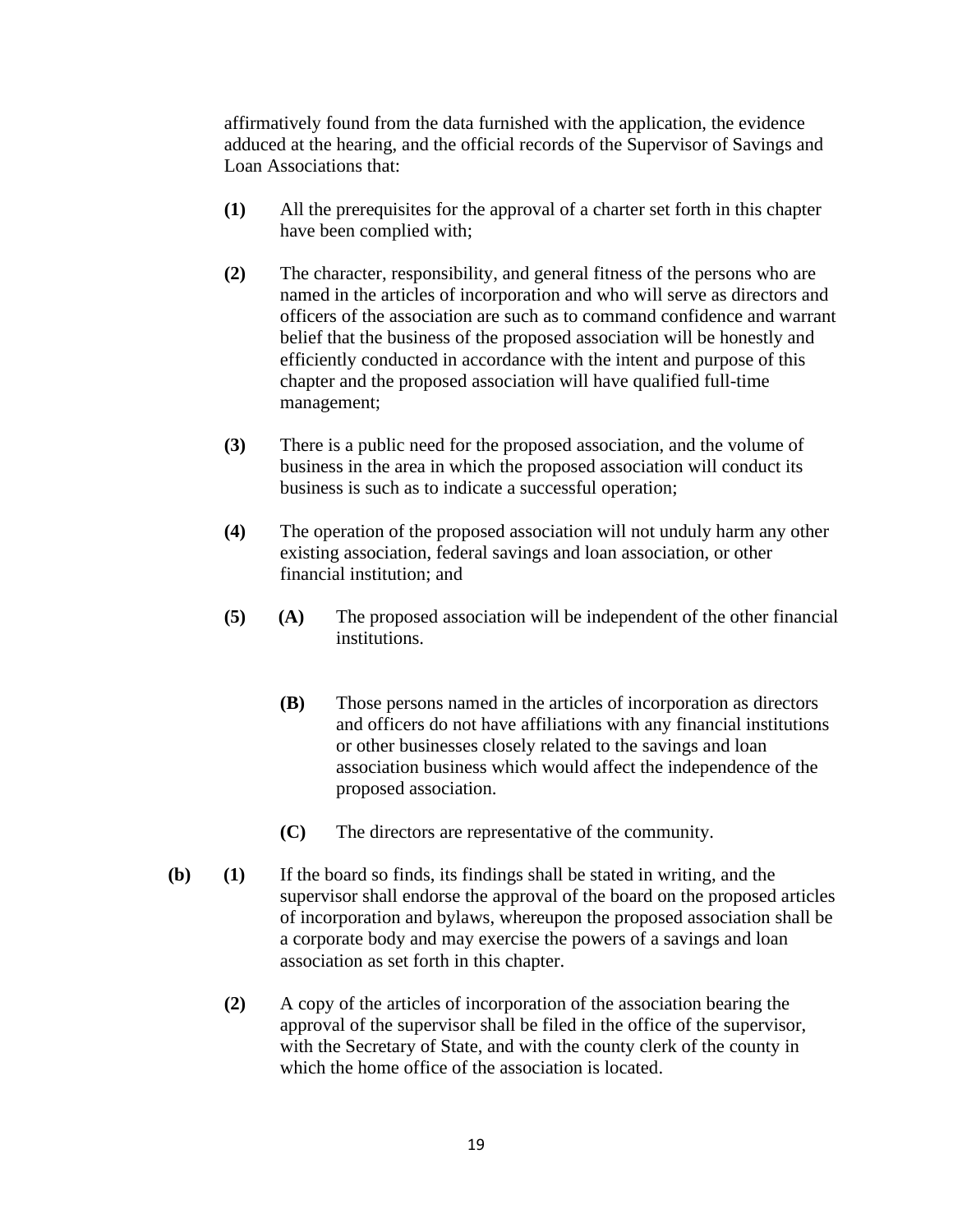**(c)** If the board does not make the findings as required by subsection (a) of this section, it shall issue a written statement of its grounds for refusal. This statement shall be promptly mailed to the chair of the incorporators by certified mail.

**HISTORY**. Acts 1963, No. 227, §§ 24, 25; 1973, No. 292, § 3; A.S.A. 1947, §§ 67-1824, 67- 1825.

# **23-37-311. Failure to commence business — Cancellation of charter.**

- **(a)** Within one (1) year after the date of the action of the Savings and Loan Association Board [abolished] granting the charter, the association shall furnish satisfactory evidence to the Supervisor of Savings and Loan Associations that it has commenced business. If the order of the board granting the charter of any action regarding insurance of its accounts is appealed to one (1) or more state or federal courts, the association shall show proof that it has commenced business within one (1) year after the conclusion of the litigation.
- **(b) (1)** If any association fails to commence business within the one-year period and the supervisor so finds after notice and hearing, he or she shall enter an order cancelling the charter unless good cause is shown for the failure, in which event the supervisor shall grant a reasonable extension of time for commencing business, not to exceed two (2) years, to give the association the opportunity to overcome the cause for delay.
	- **(2)** No charter shall be cancelled during the pendency of any litigation in any state or federal court regarding the charter, the operation, or the insurance of the accounts of a savings and loan association.
- **(c)** The supervisor shall file a copy of any order cancelling a savings and loan association charter with the Secretary of State and with the county clerk of the county in which the home office of the association is located.
- **(d)** Parties other than the affected association shall not be heard regarding any extension of time of an association's charter. However, any party which appeared before the board protesting the granting of the charter shall, upon written request, be notified of the determination of the supervisor on the extension request.

**HISTORY**. Acts 1963, No. 227, § 26; 1975, No. 531, § 3; 1977, No. 350, § 1; A.S.A. 1947, § 67-1826.

# **23-37-312. Amendment of charter and bylaws.**

By resolution adopted by a majority vote of its members if a mutual association, or by its stockholders if a permanent stock association, at any annual meeting or special meeting called for that purpose, any association may amend its articles of incorporation or bylaws in any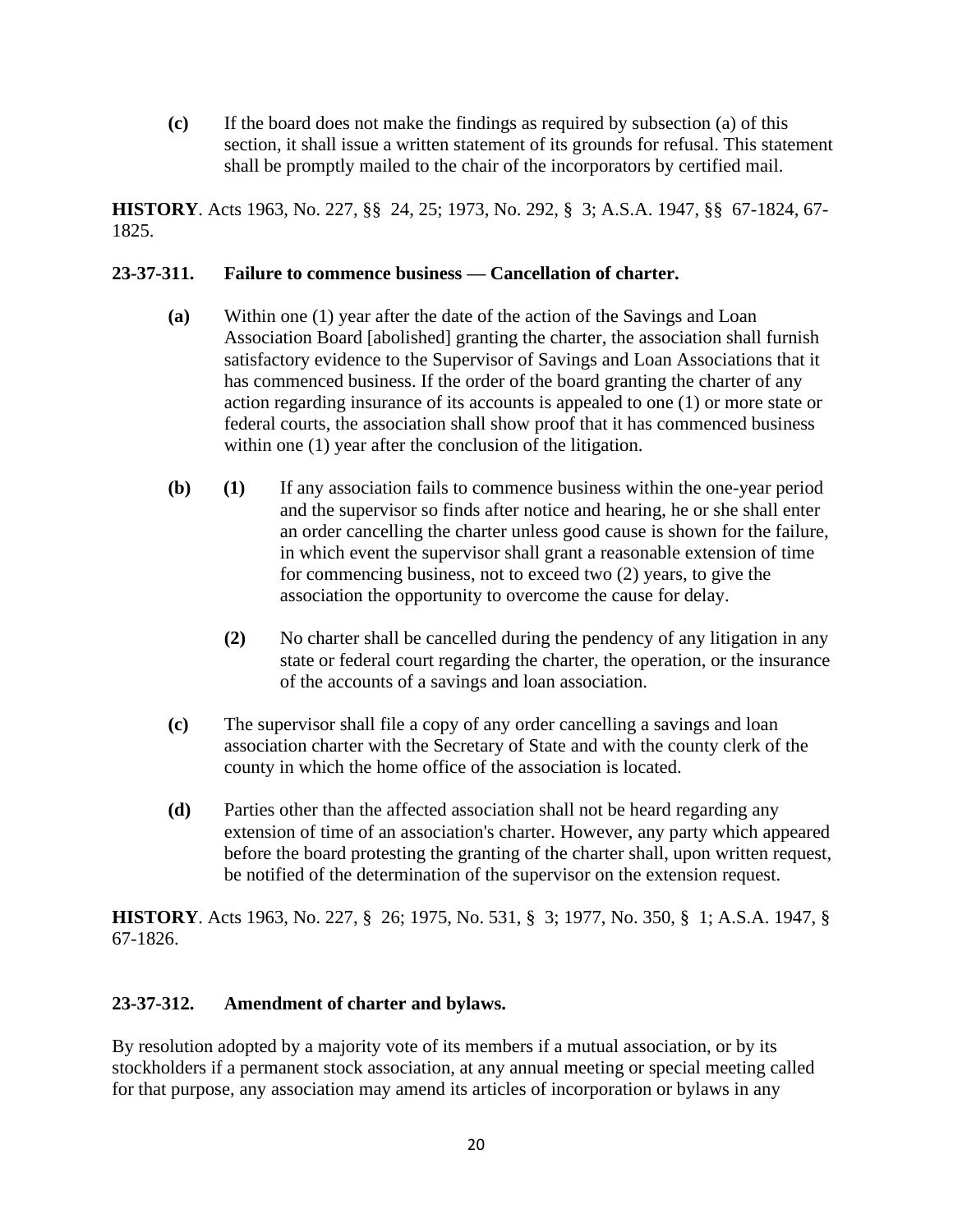manner not inconsistent with the provisions of this chapter. However, before the amendments become effective, they must be filed with, and approved by, the Supervisor of Savings and Loan Associations.

**HISTORY**. Acts 1963, No. 227, § 27; A.S.A. 1947, § 67-1827.

# **23-37-313. Changes in name, location, etc.**

- **(a)** No association shall, without the prior approval of the Savings and Loan Association Board [abolished] or Supervisor of Savings and Loan Associations:
	- **(1)** Establish any branch office other than the principal office stated in its articles of incorporation;
	- **(2)** Move any principal office or branch office of the association beyond two (2) miles of its original location; or
	- **(3)** Change its name.
- **(b) (1)** When approval is applied for, the supervisor shall give written notice, as required by this chapter and the rules of the board, to every state or federal association whose home office is located in the same county or whose home office is in a county adjoining the county in which the home office of the petitioning association is located.
	- **(2)** If no protest is received within the time set forth by this chapter and by the board in its rules, the supervisor may approve or deny the establishment or move of any branch office, move of a home office, or a change of name.
- **(c)** An association may not move its home office from the county in which its home office was originally located.

**HISTORY**. Acts 1963, No. 227, § 29; 1975, No. 531, § 4; 1979, No. 361, § 7; A.S.A. 1947, § 67-1829.

#### **23-37-314. Indemnity bonds of directors, officers, and employees.**

**(a)** Every association shall maintain on file with the Supervisor of Savings and Loan Associations an effective blanket indemnity bond with a corporate surety protecting the association from loss by or through any fraud, dishonesty, forgery or alteration, larceny, theft, embezzlement, robbery, burglary, holdup, wrongful or unlawful abstraction, misappropriation, or any other dishonest or criminal action or omission by any director, officer, or employee of the association.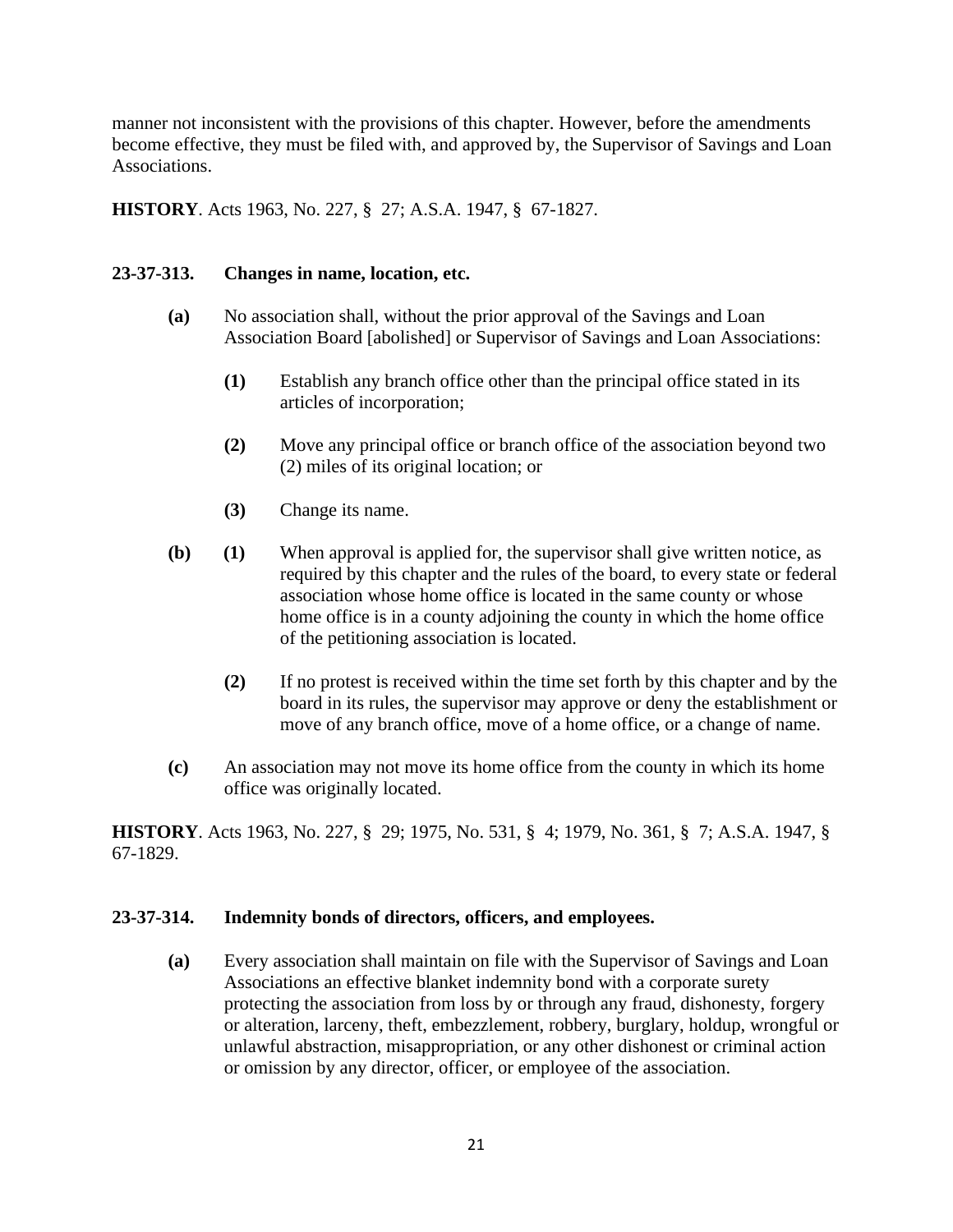- **(b)** Associations which employ collection agents, who for any reason are not covered by a bond as required in subsection (a) of this section, shall provide for the bonding of each collection agent in an amount equal to at least twice the average monthly collection of the agent. Collection agents shall be required to make settlement with the association at least monthly. No bond coverage will be required of any agent which is a bank insured by the Federal Deposit Insurance Corporation or an institution insured by the Federal Savings and Loan Insurance Corporation [abolished].
- **(c)** The amounts and forms of the bonds and sufficiency of the surety thereupon shall be approved by the supervisor. All of the bonds shall provide that a cancellation thereof either by the surety or the insured shall not become effective unless and until thirty (30) days' notice in writing first shall have been given to the supervisor, unless he or she approves the cancellation earlier.

**HISTORY**. Acts 1963, No. 227, § 33; A.S.A. 1947, § 67-1833.

#### **23-37-315. Corporate name.**

- **(a) (1)** The name of every new association organized under this chapter shall include either the words "savings and loan association" or "building and loan association".
	- **(2)** These words shall be preceded by appropriate descriptive words approved by the Savings and Loan Association Board [abolished].
	- **(3)** An ordinal number may not be used as a single descriptive word preceding the words "savings and loan association" or "building and loan association" unless such words are followed by the words "of ," the blank being filled by the name of the town, city, or county in which the association has its home office.
	- **(4)** The words "national", "federal", "United States", "insured", "guaranteed", or any form thereof, separately or in any combination thereof with other words or syllables, may not be used as part of the corporate name of an association organized under this chapter.
- **(b)** A charter shall not be granted to a proposed association having the same name as any other association or federal savings and loan association authorized to do business in this state or a name so nearly resembling it as to be calculated to deceive, except an association formed by a reincorporation, reorganization, or consolidation of other associations, or upon the sale of the property or franchise of an association.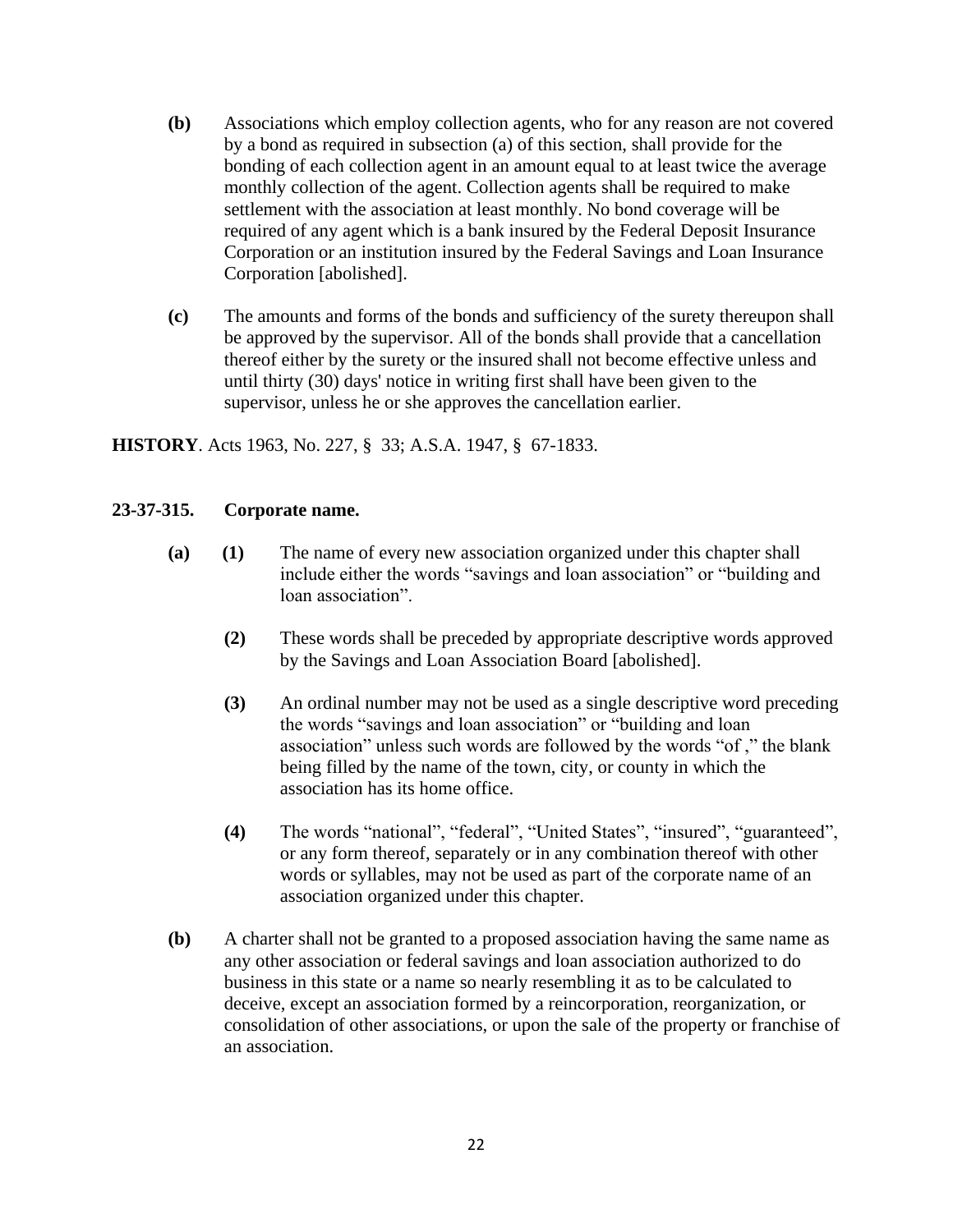- **(c)** No person, firm, company, association, fiduciary, partnership, or corporation, either domestic or foreign, unless authorized to do business in this state under the provisions of this chapter, shall do business under any name or title which indicates, or reasonably implies, that the business is the character or the kind of business carried on or transacted by an association, or which is calculated to lead any person to believe that the business is that of an association.
- **(d)** Upon application by the Supervisor of Savings and Loan Associations or by any affected association, a court of competent jurisdiction may issue an injunction to restrain any such entity from violating or continuing to violate any of the foregoing provisions of this section.

**HISTORY**. Acts 1963, No. 227, § 28; A.S.A. 1947, § 67-1828.

#### **23-37-316. Standards of conduct**

- **(a)** A director of a state-chartered savings and loan association or federal savings bank shall discharge his or her duties as a director, including his or her duties as a member of any committees:
	- **(1)** In good faith;
	- **(2)** With the care an ordinary prudent person in a like position would exercise under similar circumstances; and
	- **(3)** In a manner he or she reasonably believes to be in the best interest of the savings and loan association or federal savings bank.
- **(b)** In discharging his or her duties, a director shall be entitled to rely on information, opinions, reports, or statements, including financial statements and other financial data, if prepared or presented by:
	- **(1)** One (1) or more officers or employees of the savings and loan association whom the director reasonably believes to be reliable and competent in matters presented;
	- **(2)** Legal counsel, public accountants, or other persons as to matters the director reasonably believes are within the person's professional or expert competence; or
	- **(3)** A committee of the board of directors of which he or she is not a member, if the director reasonably believes the committee merits confidence.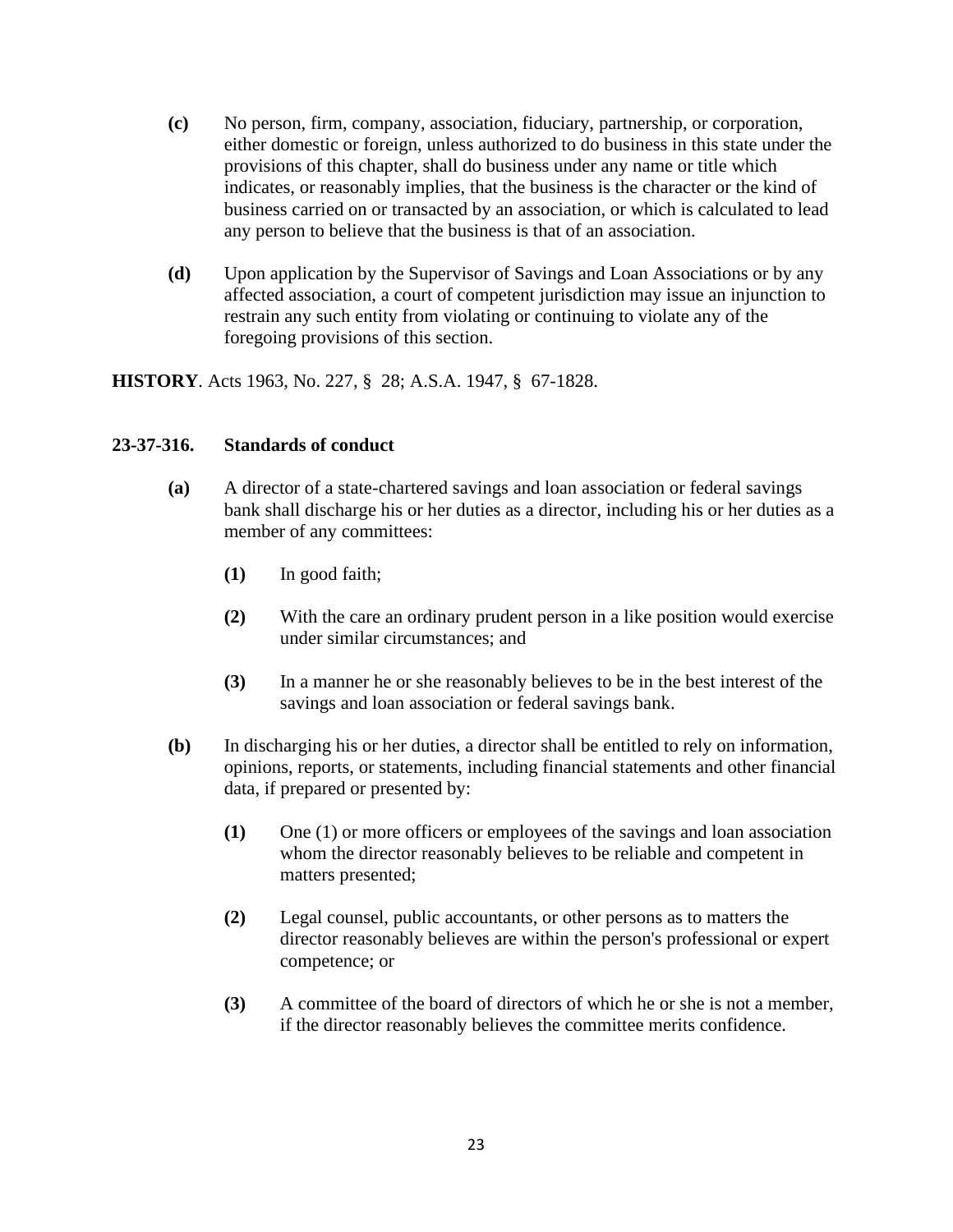- **(c)** A director is not acting in good faith if the director has knowledge concerning the matter in question that makes reliance on the information or data described in subsection (b) of this section unwarranted.
- **(d)** A director is not liable for any action taken as a director, or any failure to take any action, if he or she performed the duties of his or her office in compliance with this section.

**HISTORY**. Acts 1993, No. 990, § 1.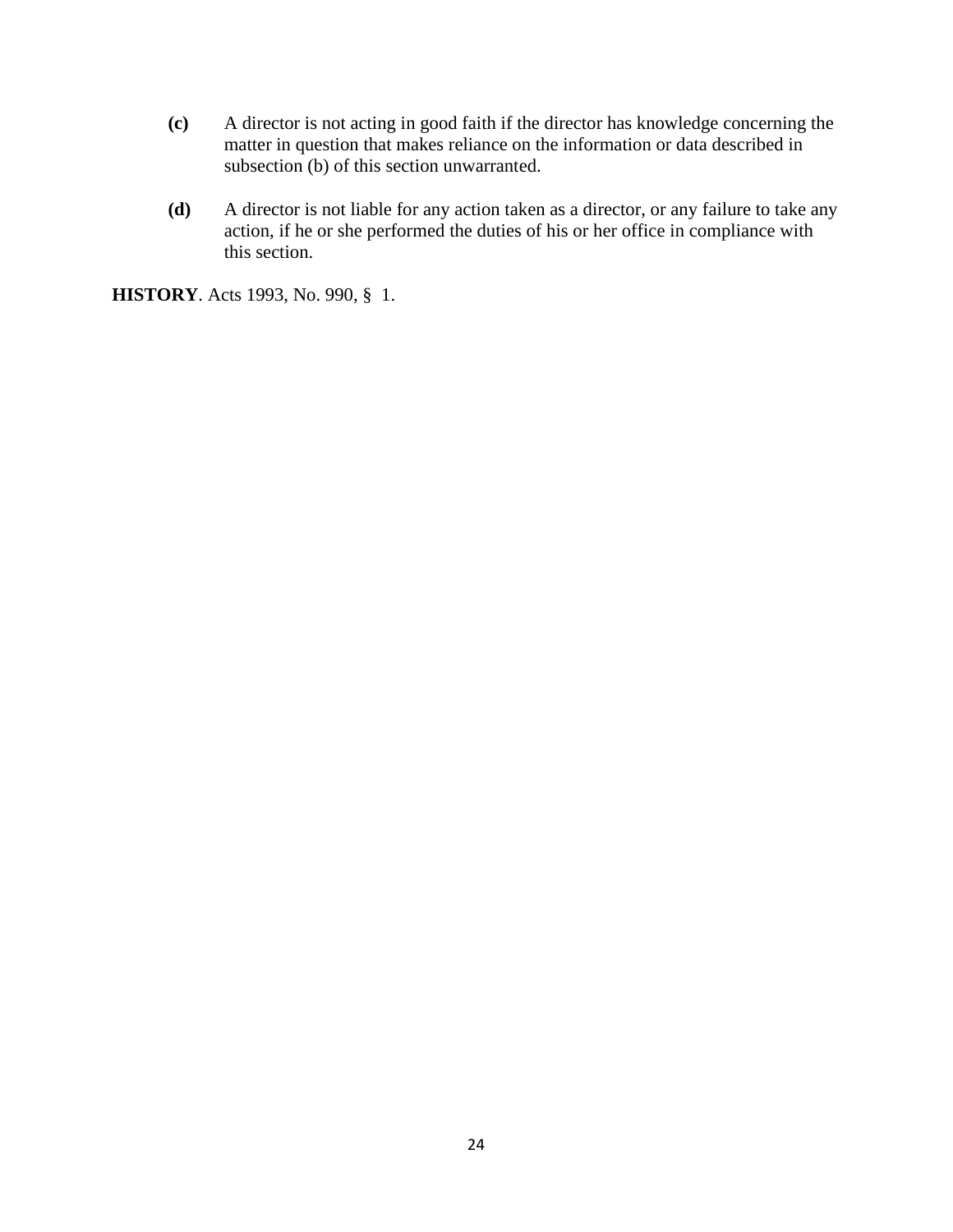# **SUBCHAPTER 4 – OPERATION GENERALLY**

- 23-37-401. Powers commensurate with federal associations.
- 23-37-402. Authority to act as trustee for certain trusts.
- 23-37-403. Dividends.
- 23-37-404. Branch offices.
- 23-37-405. Membership charges prohibited.
- 23-37-406. Payment of commission on sale of stock.

#### **23-37-401. Powers commensurate with federal associations.**

Irrespective of any limitations contained in this chapter, the Supervisor of Savings and Loan Associations may adopt rules authorizing or empowering any association chartered or operating under the provisions of this chapter to:

- **(1)** Pay or give any premium or other concession for the opening or increasing of a savings account to the same extent that the payment of premiums or the granting of other concessions may be authorized for a federal association doing business in this state;
- **(2)** Designate the legal relationship between the association and the holder of a savings account with the association and the name to be given the savings account in any advertising or public description of the savings account to the same extent that those designations and legal relationships are authorized for a federal association doing business in this state;
- **(3)** Adopt any dividend or interest paying date or other procedure or practice with respect to the paying of interest or dividends authorized for a federal association doing business in this state;
- **(4)** Adopt any business practice, procedure, method, or system authorized by a federal association doing business in this state, except nothing herein will permit an extension of a state savings and loan association's branching authority beyond the limitations of state law; and
- **(5)** Make any loan or investment that a federal association doing business in this state is authorized to make.

**HISTORY**. Acts 1963, No. 227, § 58; 1969, No. 242, § 1; A.S.A. 1947, § 67-1858; Acts 1988 (4th Ex. Sess.), No. 2, § 8; 1988 (4th Ex. Sess.), No. 12, § 8; 2001, No. 1553, § 35; 2019, No. 315, § 2496.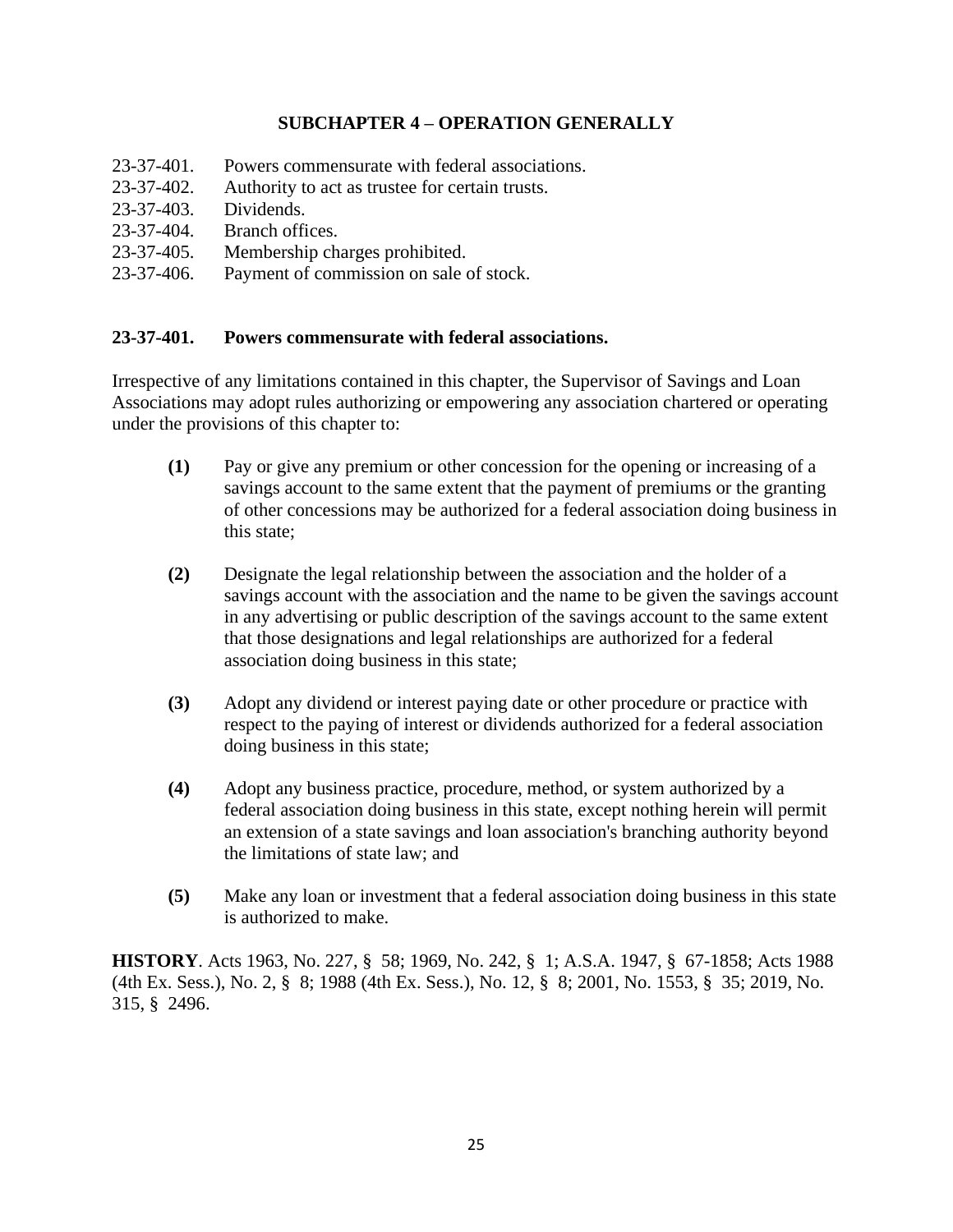# **23-37-402. Authority to act as trustee for certain trusts.**

- **(a)** A savings and loan association created pursuant to the laws of the United States or the State of Arkansas may act as trustee, and may receive reasonable compensation for so acting, of any trust created or organized in the United States and forming part of a stock bonus, pension, or profit-sharing plan which qualifies or qualified for specific tax treatment under  $\S$  401(d) or  $\S$  408(a) of the Internal Revenue Code of 1954 if the funds of the trust are invested only in savings accounts or deposits in the association or in obligations or securities issued by the association. However, no association may invest any trust funds in its own common or preferred stock.
- **(b)** All funds held in a fiduciary capacity by any association may be commingled for appropriate purposes of investment, but individual records shall be kept by the fiduciary for each participant and shall show in proper detail all transactions engaged in under the authority of this section.
- **(c)** A savings and loan association within this state acting pursuant to this section shall not be deemed to be acting as an investment adviser within the meaning of the Arkansas Securities Act, § 23-42-101 et seq.

**HISTORY**. Acts 1975, No. 595, §§ 1, 2; A.S.A. 1947, §§ 67-1867, 67-1868.

#### **23-37-403. Dividends.**

- **(a) (1)** After providing for payment of the expenses of operation of the association and for the required minimum transfer to its general loss reserves on each closing day as prescribed by the Supervisor of Savings and Loan Associations, the board of directors of an association may declare a dividend on savings accounts of record on the last business day of March, June, September, and December. The dividends shall be payable as of the dividend date or at a later date not more than thirty (30) days following the dividend date.
	- **(2)** Dividends shall be declared on the withdrawal value of each savings account at the beginning of the dividend period, plus additions thereto made during the dividend period less amounts withdrawn, which for dividend purposes shall be deducted from the latest previous additions thereto, computed at the declared rate for the time invested.
	- **(3)** For dividend purposes, the date of investment shall be the date fixed by the board of directors of an association with the approval of the Savings and Loan Association Board [abolished] which shall be not later than thirty (30) days after or prior to the date of actual receipt by the association of an account or an addition to an account.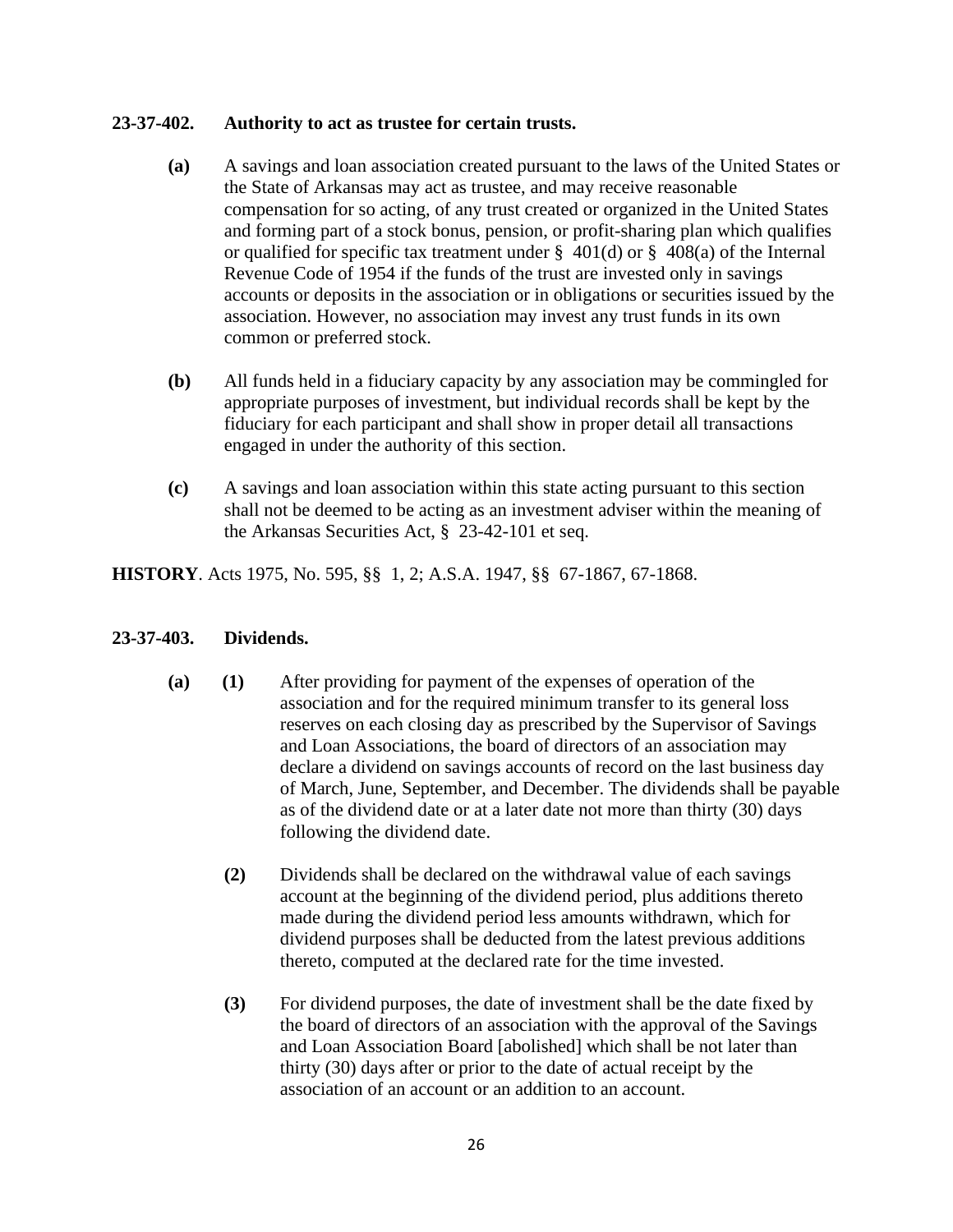- **(4)** Dividends shall be credited to savings accounts on the books of the association unless the association shall have agreed to pay dividends on all or any part of any savings account in cash.
- **(5)** All savings account holders shall participate equally in dividends pro rata to the withdrawal value of their savings accounts; no association shall be required to pay or credit dividends on accounts of ten dollars (\$10.00) or less.
- **(b)** With the approval of the Savings and Loan Association Board [abolished], a savings and loan or building and loan association operating under authority of the statutes of Arkansas may pay to the holders of its savings accounts any rate of dividend, or bonus, or special dividend, or classify its savings accounts for the purpose of paying a differential or variable dividend, or adopt any other dividend policy that is authorized for federal associations operating in this state, irrespective of any limitation contained in this chapter or other laws of this state.

**HISTORY**. Acts 1963, No. 227, § 60; 1967, No. 144, § 1; A.S.A. 1947, §§ 67-1860, 67- 1860.1.

# **23-37-404. Branch offices.**

- **(a)** The Supervisor of Savings and Loan Associations in either a protested or an unprotested application shall not approve the application for an association to open a branch unless the association satisfactorily establishes that the volume of business in the proposed service area for the branch office is such as to indicate a successful operation.
- **(b)** An association shall furnish satisfactory evidence to the supervisor that it has opened a branch office for business within one (1) year from:
	- **(1)** The date the granting of authority for the opening of the branch office is approved by the Supreme Court if the matter is appealed to the Supreme Court; or
	- **(2)** The date on which the time period for perfecting an appeal from a decision of the supervisor or a lower court approving the granting of authority for opening of the branch office expires.
- **(c) (1)** If any association fails to open the branch office for business within the one-year period as required by subsection (b) of this section and the supervisor so finds after notice and hearing, the supervisor shall enter an order cancelling the authority for opening of the branch office for business unless good cause is shown for the failure, in which event the supervisor shall grant a reasonable extension of time for opening the branch office for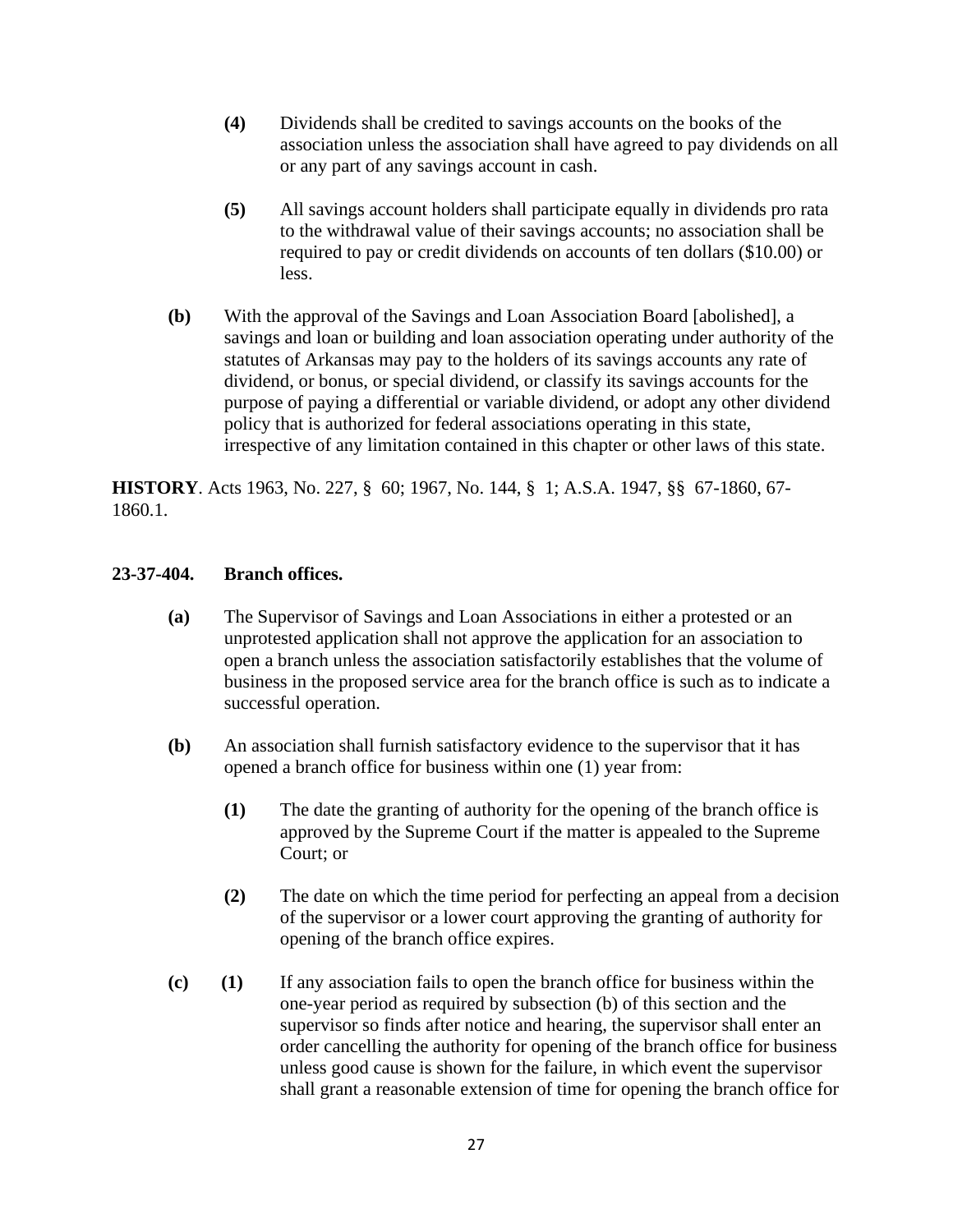business, not to exceed one (1) year, to give the association an opportunity to overcome the cause for the delay.

- **(2) (A)** Parties other than the affected association shall not be heard regarding any extension of authority for opening a branch office.
	- **(B)** However, any party that appeared before the supervisor protesting the granting of authority for opening the branch office for business shall be notified upon written request of the determination of the supervisor on the extension request.
- **(d) (1)** If any association closes a branch office and the branch office remains closed for one (1) year, the supervisor after notice and hearing shall enter an order cancelling the authority for continued operation of that branch unless good cause is shown for the failure to continue operation. In this event the supervisor shall grant a reasonable extension of time for reopening the branch for business, not to exceed one (1) year.
	- **(2)** Parties other than the affected association shall not be heard regarding any extension of time to reopen the closed branch.
- **(e)** Any association legally chartered by the proper state authority may establish one (1) or more full service branches, provided that its supervisory authority approves, in the following locations:
	- **(1)** Anywhere within the county in which the establishing savings and loan association's principal office is located;
	- **(2)** In addition to the provision of subsection (d) of this section, after December 31, 1993, anywhere within any counties contiguous to the county in which its principal office is located; and
	- **(3)** After December 31, 1998, anywhere within this state.
- **(f) (1)** Without regard to the exceptions for location of a branch of an association as provided in this section, an association may purchase the business and assets and assume the liabilities of or merge or consolidate with another association located in any incorporated city or town within this state and operate the acquired association as a branch, provided that a branch shall not be established pursuant to purchase, merger, or consolidation with another association should either association have a de novo charter.
	- **(2) (A)** As used in this section, "de novo charter" means a charter for an association that has been in existence for less than ten (10) years.
		- **(B)** However, a de novo charter does not include a charter that is issued in connection with the acquisition of assets and liabilities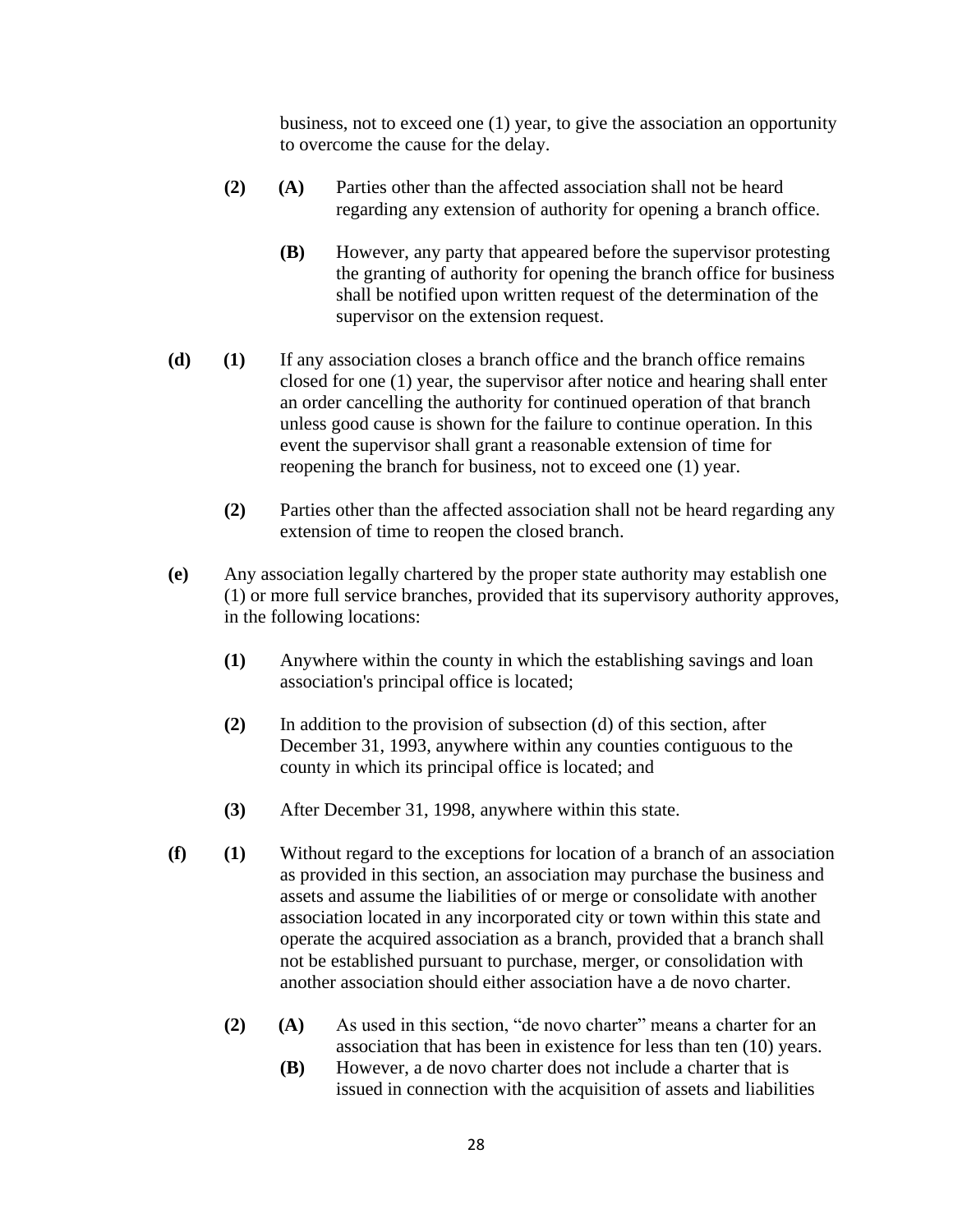from a predecessor financial institution that is acquired through federal or state regulatory action.

**(g)** Nothing contained in this section shall be construed to prevent any association from retaining branch locations, wherever located, in operation prior to June 30, 1988.

**HISTORY**. Acts 1975, No. 531, §§ 12, 13; 1979, No. 361, §§ 11, 12; 1981, No. 444, § 3; A.S.A. 1947, §§ 67-1865, 67-1866; Acts 1988 (4th Ex. Sess.), No. 2, § 7; 1988 (4th Ex. Sess.), No. 12, § 7; 2001, No. 1553, § 36.

# **23-37-405. Membership charges prohibited.**

- **(a)** No association shall directly or indirectly charge any membership, admission, withdrawal, or any other fee or sum of money for the privilege of becoming, remaining, or ceasing to be a member of the association, except charges upon the making or modification of a loan.
- **(b)** No association shall charge any member any sum of money by way of fine or penalty for any cause, except for charges made against borrowers for defaults or prepayments.

**HISTORY**. Acts 1963, No. 227, § 34; A.S.A. 1947, § 67-1834.

#### **23-37-406. Payment of commission on sale of stock.**

An association shall pay no fee, commission, or other remuneration to any person for the sale of its permanent capital stock without prior approval of the Savings and Loan Association Board [abolished].

**HISTORY**. Acts 1963, No. 227, § 32; 1981, No. 444, § 2; A.S.A. 1947, § 67-1832.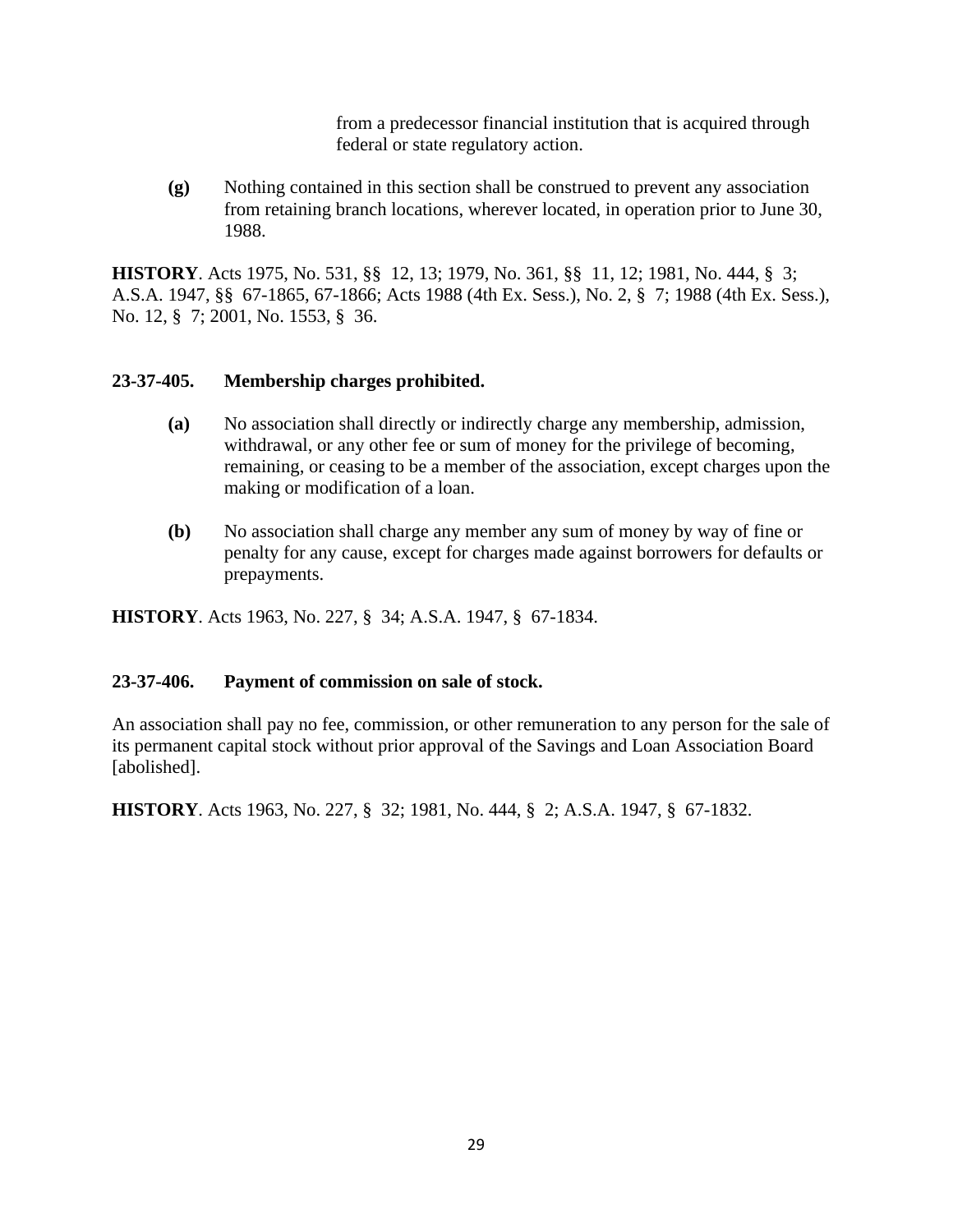# **SUBCHAPTER 5 – SAVINGS ACCOUNTS**

- 23-37-501. Accounts of minors.
- 23-37-502. Accounts in the names of two or more persons.
- 23-37-503. Accounts of fiduciaries.
- 23-37-504. Accounts of deceased nonresidents.
- 23-37-505. Withdrawals generally.
- 23-37-506. Conflicting claims to accounts.
- 23-37-507. Damages for refusal to pay withdrawal request.
- 23-37-508. Power of attorney.
- 23-37-509. Lien on account of borrower Pledge of third party's account as security on loan.
- 23-37-510. Validity of release or acquittance by officers of corporation or association.
- 23-37-511. [Repealed.]
- 23-37-512. Legal investments in accounts.

#### **23-37-501. Accounts of minors.**

- **(a)** An association and any federal association may accept savings accounts from any minor, as the sole and absolute owner of the savings account, and receive payments thereon by or for the owner, and pay withdrawals, accept pledges to the association, and act in any other manner with respect to the accounts on the order of the minor.
- **(b)** Any payment or delivery of rights to a minor, or a receipt or acquittance signed by a minor shall be a valid and sufficient release and discharge of the association for the payment so made or delivery of rights. The receipt, acquittance, pledge, or other action taken by the minor shall be binding upon the minor with like effect as if he or she were of full age and legal capacity. However, if either parent or guardian of the minor advises an association in writing that the minor shall not have unrestricted authority to deal with his or her savings account, during the minority of the minor, the minor shall not be authorized to deal with his or her savings account except with the joinder of a parent or guardian.
- **(c)** In the event of the death of the minor, the receipt or acquittance of one (1) parent or the guardian of the minor shall be valid and sufficient discharge of the association.
- **(d)** With respect to a minor under twelve (12) years of age, the receipt, acquittance, pledge, or other action required by the association may be taken by one (1) parent or the person standing in loco parentis to the minor.

**HISTORY**. Acts 1963, No. 227, § 37; A.S.A. 1947, § 67-1837.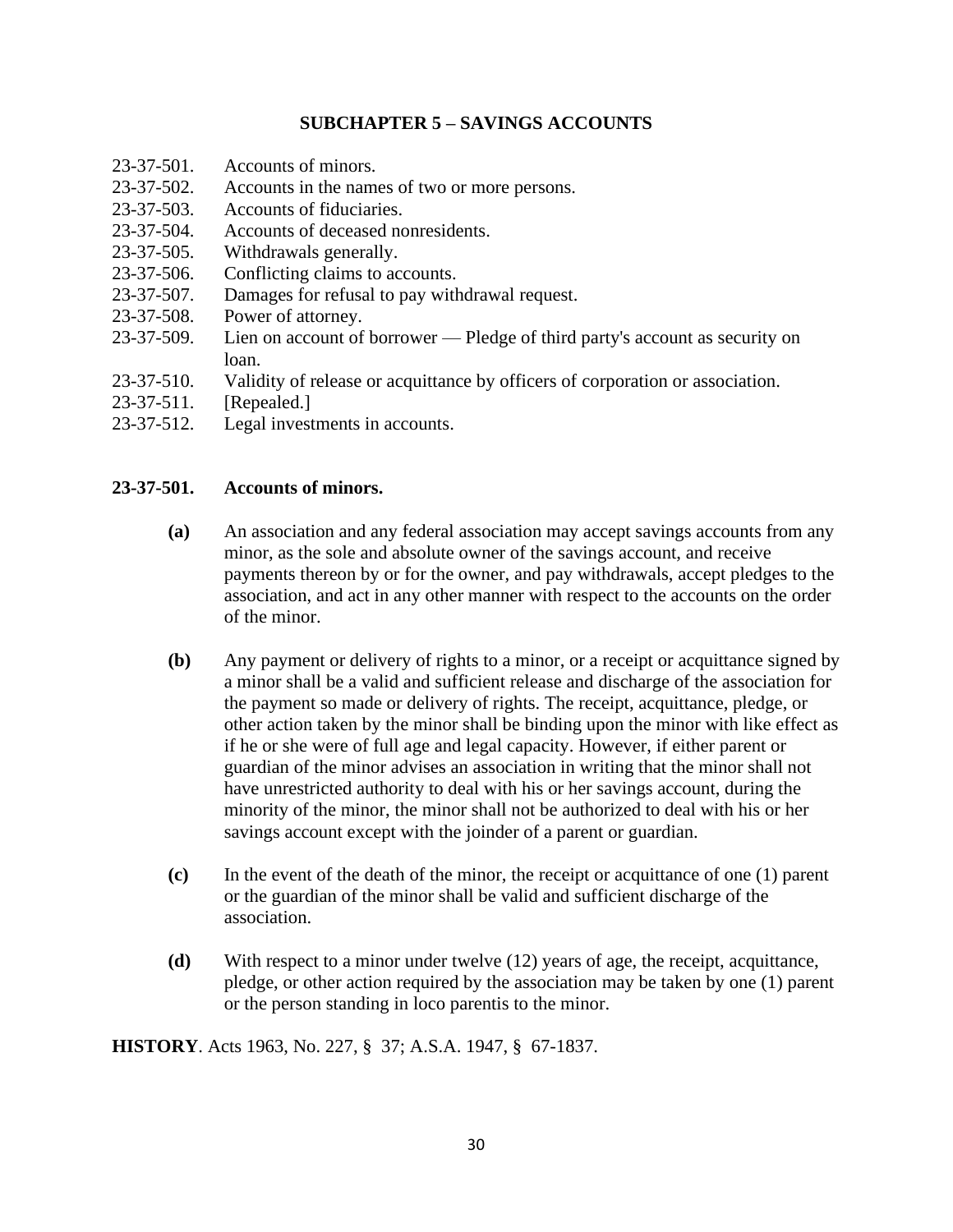### **23-37-502. Accounts in the names of two or more persons.**

Savings accounts may be opened in any association or a federal association in the names of two (2) or more persons, either minor or adult, or a combination of minor and adult, and the savings accounts may be held as follows:

- **(1) (A)** If the person opening the savings account fails to designate in writing the type of account intended, or if he or she designates in writing to the association that the account is to be a "joint tenancy" account or a "joint tenancy with right of survivorship" account, or that the account shall be payable to the survivors of the persons named in the account, then the account and all additions thereto shall be the property of those persons as joint tenants with right of survivorship.
	- **(B)** These savings accounts may be paid to or on the order of any one (1) of the persons during his or her lifetime, unless a contrary written designation is given the association, or to or on the order of any one (1) of the survivors of them after the death of any one (1) or more of them.
	- **(C)** The opening of the account in this form shall be conclusive evidence in any action or proceeding to which either the association or the surviving parties is a party, of the intention of all of the parties to the account to vest title to the account and the additions thereto in the survivors.
	- **(D)** No association paying any survivor in accordance with the provisions of this section shall thereby be liable for any estate, inheritance, or succession taxes which may be due this state;
- **(2)** If the savings account is opened in the names of persons who designate themselves to the association as husband and wife, whether or not they are at the time in fact husband and wife, then the account and all additions thereto shall be the property of those persons as tenants by the entirety. Upon the death of one (1) of the persons, the account shall be payable to the survivor;
- **(3)** If the person opening a savings account designates in writing to the association that the account is to be a "tenants in common" account, then the account and all additions thereto shall be the property of those persons as tenants in common. The association, upon receipt of a specific written notice addressed to the association of the death of either party shall pay, upon the written order of the survivor, to the survivor, his or her pro rata part of the account and to the estate of the deceased owner, the deceased's pro rata part of the account. However, the association may pay the entire account and all additions thereto upon the receipt or acquittance of either party to the account prior to the time that a specific written notice of death is received as provided herein unless there has been filed with the association a written designation that more than one (1) signature is required to deal with the account. In the absence of any written designation to the contrary filed with the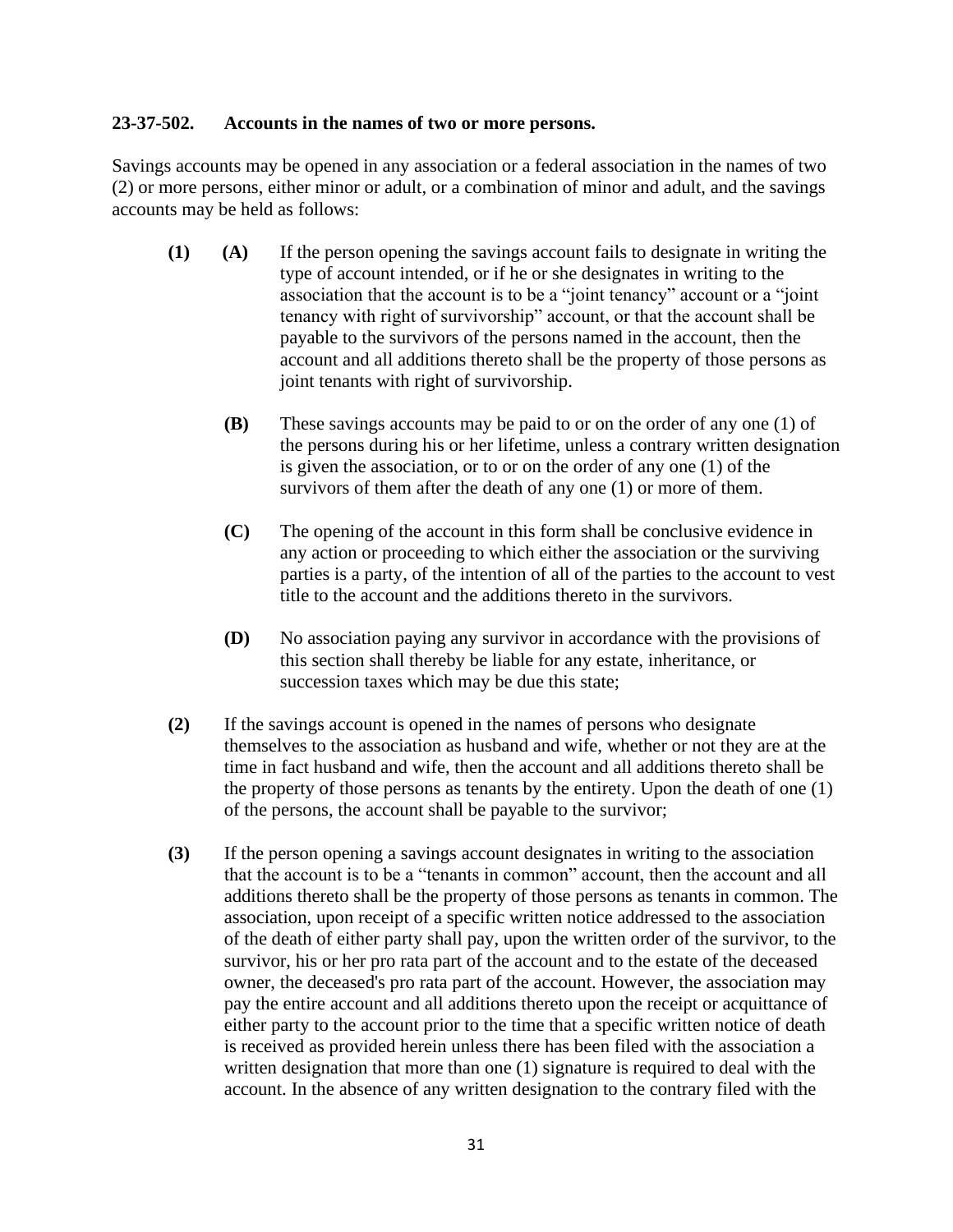association, all tenants in common accounts shall be deemed to be owned pro rata by the persons named in the account;

- **(4)** If a savings account is opened in the name of two (2) or more persons, whether as joint tenants, tenants by the entirety, tenants in common, or otherwise, an association shall pay withdrawal requests, accept pledges of the account, recognize the granting of proxies to vote as members of the association, and otherwise deal in any manner with the account upon the direction of any one (1) of the persons named in the account, whether the other persons named in the account are living or not, unless one (1) of the persons named in the account shall, by written instructions delivered to the association, designate that the signature of more than one (1) person shall be required to deal with the savings account; or
- **(5)** If a person opening or holding a savings account shall execute and file with the association a designation that on the death of the person named as holder the account shall be paid to or held by another person, the account and any balance thereof which exists from time to time shall be held as a payment on death account and unless otherwise agreed between the persons opening the account and the association:
	- **(A)** Upon the death of the holder of the account, the persons designated by him or her and who have survived him or her shall be the owners of the account as joint tenants with right of survivorship, if more than one (1). Any payment made by the association to any of those persons shall be a complete discharge of the association as to the amount paid;
	- **(B)** The person to whom the account is issued may change during his or her lifetime the designation of any of the persons who are to be holders at his or her death, by a written direction accepted by the association;
	- **(C)** The person to whom the account is issued may pledge, withdraw, or receive payment. Any payment made by the association shall be a complete discharge as to the amount paid.

**HISTORY**. Acts 1963, No. 227, § 38; A.S.A. 1947, § 67-1838.

#### **23-37-503. Accounts of fiduciaries.**

(a) An association or a federal association may accept savings accounts in the name of any administrator, executor, custodian, guardian, trustee, or other fiduciary, with or without the designation of the name of the beneficiary or the court order creating the fiduciary relationship. The fiduciary shall have power to vote as a member, to open and make additions to, and to withdraw from the savings account in whole or in part.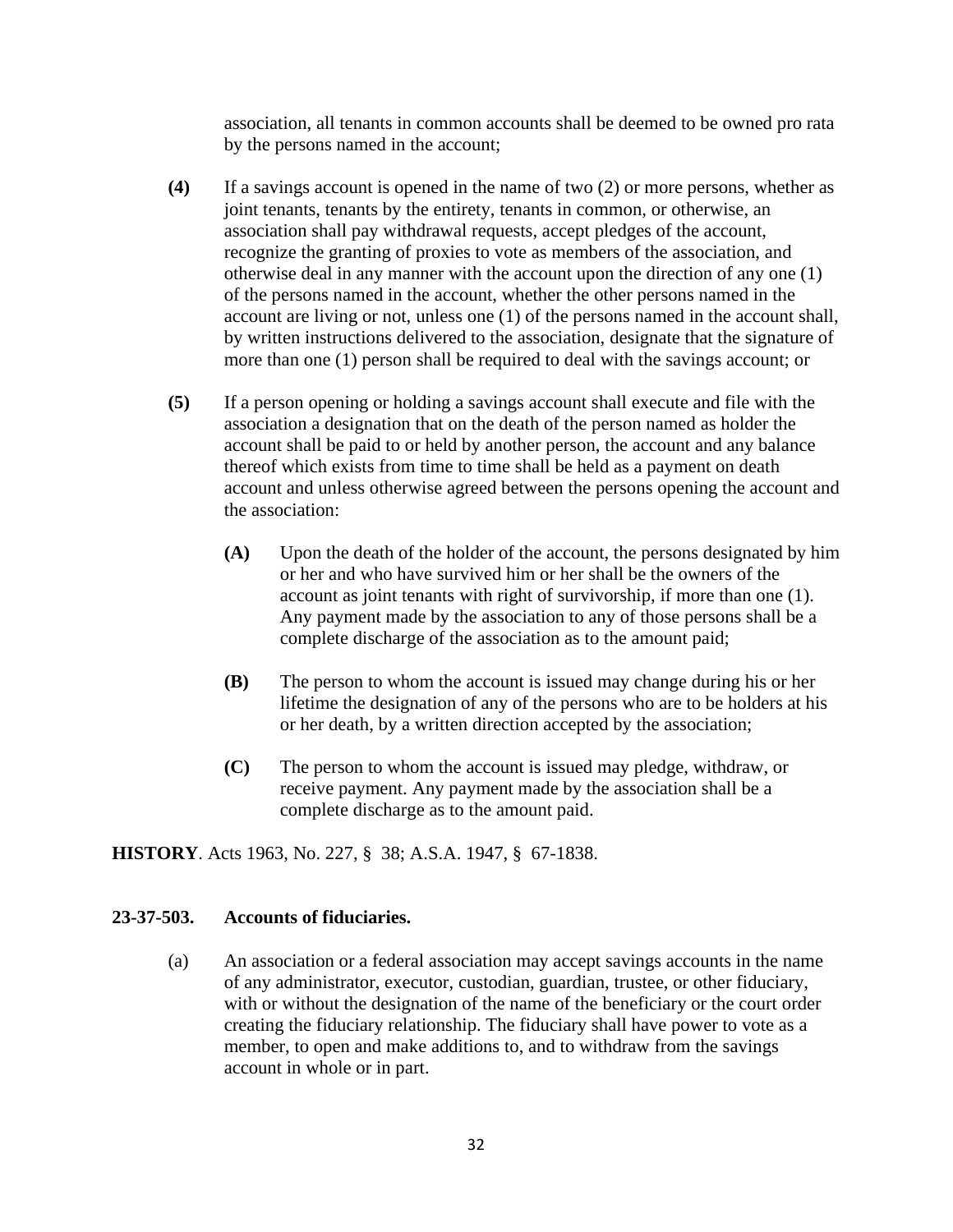- **(b) (1)** The payment or delivery of rights to the fiduciary or a receipt or acquittance signed by the fiduciary to whom any payment or delivery of rights is made shall be a valid and sufficient release and discharge of an association.
	- **(2)** If the savings account is in the name of more than one (1) fiduciary, the payment to only one (1) fiduciary or a receipt or acquittance signed by only one (1) fiduciary to whom any payment is made shall be a valid and sufficient release and discharge of an association for the payment so made, unless the written savings agreement filed with the association provides otherwise.
- **(c)** Unless the written agreement or court order filed with the association at the time an account is opened by a fiduciary provides otherwise, the association may make loans on the security of the savings account, pay withdrawals to the fiduciary personally or as directed by him or her, and otherwise deal with the account, in whole or in part, without regard to any notice to the contrary, as directed by the fiduciary, so long as the fiduciary is living, or if two (2) or more fiduciaries are designated, so long as one (1) fiduciary is living.
- **(d)** Whenever a person holding an account in a fiduciary capacity dies and no written notice or order of the circuit court of the revocation or termination of the fiduciary relationship has been given to the association and the association has no written notice of an order of the circuit court of any other disposition of the beneficial estate, the withdrawal value of the account and dividends thereon or other rights relating thereto may, at the option of the association, be paid or delivered, in whole or in part, to the beneficiary, and the association shall have no further liability therefor.

**HISTORY**. Acts 1963, No. 227, § 40; A.S.A. 1947, § 67-1840.

#### **23-37-504. Accounts of deceased nonresidents.**

- **(a)** When a savings account is held in any association or federal association by a person residing in another state or country, the account, together with additions thereto and earnings thereon, or any part thereof, may be paid to the administrator or executor appointed in the state or country where the account holder resided at the time of death if the administrator or executor has furnished the association with:
	- **(1)** Authenticated or certified copies of his or her letters; and
	- **(2)** An affidavit by the administrator or executor that, to his or her knowledge, no letters then are outstanding in this state and no petition for letters is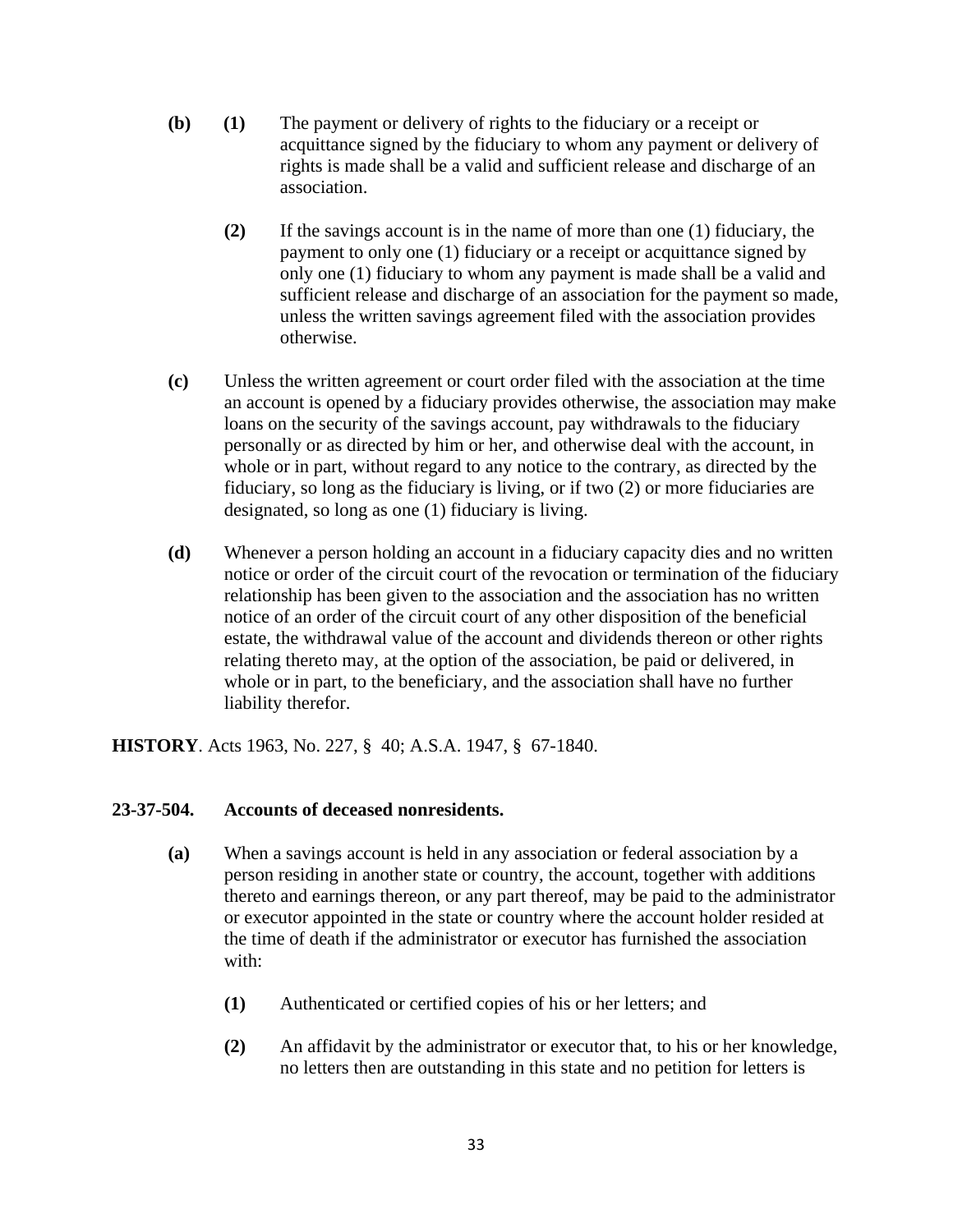pending on the estate in this state, and that there are no creditors of the estate in this state.

- **(b)** Upon payment or delivery to the representative after receipt of the affidavit and authenticated copies, the association shall be released and discharged to the same extent as if the payment or delivery had been made to a legally qualified resident executor or administrator, and the association shall not be required to see to the application or disposition of the property.
- **(c)** No action at law or in equity shall be maintained against the association for payment made in accordance with this section.

**HISTORY**. Acts 1963, No. 227, § 42; A.S.A. 1947, § 67-1842.

# **23-37-505. Withdrawals generally.**

- **(a)** Any savings account holder may, at any time, present a written application for withdrawal of all or any part of his or her savings account except to the extent the account may be pledged to the association or to another person on the books of the association.
- **(b) (1)** An association may pay, in full, each and every withdrawal request as presented, without requiring that written application therefor be made.
	- **(2)** At any time the board of directors of an association finds it to be in the best interest of the association, the board may, by proper resolution, require a written notice of not exceeding sixty (60) days before paying withdrawals, in which event no withdrawal request shall be paid until the expiration of the time for giving notice fixed by the board of directors.
	- **(3)** Upon the same day the resolution to require notice is made effective, the association shall notify the Supervisor of Savings and Loan Associations by telephone or telegraph that the resolution is in effect.
- **(c) (1)** In the event the Savings and Loan Association Board [abolished] makes an affirmative finding that a period of great financial stress or other emergency exists, either generally or in a specific locality in this state, or for a specific association, it may, with the approval of the Governor, restrict the right of an association to pay withdrawals, to the extent and in the manner which the board finds necessary or desirable for the protection of savings account holders and other creditors of the association.
	- **(2)** Any restriction on the withdrawals from an association may, with like approval, be at any time and from time to time extended, renewed, or modified.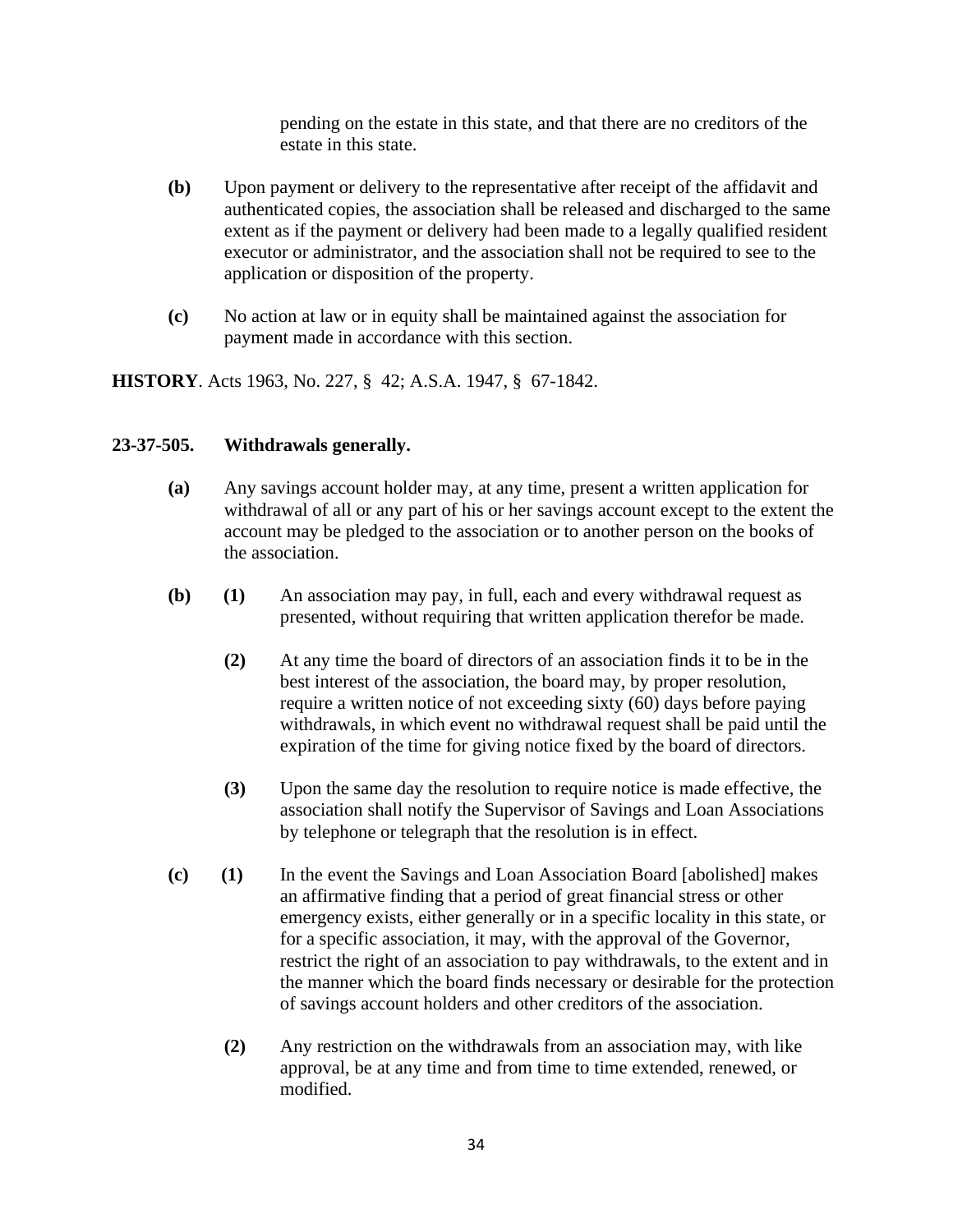- **(3)** Any restriction shall be binding upon any association from the time the order of the board imposing the restriction is served on the affected association.
- **(4)** The action of the board shall be a complete defense to any action or suit brought against any association on account or by reason of the observance or compliance with the restriction on withdrawals.
- **(5)** The board may make and promulgate any rules which shall be required for the conduct of the business of an association for which withdrawals have been restricted pursuant to this subsection, with a view to the protection of the rights of the savings account holders, creditors, and members of the association, both with respect to savings account holders, creditors, and members who were such at the date of the restriction on withdrawals and those becoming savings account holders, creditors, or members after the restrictions have been imposed.
- **(d)** While an application for withdrawals remains in effect and unpaid, no loan shall be made by an association secured by the pledge of a savings account.
- **(e)** An application for withdrawal may be cancelled, in whole or in part, at any time by the holder of a savings account.

**HISTORY**. Acts 1963, No. 227, § 35; A.S.A. 1947, § 67-1835; Acts 2019, No. 315, § 2497.

#### **23-37-506. Conflicting claims to accounts.**

In the event an association is given notice that conflicting claims of whatever kind and nature exist to the ownership or right to withdraw a savings account, the association may, at its option, without liability, withhold paying any withdrawals from the account until it receives a written withdrawal request executed by all the claimants to the savings account.

**HISTORY**. Acts 1963, No. 227, § 39; A.S.A. 1947, § 67-1839.

# **23-37-507. DAMAGES FOR REFUSAL TO PAY WITHDRAWAL REQUEST.**

In the event an association wrongfully and without legal right refuses to pay a withdrawal request for a savings account, the owner of the savings account shall be entitled to recover damages from the association equal to interest at the legal rate prescribed by the laws of this state from the date the withdrawal request was refused. The owner shall not be entitled to recover from the association any special damages of whatever kind or nature.

**HISTORY**. Acts 1963, No. 227, § 46; A.S.A. 1947, § 67-1846.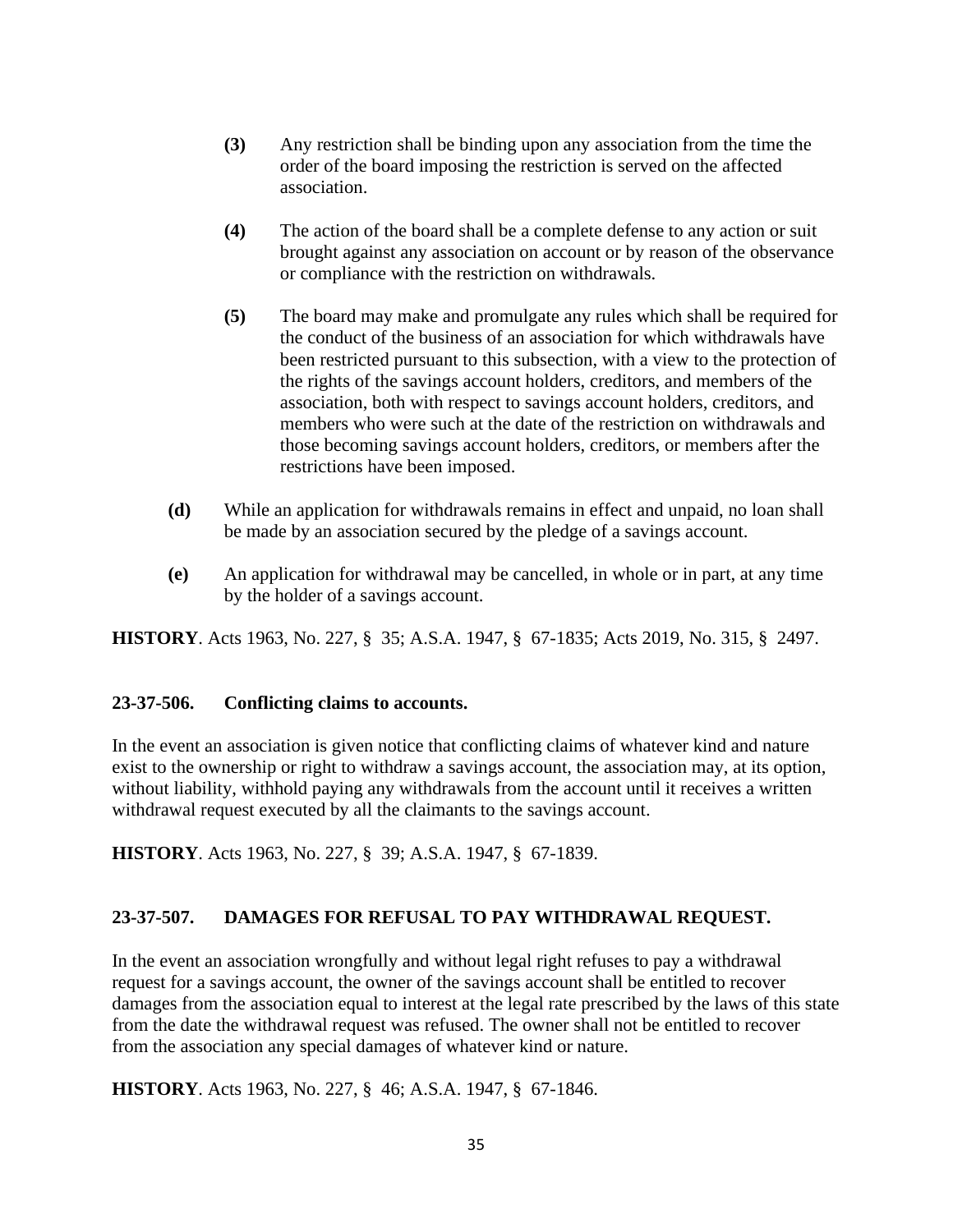# **23-37-508. Power of attorney.**

An association or a federal association may recognize, or continue to recognize, the authority of an attorney in fact authorized in writing to manage or to make withdrawals, either in whole or in part, from a savings account until it receives written notice of the revocation of the authority of the attorney in fact or until it receives written notice of the death or adjudication of incompetency of the owner of the savings account.

**HISTORY**. Acts 1963, No. 227, § 41; A.S.A. 1947, § 67-1841.

# **23-37-509. Lien on account of borrower — Pledge of third party's account as security on loan.**

- **(a)** Every association operating under this chapter or any federal association shall have a lien, without further agreement or pledge, upon all savings accounts owned by any borrower, or savings accounts subject to withdrawal by any borrower, to secure the payment of any indebtedness of the borrower to the association. Upon default on any loan, the association may, without notice to or consent of the borrower, cancel on its books all or any part of those savings accounts and apply the withdrawal value of the accounts in payment of any indebtedness of the borrower to the association.
- **(b)** An association may, by written instrument, waive its lien, in whole or in part, on any savings accounts.
- **(c)** An association may take the pledge of savings accounts of the association owned by a person other than the borrower as security or additional security for any loan made or purchased by the association.

**HISTORY**. Acts 1963, No. 227, § 36; A.S.A. 1947, § 67-1836.

#### **23-37-510. Validity of release or acquittance by officers of corporation or association.**

A release or acquittance signed by either the president or the secretary of any corporation or any unincorporated association, whether foreign, domestic, charitable, public, or private, or signed by any person purporting to be the president or secretary of the corporation, who opens a savings account in the name of the corporation, shall constitute a valid and sufficient release of any association to the extent of any payment or delivery of rights or property made by the association to a corporation or unincorporated association upon the written direction of the president or secretary unless there has been filed with the association a copy of a resolution of the board of directors or other governing body of the corporation or unincorporated association designating other officers or agents of the corporation or unincorporated association who have the power to act for the corporation or unincorporated association with respect to the savings account.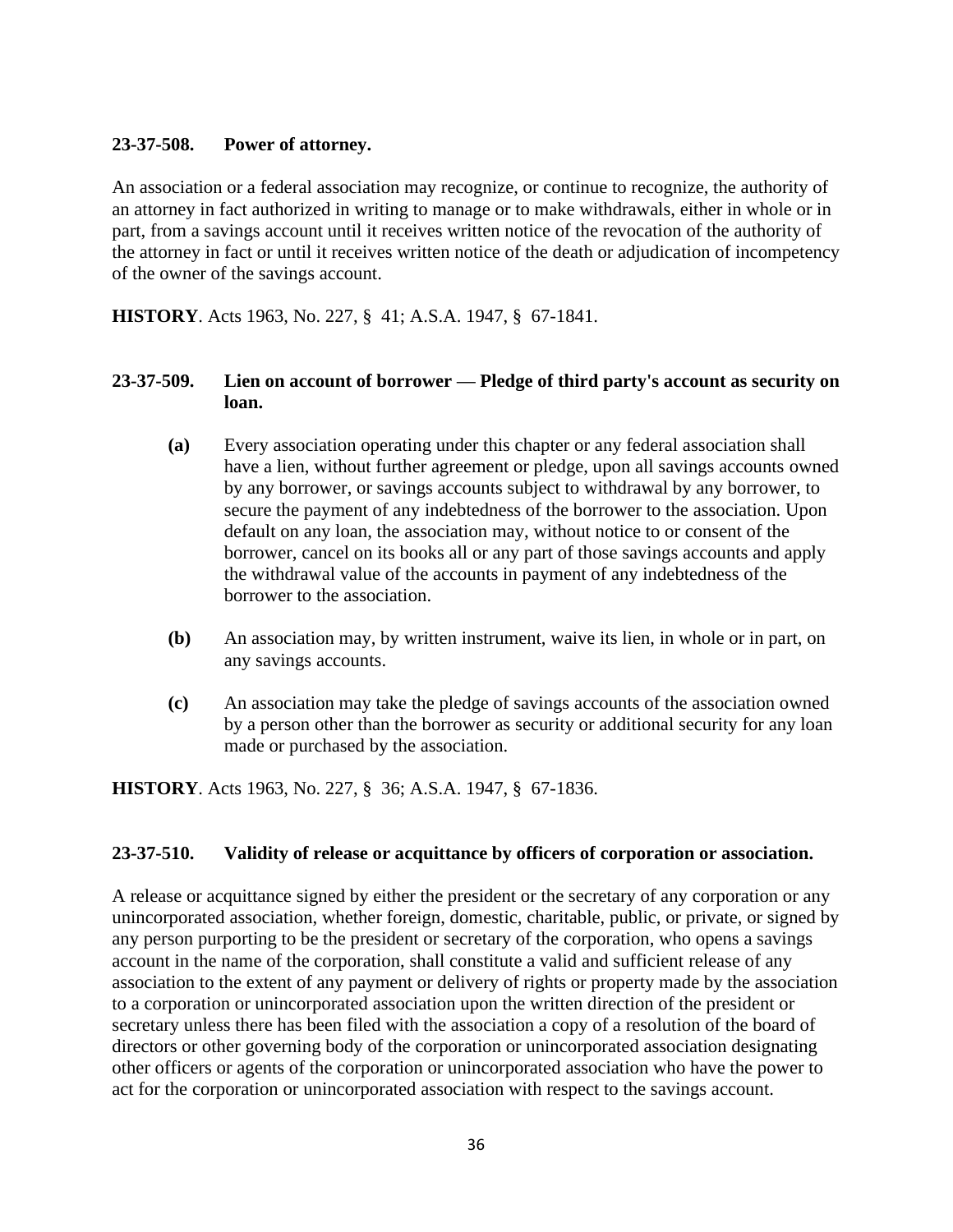**History**. Acts 1963, No. 227, § 45; A.S.A. 1947, § 67-1845.

# **23-37-511. [Repealed.]**

#### **23-37-512. Legal investments in accounts.**

- **(a)** Administrators, executors, guardians, trustees, and other fiduciaries, business corporations, insurance companies and charitable or educational corporations or associations, banks, credit unions, and all other financial institutions, and any person acting as custodian under the Uniform Securities Ownership by Minors Act, § 9-26-301 et seq., are specifically authorized and empowered to invest funds held by them in savings accounts of any association or of any federal association.
- **(b)** Trustees of any pension, profit, profit-sharing, or retirement trust for employees of any public or private corporation and any person having the care, custody, or control of any funds held for a pension or retirement plan, system, or trust for the employees of this state, or any political subdivision of this state, are specifically authorized and empowered to invest funds held by them in savings accounts of any association or of any federal association to the extent that the savings account does not exceed an amount equal to the sum of all reserve accounts except specific or valuation reserves, undivided profits, surplus, and capital stock, but not including the proceeds of capital notes, debentures, or similar obligations.
- **(c)** The provisions of this section are supplemental to any and all other laws relating to and declaring what shall be legal investments for the persons, corporations, organizations, and officials referred to in this section.

**HISTORY**. Acts 1963, No. 227, § 43; 1979, No. 361, § 8; A.S.A. 1947, § 67-1843.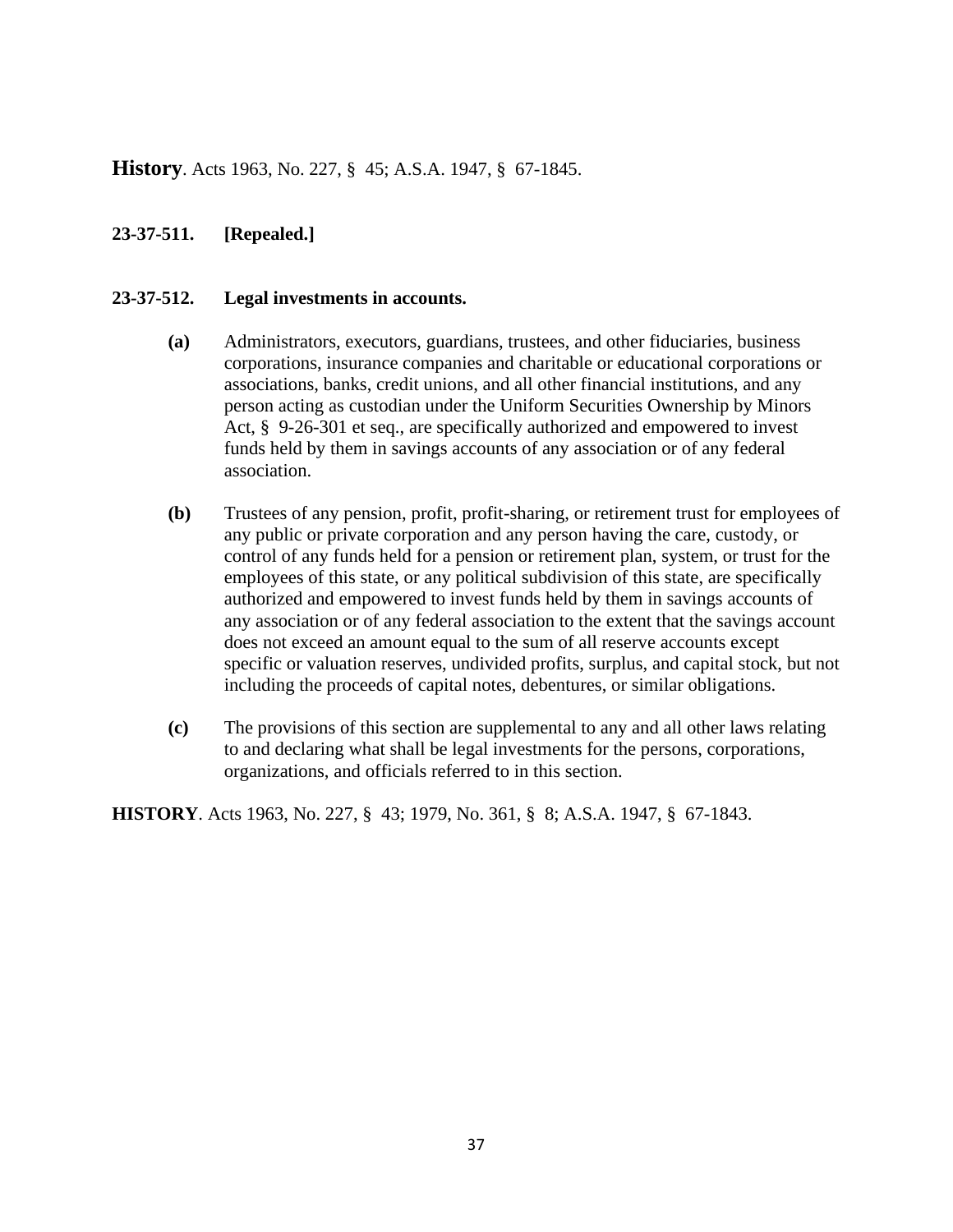# **SUBCHAPTER 6 – FOREIGN ASSOCIATIONS**

- 23-37-601. Operation in city on state line.
- 23-37-602. Agents, brokers, etc., generally.
- 23-37-603. Broker's license.

# **23-37-601. Operation in city on state line.**

A savings and loan association doing business in a state adjoining this state, in a city or incorporated town which borders on a city or incorporated town in this state and which is divided by a state line other than a navigable stream, may conduct its business in this state if it satisfies all the conditions for the conduct of its business in the adjoining state involved, without further qualification under this chapter. However, in the conduct of its business in this state, it shall be subject to the provisions of this chapter.

**HISTORY**. Acts 1963, No. 227, § 59; A.S.A. 1947, § 67-1859.

# **23-37-602. Agents, brokers, etc., generally.**

Unless acting as an agent for and on behalf of an association, no person, firm, or corporation shall, in this state, unless then licensed therefor pursuant to this chapter:

- **(1)** Act or hold himself or herself out as an agent, broker, or solicitor for others of savings accounts for foreign savings and loan associations;
- **(2)** Advertise in this state for the placing of savings accounts in foreign savings and loan associations; or
- **(3)** Collect, receive, or transmit any funds or take applications for the opening of savings accounts in any foreign savings and loan association.

**HISTORY**. Acts 1963, No. 227, § 13; A.S.A. 1947, § 67-1813.

#### **23-37-603. Broker's license.**

**(a)** Application for a broker's license shall be made to the Supervisor of Savings and Loan Associations by the applicant and signed and sworn to by the applicant. The form of the application shall be prescribed by the supervisor and shall require full answers to any questions which may reasonably be necessary to determine the applicant's identity, residence, personal history, business record, experience, and other facts required by the supervisor to determine whether the applicant meets the qualifications for the license applied for.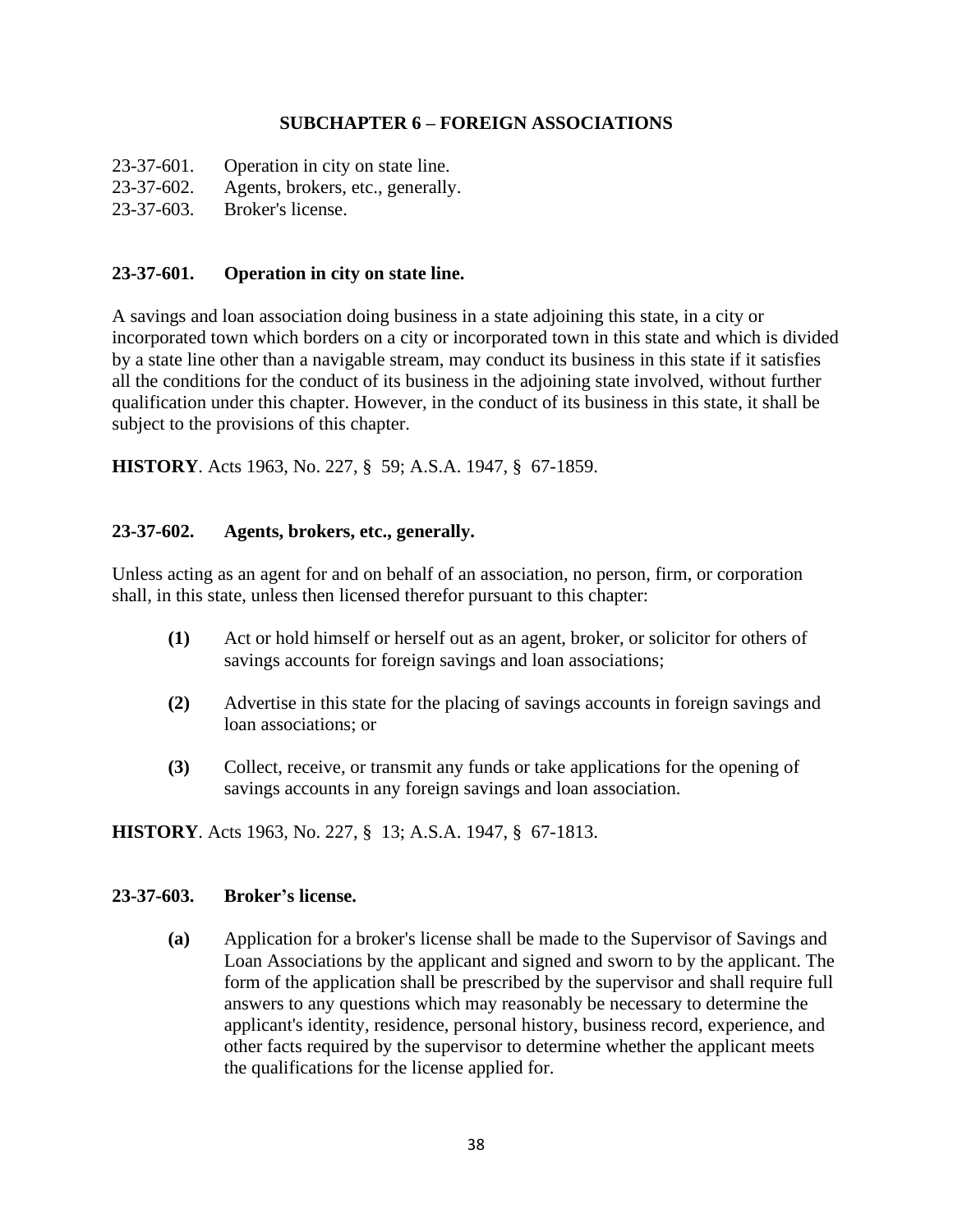- **(b)** All applications shall be accompanied by the applicable license fee.
- **(c)** As a prerequisite to issuing a broker's license, the applicant shall file with the supervisor a bond, in the form prescribed by the supervisor. This bond shall be in the principal amount of twenty thousand dollars (\$20,000) with a corporate surety, conditioned on the faithful performance of the applicant's duties as a broker and the payment of all claims arising out of the performance by the applicant of his or her duties as a broker. The bond shall remain in full force and effect so long as the broker's license is outstanding.
- **(d)** The supervisor shall promptly issue licenses applied for to persons qualified therefor in accordance with this section. The license shall state the name and address of the licensee, the date of issue, and shall provide for a termination on January 31 of each year.
- **(e)** For the protection of the people of this state, the supervisor shall not issue, continue, or permit to exist any broker's license except in compliance with this chapter, and as to any person not possessing the following qualifications:
	- **(1)** The person must be of legal age;
	- **(2)** The person must be of good character;
	- **(3)** The person must have filed with the supervisor a bond pursuant to the terms of this section; and
	- **(4)** The person must have filed with the supervisor copies of all advertisements which the broker proposes to use in this state.

**HISTORY**. Acts 1963, No. 227, §§ 14, 15; A.S.A. 1947, §§ 67-1814, 67-181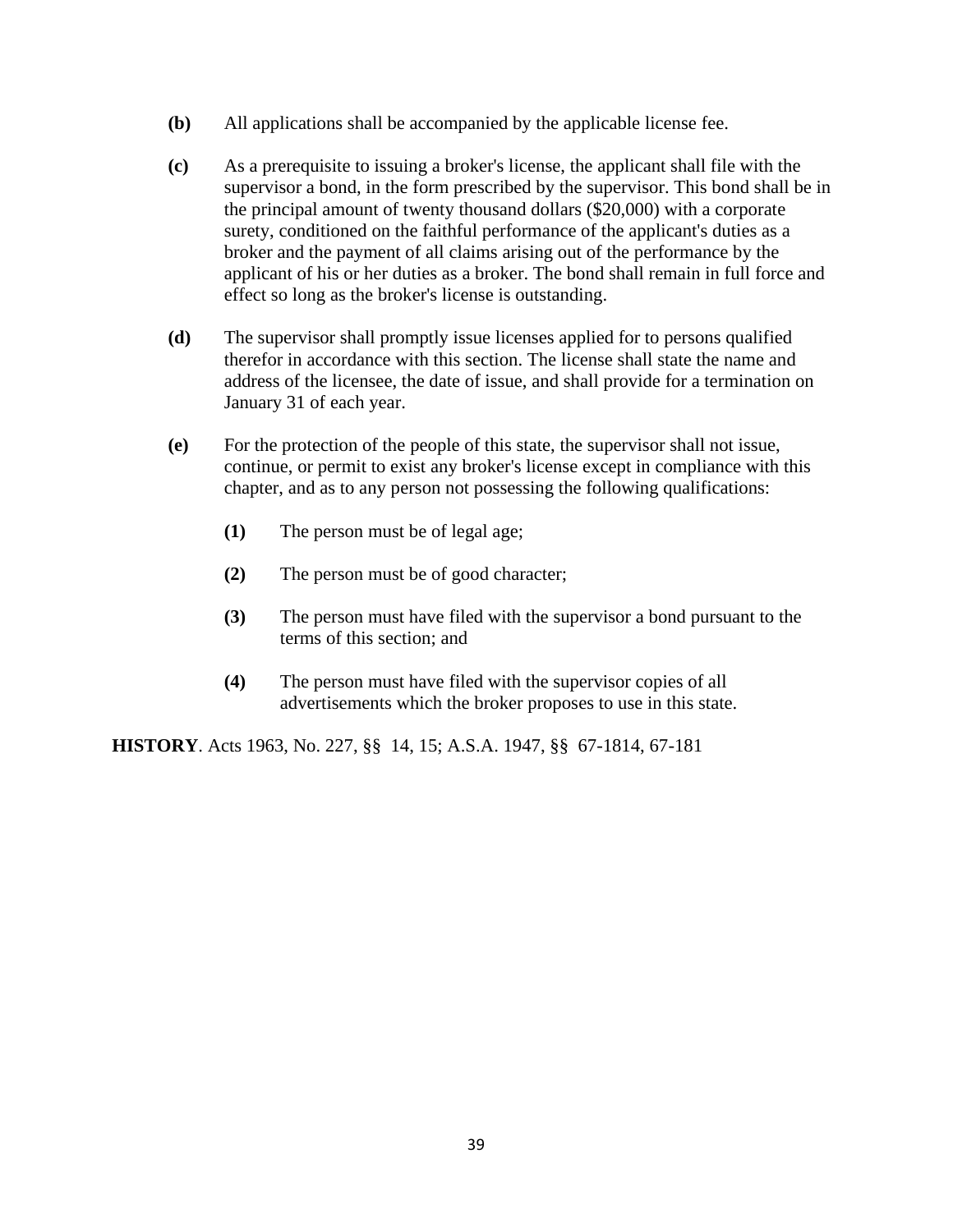# **SUBCHAPTER 7 – CONVERSION, MERGER, ETC.**

- 23-37-701. Conversion of state association into federal association.
- 23-37-702. Conversion of federal association into state association.
- 23-37-703. Conversion of mutual association into stock association.
- 23-37-704. Contemporaneous conversion from federal mutual to state stock association.
- 23-37-705. Reorganization, merger, consolidation, or sale of assets.
- 23-37-706. Federal Savings and Loan Insurance Corporation [abolished] as receiver.

# **23-37-701. Conversion of state association into federal association.**

- **(a)** Any association subject to this chapter may convert itself into a federal savings and loan association in accordance with the provisions of Section 5 of the Home Owners' Loan Act of 1933, upon a majority vote of the members or stockholders at an annual meeting or any special meeting called to consider that action.
- **(b)** A copy of the minutes of the proceedings of the meeting of the members or stockholders, verified by the affidavit of the secretary, shall be filed in the office of the Supervisor of Savings and Loan Associations within ten (10) days after the date of the meeting. A sworn copy of the proceedings of the meeting, when so filed, shall be presumptive evidence of the holding and action of the meeting.
- **(c)** Within three (3) months after the date of the meeting, the association shall take such action, in the manner prescribed and authorized by the laws of the United States, as shall make it a federal savings and loan association.
- **(d) (1)** There shall be filed with the supervisor a copy of the charter issued to the federal savings and loan association by the Federal Home Loan Bank Board [abolished] or a certificate showing the organization of the association as a federal savings and loan association, certified by the secretary or assistant secretary of the Federal Home Loan Bank Board [abolished].
	- **(2)** A copy of the charter, or of the certificate, shall be filed by the association with the Secretary of State and with the county clerk of the county in which the home office of the association is located.
- **(e)** Upon the grant to any association of a charter by the Federal Home Loan Bank Board [abolished], the association receiving the charter shall cease to be an association incorporated under this chapter and shall no longer be subject to the supervision and control of the supervisor and the Savings and Loan Association Board [abolished].
- **(f)** Upon the conversion of any association into a federal savings and loan association, the corporate existence of the association shall not terminate, but the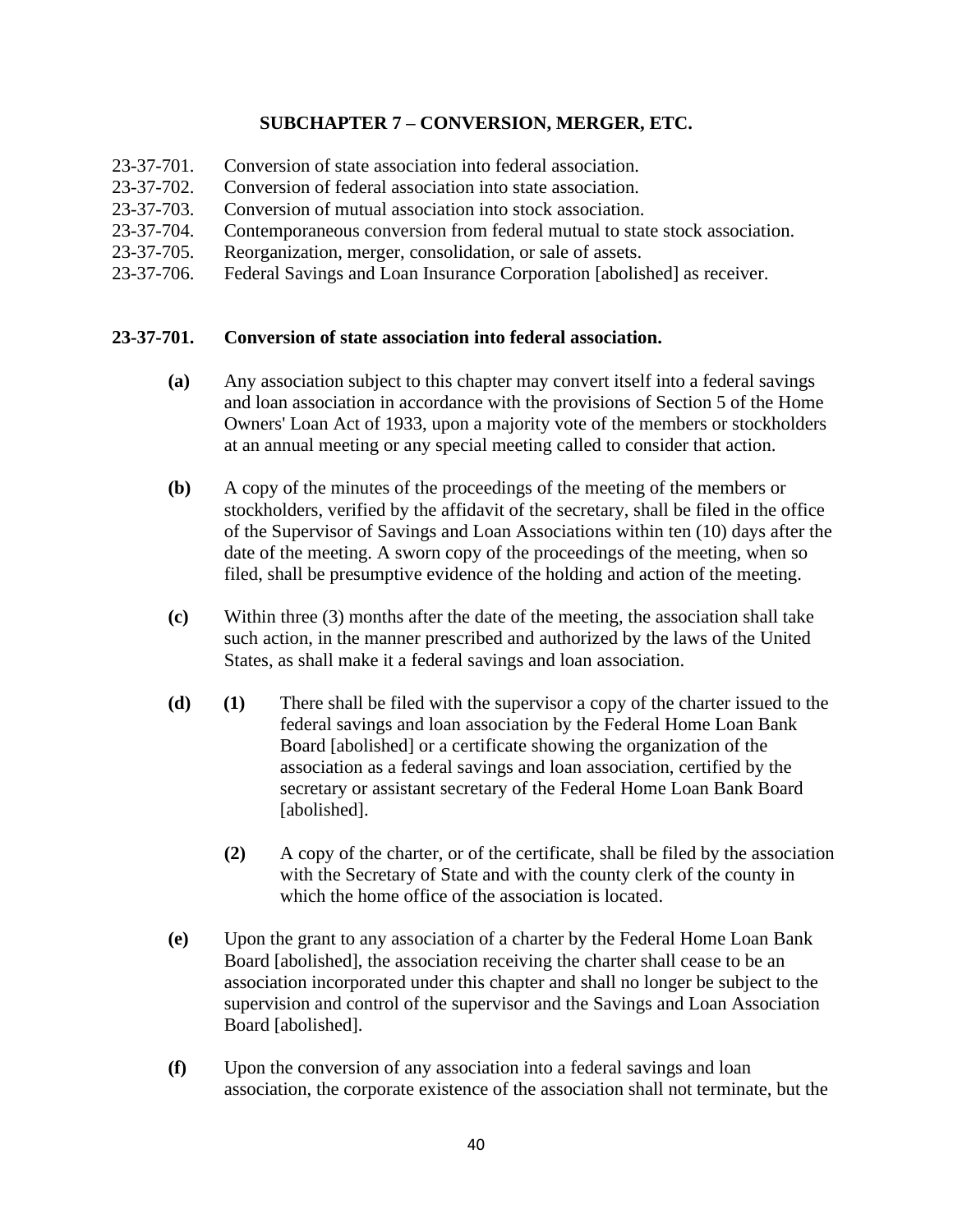federal association shall be deemed to be a continuation of the entity of the association so converted, and all property of the converted association, including its rights, titles, and interests in and to all property of whatever kind, whether real, personal, or mixed, and things in action, and every right, privilege, interest, and asset of any conceivable value or benefit then existing, or pertaining to it, or which would inure to it, shall immediately by operation of law, and without any conveyance or transfer, and without any further act or deed, remain and be vested in and continue and be the property of the federal association into which the state association has converted itself. The federal association shall have, hold, and enjoy the same, in its own right, as fully and to the same extent as the same was possessed, held, and enjoyed by the converting association. The federal association, as of the time of the taking effect of the conversion, shall continue to have and succeed to all the rights, obligations, and relations of the converting association.

**(g)** All pending actions and other judicial proceedings to which the converting state association is a party shall not be deemed to have abated or to have been discontinued by reason of the conversion, but may be prosecuted to final judgment, order, or decree in the same manner as if the conversion into the federal association had not been made. The federal association resulting from the conversion may continue the action in its corporate name as a federal association, and any judgment, order, or decree may be rendered for or against it which might have been rendered for or against the converting state association theretofore involved in the judicial proceedings.

**HISTORY**. Acts 1963, No. 227, § 50; A.S.A. 1947, § 67-1850.

#### **23-37-702. Conversion of federal association into state association.**

- **(a)** Upon the approval of the Federal Home Loan Bank Board [abolished], or other applicable federal authority, any federal association may convert itself into an association under this chapter upon a majority vote of the members of the federal association cast at an annual meeting or any special meeting called to consider that action.
- **(b)** Copies of the minutes of the proceedings of the meeting of members, verified by affidavit of the secretary, shall be filed in the office of the Supervisor of Savings and Loan Associations. The verified copies of the proceedings of the meeting when so filed shall be presumptive evidence of the holding and action of the meeting.
- **(c) (1)** At the meeting at which conversion is voted upon, the members shall approve bylaws and adopt articles of incorporation and elect the directors who shall be the directors of the state-chartered association after conversion takes effect, provided that the terms and conditions of a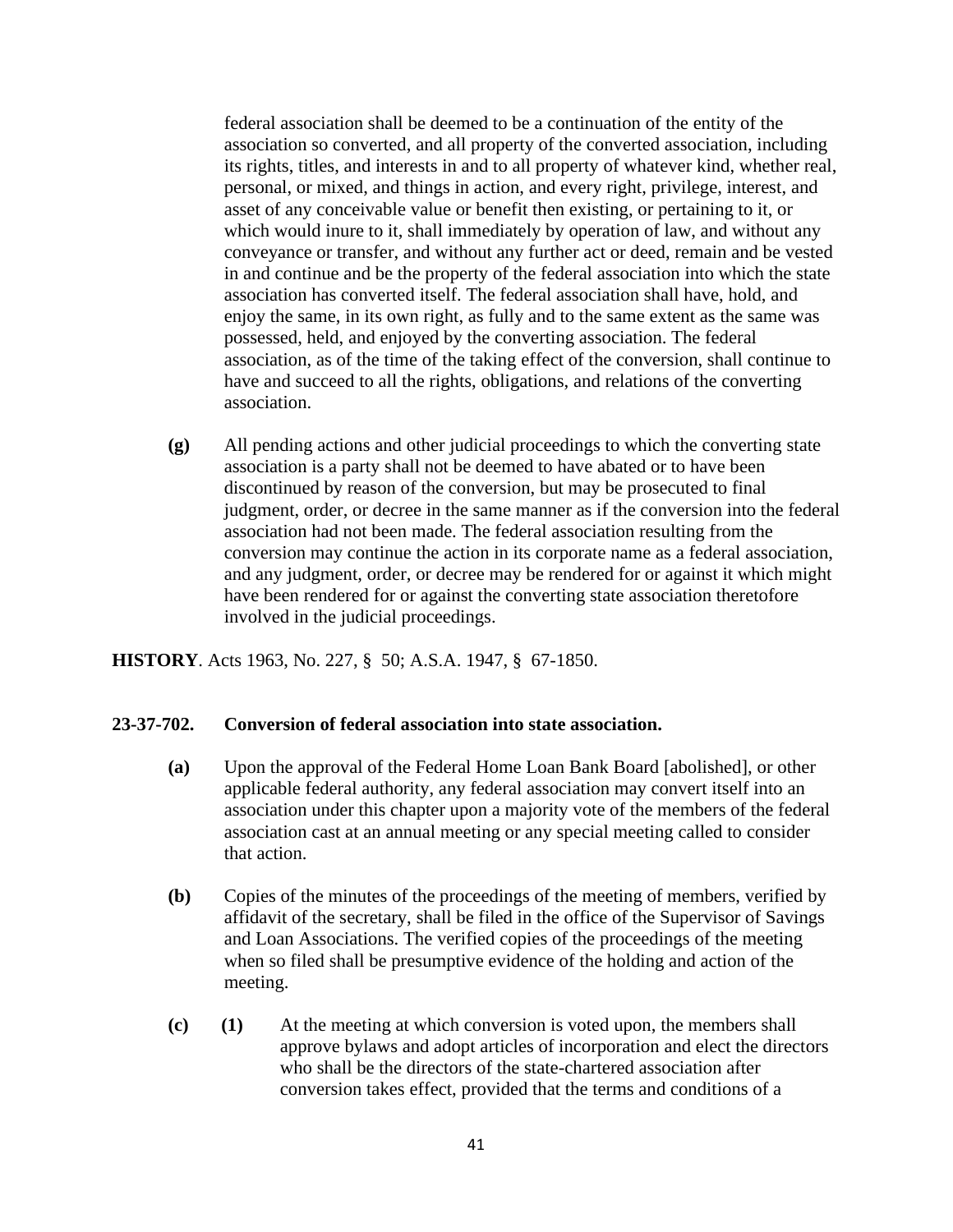conversion may provide for the directors of the federal association to serve as directors of the converted state-chartered association.

- **(2)** Copies of the bylaws and articles of incorporation adopted at the meeting, verified by affidavit of the secretary, shall be filed with the office of the supervisor.
- **(d) (1)** If the bylaws and articles of incorporation are in conformity with the provisions of this chapter, and if a consent or acquiescence in the conversion by the Federal Home Loan Bank Board [abolished] or other applicable authority is filed with the supervisor, he or she shall endorse his or her approval on the articles of incorporation together with the following statement:

"This association is incorporated by conversion from a federal savings and loan association."

- **(2)** Upon the supervisor's endorsement of approval, the former federal association shall be an association incorporated under the provisions of this chapter as a direct successor to the federal association.
- **(e)** All the provisions regarding property and other rights contained in § 23-37-701 shall apply, in reverse order, to the conversion of a federal association into an association incorporated under this chapter so that the state-chartered association shall be a continuation of the corporate entity of the converting federal association and continue to have all of its property and rights.

**HISTORY**. Acts 1963, No. 227, § 51; 1973, No. 292, § 4; A.S.A. 1947, § 67-1851.

# **23-37-703. Conversion of mutual association into stock association.**

- **(a)** With the approval of the Savings and Loan Association Board [abolished], any mutual association may convert into a stock association under this chapter upon a majority vote of the members of the mutual association at an annual or any special meeting called to consider that action.
- **(b)** Prior to the meeting of the members to consider conversion from a mutual association to a stock association, the board of directors of the mutual association shall file with the Supervisor of Savings and Loan Associations a petition for authority to convert, which shall set forth:
	- **(1)** The proposed bylaws and articles of incorporation of the stock association;
	- **(2)** The details of the plan for conversion;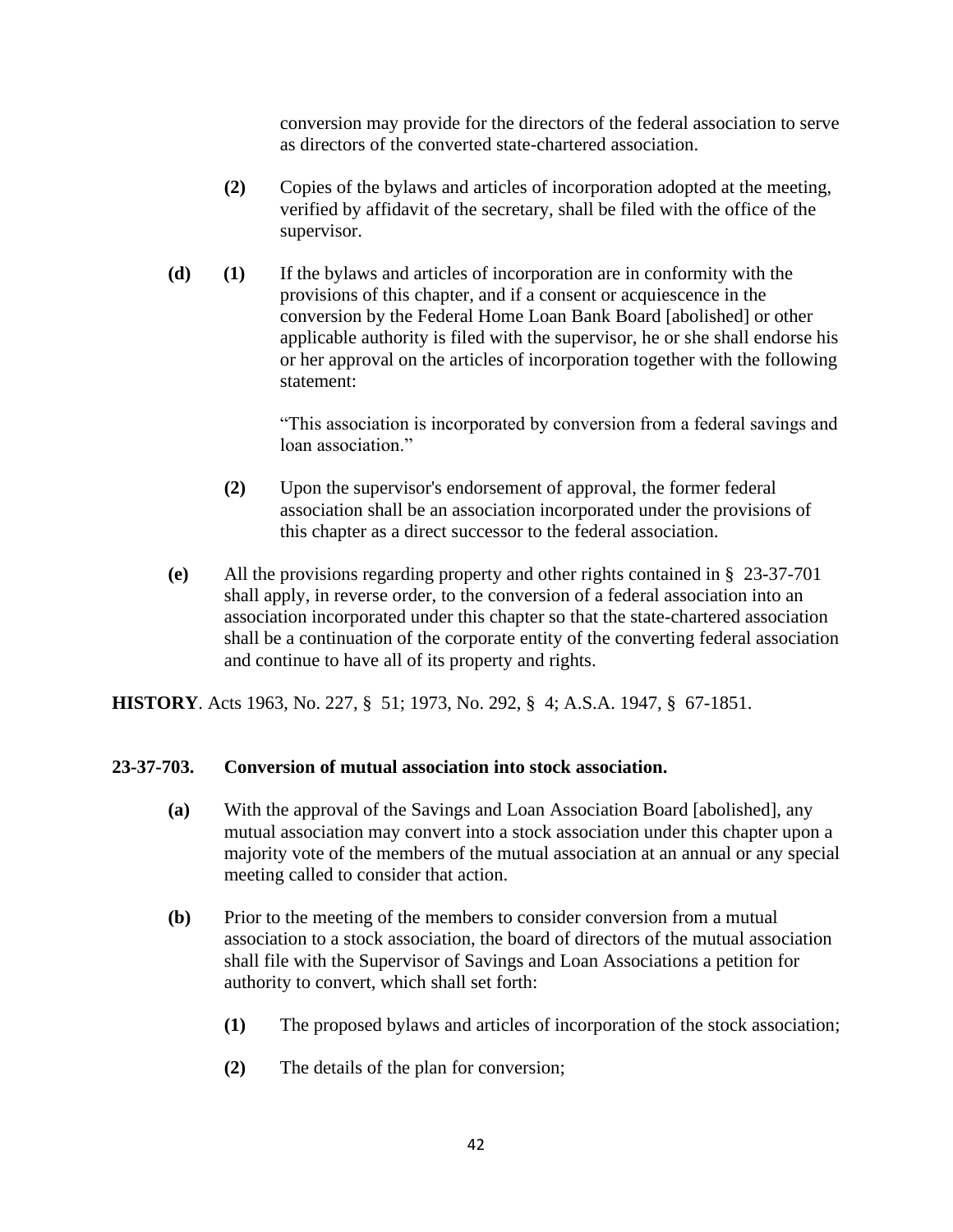- **(3)** The form of the notice that will be given to members of the mutual association of the meeting to consider conversion and the time and manner in which the notice will be given;
- **(4)** The preemptive rights to subscribe to permanent capital stock in the stock association that will be granted to members;
- **(5)** The manner in which permanent capital stock in the stock association will be sold and distributed;
- **(6)** The manner of computing the interest of each member in the general and special reserves of the mutual association; and
- **(7)** Any other information applicable to the conversion which the supervisor may by rule prescribe.
- **(c)** Upon the filing of a petition for authority to convert from a mutual association to a stock association, the board shall hold a hearing on the petition and shall issue its certificate of preliminary approval, if the board finds:
	- **(1)** The plan for conversion proposed in the petition is fair and equitable to the members of the mutual association;
	- **(2)** The notice to the members of the meeting to consider the plan of conversion fairly sets out the rights and obligations of the members under the plan;
	- **(3)** Under the plan for conversion, each member of the association is given the right to subscribe on a pro rata basis to his or her interest in the mutual association to stock in the resultant stock association, provided, fractional shares shall not be required to be issued;
	- **(4)** The plan of conversion makes adequate provision for the payment to each member of his or her pro rata interest in any excess special or general reserves of the mutual association;
	- **(5)** The conversion to a stock association will not impair the mutual association's financial condition or its ability to pay withdrawals of savings accounts or other creditors;
	- **(6)** The converted stock association would meet the requirements under this chapter for the granting of an original certificate of incorporation to a stock association under this chapter; and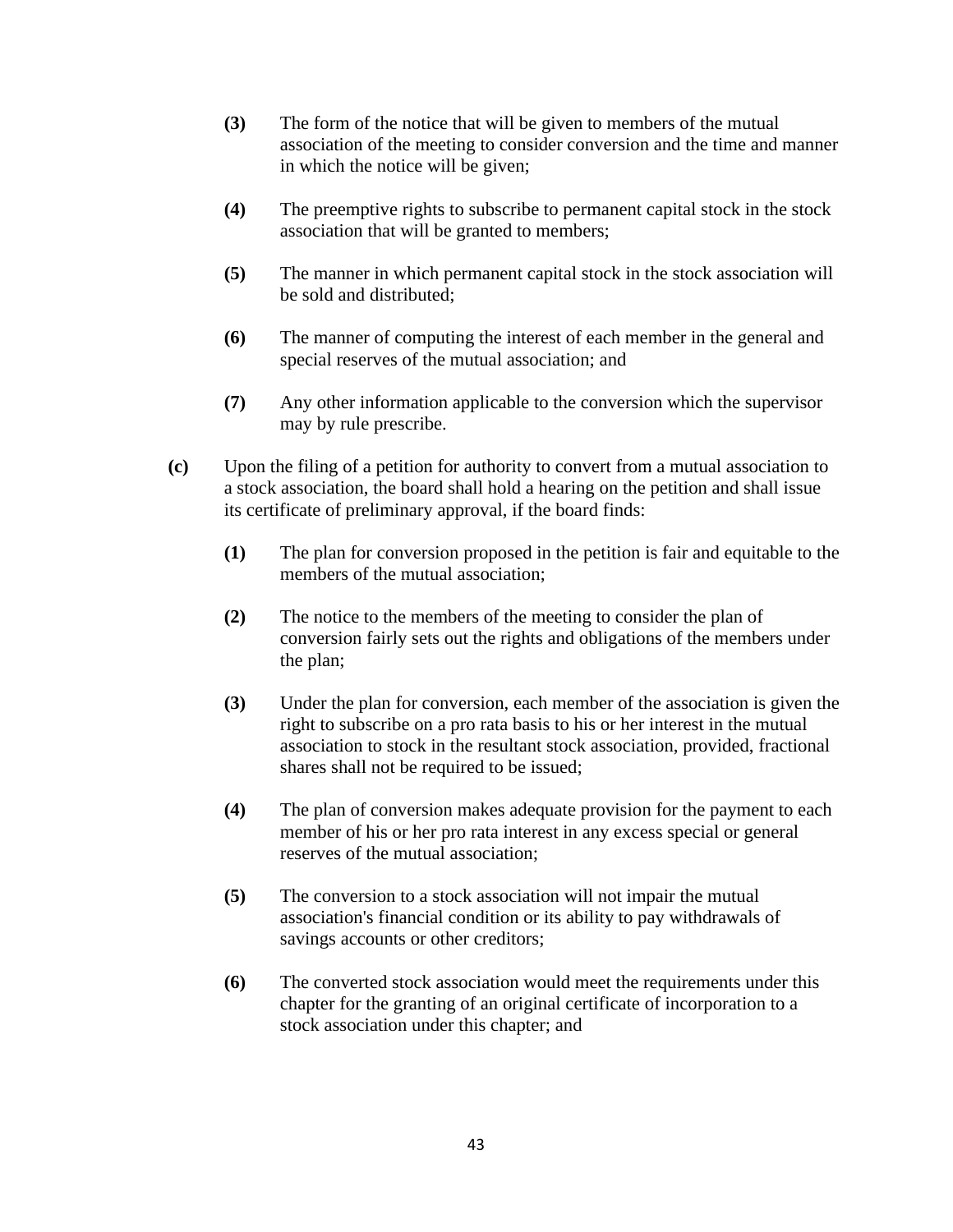- **(7)** Not more than twenty-five percent (25%) of the outstanding permanent stock of the converted association, upon conversion, will be owned directly or beneficially by any one (1) individual.
- **(d) (1)** Upon receipt of a certificate of preliminary approval, the board of directors of the mutual association shall call a meeting of the members to consider the plan of conversion.
	- **(2)** Notice of the meeting shall be given in the form and manner prescribed by the order of the board.
	- **(3)** A copy of the minutes of the proceedings of the meeting of the members, and copies of the articles of incorporation and bylaws adopted by the members, verified by the affidavit of the secretary of the association, shall be filed in the office of the supervisor and shall be presumptive evidence of the holding and actions of the meeting.
- **(e) (1)** Upon the filing of the documents and the receipt of evidence satisfactory to the supervisor that the plan of conversion approved by the board has been implemented, the supervisor shall endorse his or her approval on the articles of incorporation of the proposed stock association, whereupon the stock association shall become and be deemed to be a stock association under this chapter.
	- **(2)** A copy of the articles of incorporation, bearing the endorsement of approval by the supervisor, shall be filed with the Secretary of State and with the county clerk of the county in which the home office of the association is located.
- **(f)** Upon the conversion from a mutual association to a stock association, the corporate existence of the association shall not terminate, but the stock association shall be deemed to be a continuation of the entity of the former mutual association. All the provisions regarding property and other rights contained in § 23-37-701 shall apply to the conversion of a mutual association to a stock association so that the stock association shall be a continuation of the corporate entity of the former mutual association and continue to have all of its property and rights.

**HISTORY**. Acts 1963, No. 227, § 52; 1973, No. 292, § 5; A.S.A. 1947, § 67-1852; Acts 2019, No. 315, § 2498.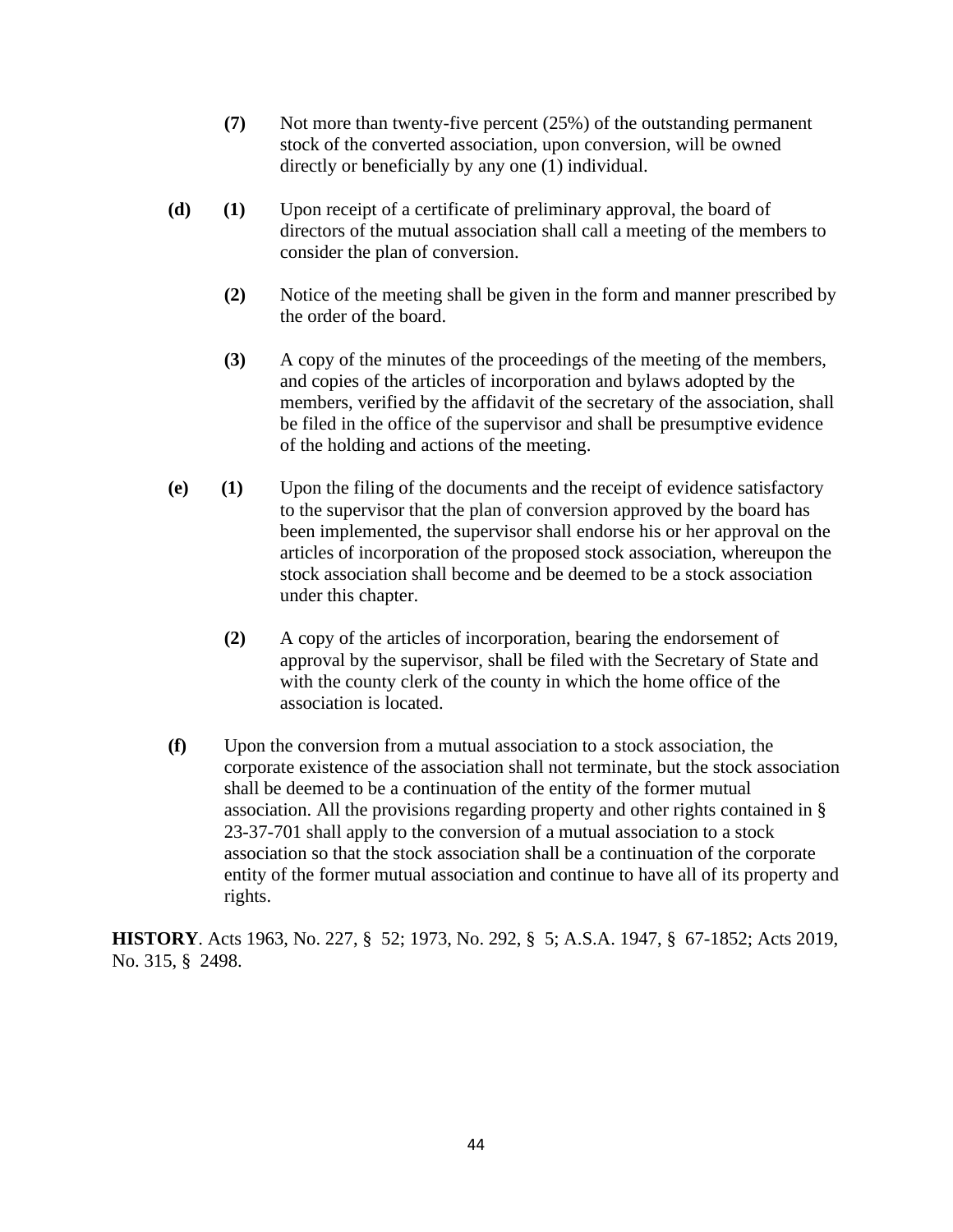#### **23-37-704. Contemporaneous conversion from federal mutual to state stock association.**

- **(a)** A federal association may file with the Savings and Loan Association Board [abolished] a joint petition for authority to convert from a federal association to a state-chartered association and contemporaneously to convert from a mutual association to a stock association.
- **(b)** Pursuant to the provisions of § 23-37-703, the board may hold a hearing on the petition and issue its certificate of preliminary approval to a contemporaneous conversion from a federal association to a state-chartered stock association.

**HISTORY**. Acts 1963, No. 227, § 52; 1973, No. 292, § 5; A.S.A. 1947, § 67-1852.

#### **23-37-705. Reorganization, merger, consolidation, or sale of assets.**

- **(a)** Pursuant to a plan adopted by the board of directors and approved by the Savings and Loan Association Board [abolished] as being equitable to the members or stockholders of the association and as not impairing the usefulness and success of other properly conducted associations in the vicinity, an association shall have power to reorganize, or to merge or consolidate with, or to sell all or a portion of its assets to another association or a federal association.
- **(b)** The plan of reorganization, merger or consolidation, or sale shall be approved by a majority vote of the members or stockholders of the affected associations cast at an annual meeting or at any special meeting called to consider such an action.
- **(c)** In all cases, the corporate continuity of the resulting corporation shall possess the same incidents as that of an association which has converted in accordance with this chapter.

**HISTORY**. Acts 1963, No. 227, § 53; A.S.A. 1947, § 67-1853.

#### **23-37-706. Federal Savings and Loan Insurance Corporation [abolished] as receiver.**

- **(a)** The Federal Savings and Loan Insurance Corporation [abolished] is authorized and empowered to act, without bond, as receiver or liquidator of any building and loan or savings and loan association, hereinafter referred to as an "insured association", which has the insurance protection provided by Title IV of the National Housing Act and which shall have been taken over for liquidation pursuant to the provisions of the laws of this state.
- **(b) (1)** The appropriate state authority having the right to appoint a receiver or liquidator of the insured association, in the event of the taking over of the insured association for liquidation, shall tender to the Federal Savings and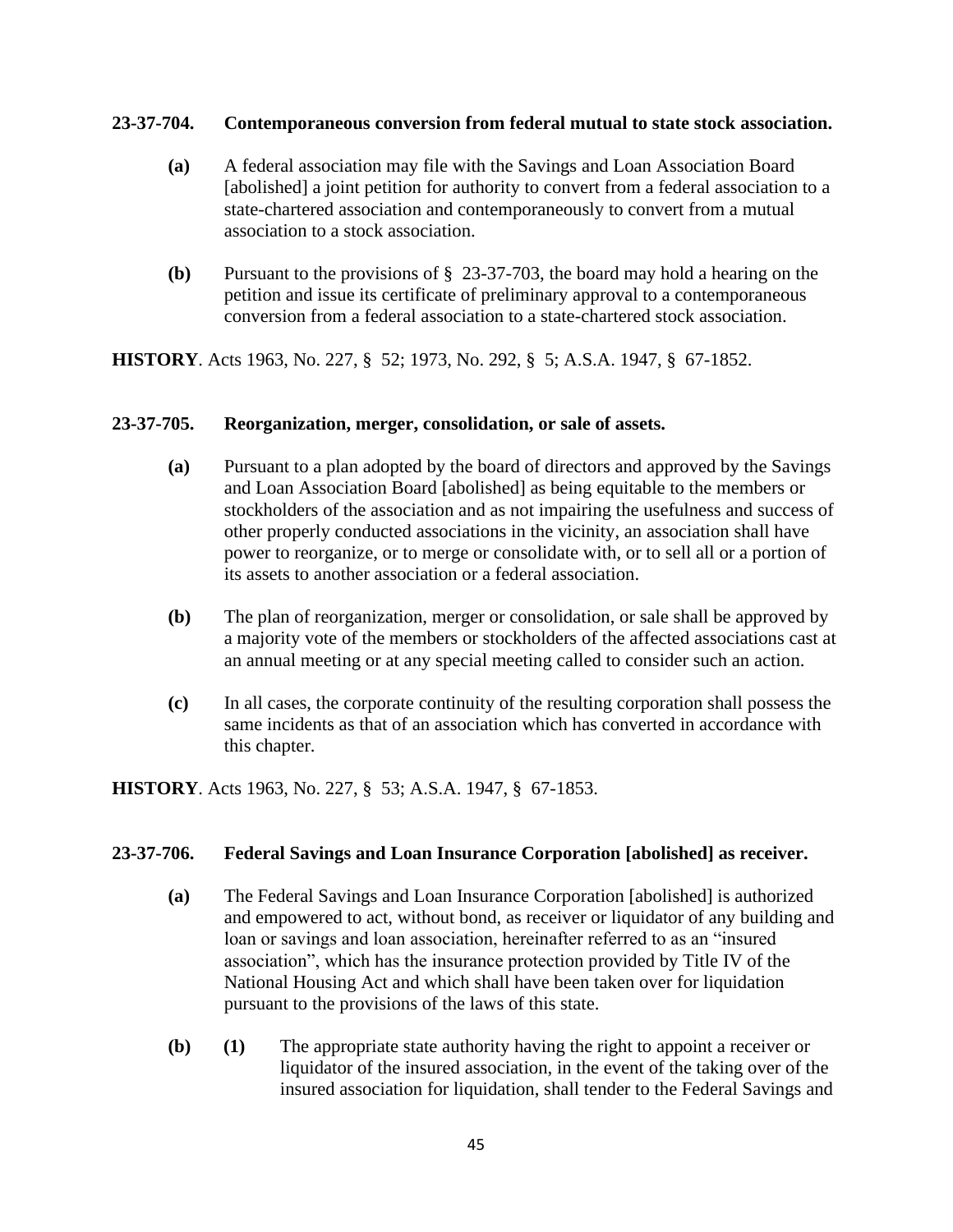Loan Insurance Corporation [abolished] the appointment as receiver or liquidator thereof, and, if the Federal Savings and Loan Insurance Corporation [abolished] accepts the appointment, the Federal Savings and Loan Insurance Corporation [abolished] shall have and possess all the powers and privileges provided by the laws of this state with respect to a receiver or liquidator of a savings and loan association, its investors, depositors, and other creditors and shall be subject to all duties of a receiver or liquidator.

- **(2)** In addition, the Federal Savings and Loan Insurance Corporation [abolished] shall have all the rights, privileges, and powers conferred upon it by federal statutes.
- **(3)** The Federal Savings and Loan Insurance Corporation [abolished] may make loans on the security of, or may purchase at public or private sale, and bid at any receiver's sale, and liquidate or sell, any part of the assets of the association of which it is the receiver, and, in the event of the purchase of the assets, it shall bid for and pay a fair and reasonable price.
- **(c)** Whether or not the Federal Savings and Loan Insurance Corporation [abolished] shall serve as receiver or liquidator of an insured association, whenever it shall pay or make available for payment the liabilities of an insured association in liquidation which are insured by it, it shall be subrogated, upon the surrender and transfer to it of any share, share account, or account insured by it with respect to that share, share account, or account. However, the surrender and transfer of the share account or account shall not affect any right which the transferor thereof may have in any portion of the share, share account, or account which is uninsured or any right to participate in the distribution of the net proceeds remaining from the disposition of the assets of the insured association. The rights of the investors in, and creditors of, the insured association shall be determined in accordance with the applicable provisions of the laws of this state.
- **(d)** Upon the acceptance by the Federal Savings and Loan Insurance Corporation [abolished] of appointment as a receiver or liquidator, possession of, and title to, all the assets, business, and property of the insured association of every kind and nature shall pass to, and be vested in, the Federal Savings and Loan Insurance Corporation [abolished] as receiver or liquidator.

**HISTORY**. Acts 1939, No. 343, § 3; A.S.A. 1947, § 67-857.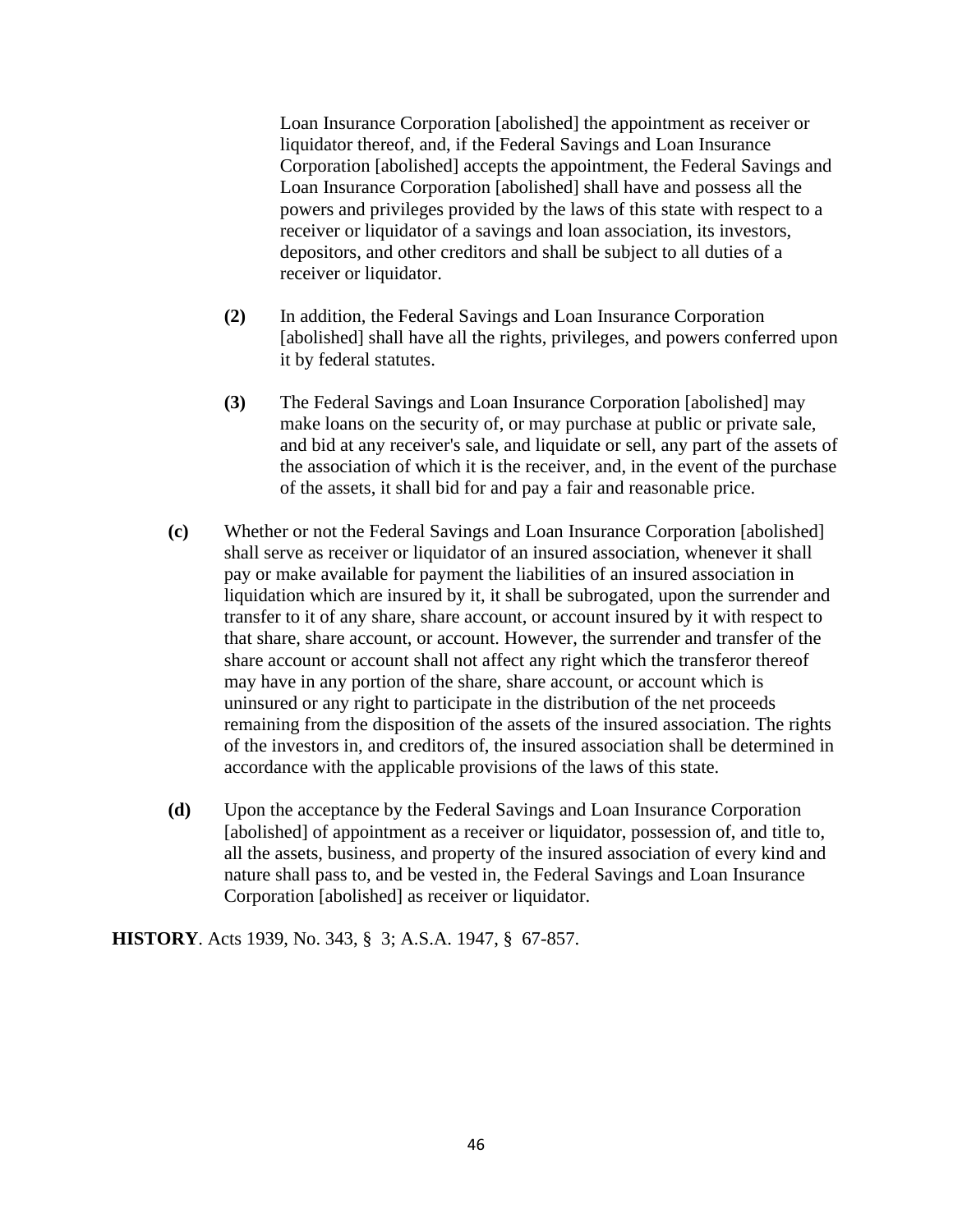# **SUBCHAPTER 9 – REGIONAL SAVINGS AND LOAN ACT OF 1987**

| $23 - 37 - 801$ . | Title.                                                                                                        |
|-------------------|---------------------------------------------------------------------------------------------------------------|
| $23 - 37 - 802$ . | Definitions.                                                                                                  |
| $23 - 37 - 803$ . | Penalties and remedies.                                                                                       |
| 23-37-804.        | Acts requiring prior approval of the board.                                                                   |
| $23 - 37 - 805$ . | Acts requiring prior approval of federal authorities.                                                         |
| 23-37-806.        | Savings and loan holding company acquisitions not requiring prior approval.                                   |
| 23-37-807.        | Applications to the board for approval.                                                                       |
| 23-37-808.        | Permissible nondisqualified acquisitions.                                                                     |
| 23-37-809.        | Prohibited acquisitions.                                                                                      |
| $23 - 37 - 810.$  | Acquirer of an Arkansas association or Arkansas savings and loan holding<br>company subject to Arkansas laws. |
| $23 - 37 - 811$ . | Registration of association — Reports — Rules.                                                                |
| 23-37-812.        | Determination of total deposits.                                                                              |
|                   |                                                                                                               |

#### **23-37-801. Title.**

This subchapter shall be known and may be cited as the "Regional Savings and Loan Act of 1987".

**HISTORY**. Acts 1987, No. 45, § 1.

#### **23-37-802. Definitions.**

As used in this subchapter, unless the context otherwise requires:

- **(1)** "Acquire", as applied to an association or a savings and loan holding company, means any of the following actions or transactions:
	- **(A)** The merger or consolidation of an association with another association or with a savings and loan holding company;
	- **(B)** The acquisition of the direct or indirect ownership or control of voting shares of another association or savings and loan holding company if, after the acquisition, the acquiring association or savings and loan holding company will directly or indirectly own or control more than ten percent (10%) of any class of voting shares of the acquired association or savings and loan holding company;
	- **(C)** The direct or indirect acquisition of all or substantially all of the assets of another association or savings and loan holding company; or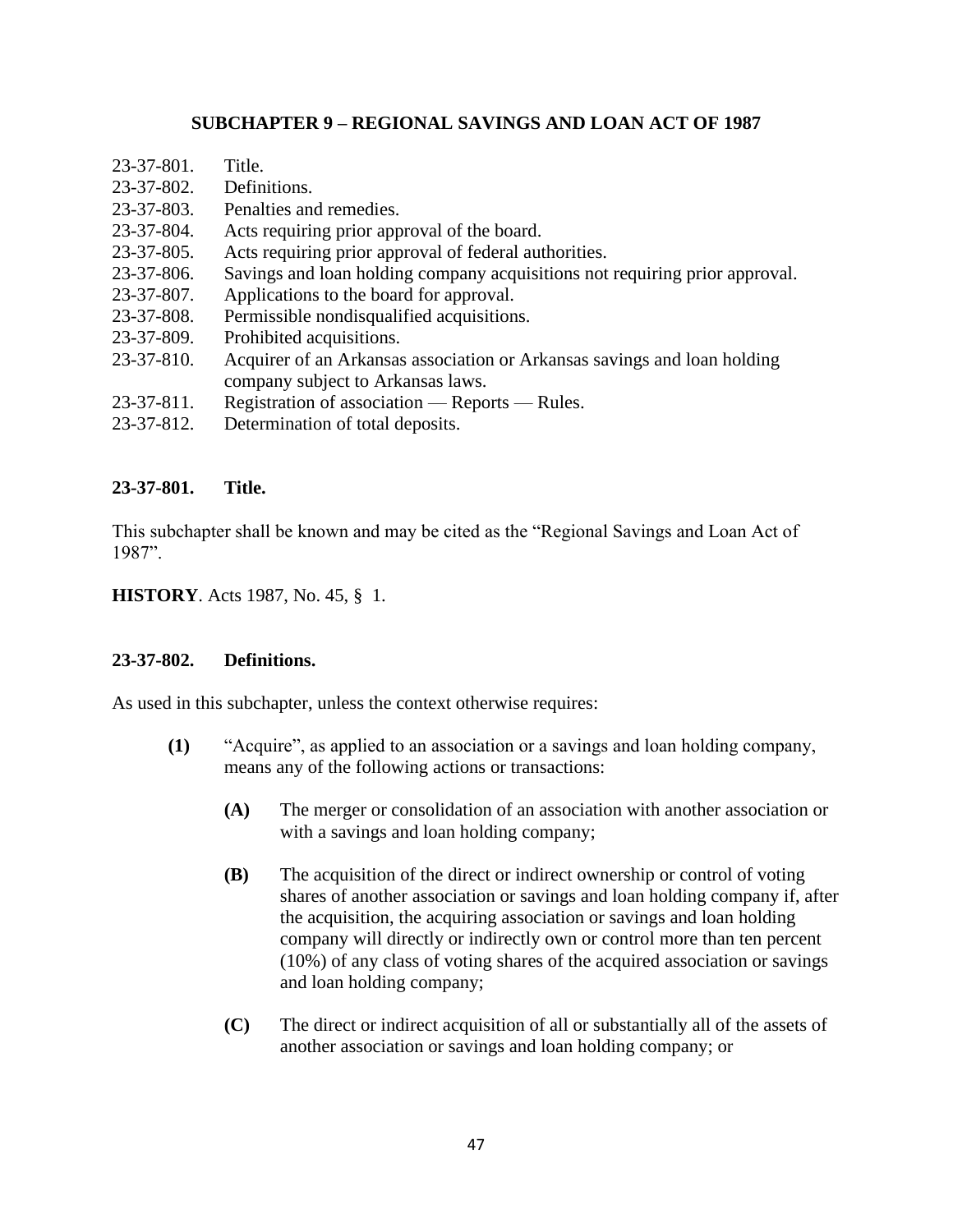- **(D)** The taking of any other action that would result in the direct or indirect control of another association or savings and loan holding company;
- **(2)** "Arkansas association" means an association organized under the laws of the State of Arkansas or under the laws of the United States and which:
	- **(A)** Has its principal place of business in Arkansas;
	- **(B)** If controlled by an organization, the organization is either an Arkansas association, southern region association, Arkansas savings and loan holding company, or a southern region savings and loan holding company; and
	- **(C)** Has more than eighty percent (80%) of its total deposits, other than deposits located in branch offices pursuant to  $\S$  23-37-811(a), in its branch offices located in one (1) or more of the southern region states;
- **(3)** "Arkansas savings and loan holding company" means a savings and loan holding company which has:
	- **(A)** Its principal place of business in Arkansas;
	- **(B)** Total deposits of its southern region association subsidiaries and Arkansas association subsidiaries that exceed eighty percent (80%) of the total deposits of all association subsidiaries of the savings and loan holding company other than those association subsidiaries held under § 23-37- 811(a);
- **(4)** "Association" means a mutual or capital stock savings and loan association, savings association, building and loan association, or savings bank chartered under the laws of any one of the states or by the Federal Home Loan Bank Board [abolished], pursuant to the Home Owner's Loan Act of 1933, and whose deposits are eligible to be insured by the Federal Savings and Loan Insurance Corporation [abolished];
- **(5)** "Board" means the Savings and Loan Association Board [abolished];
- **(6)** "Branch office" means any office at which an association accepts deposits. The term "branch office" does not include:
	- **(A)** Unmanned automatic teller machines, point-of-sale terminals, or similar unmanned electronic banking facilities at which deposits may be accepted;
	- **(B)** Offices located outside the United States; and
	- **(C)** Loan production offices, representative offices, service corporation offices, or other offices at which deposits are not accepted;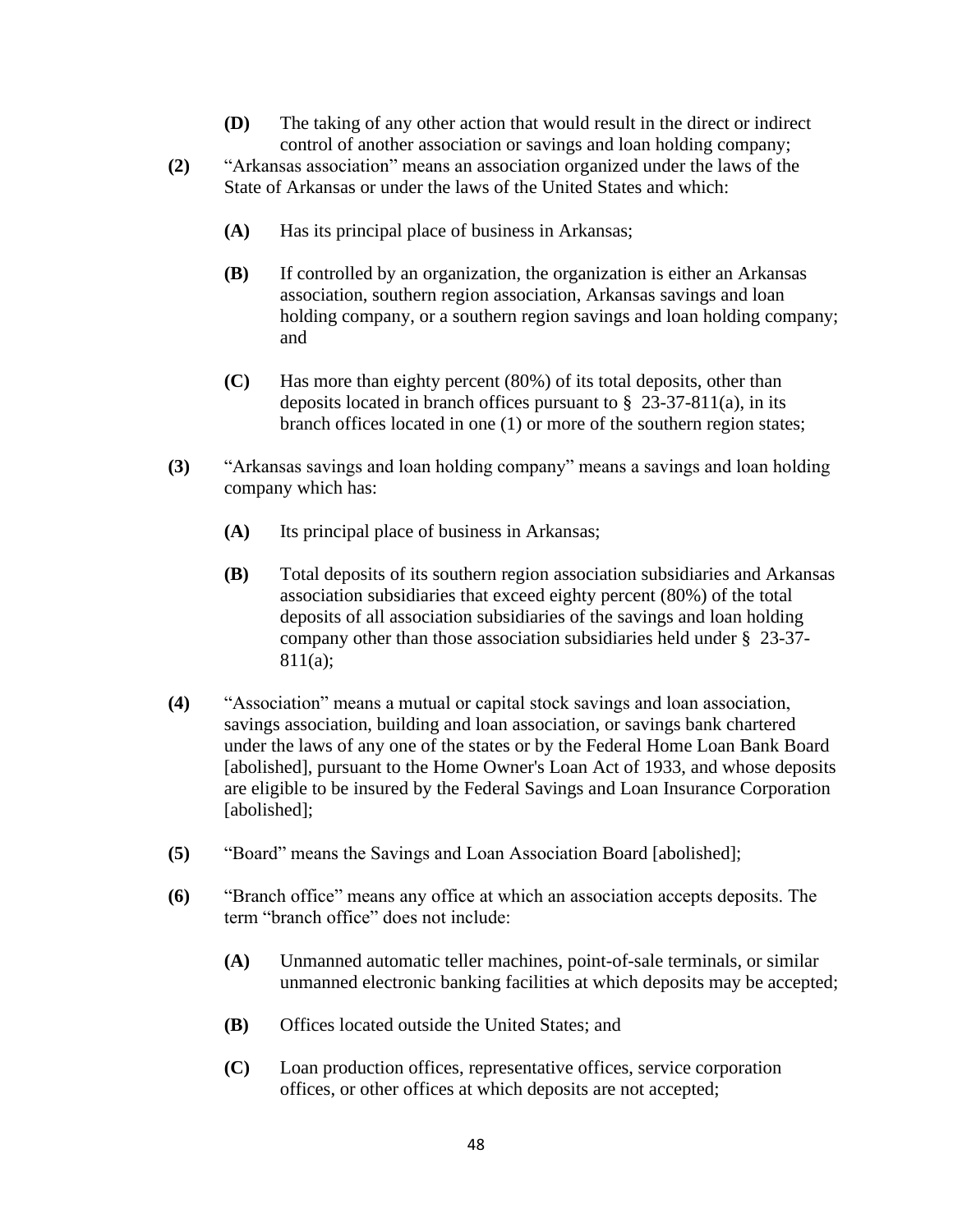- **(7)** "Company" means any company under the Savings and Loan Holding Company Amendments of 1967;
- **(8)** "Control" means that which is set forth in the Savings and Loan Holding Company Amendments of 1967;
- **(9)** "Deposits" means, with respect to an association, withdrawable or repurchaseable shares, investment certificates, deposits, or other savings accounts in an association held by individuals, partnerships, corporations, the United States Government, states and political subdivisions of the United States, and other entities, exclusive of deposits by foreign governments and foreign official institutions, and by other associations. Determination of deposits must be made by reference to regulatory reports of condition or similar reports filed by the association with applicable state or federal regulatory authorities;
- **(10)** "Federal association" means an association chartered by the Federal Home Loan Bank Board [abolished] pursuant to § 5 of the Home Owner's Loan Act of 1933;
- **(11)** "Principal place of business" of an association means the state in which the aggregate deposits of the association are the largest. For the purposes of this section, the principal place of business of a savings and loan holding company is the state where the aggregate deposits of the association subsidiaries of the holding company are the largest;
- **(12)** "Savings and loan holding company" means that which is set forth in the Savings and Loan Holding Company Amendments of 1967;
- **(13)** "Service corporation" means any corporation, the majority of the capital stock of which is owned by one (1) or more associations and which engages, directly or indirectly, in any activities similar to activities which may be engaged in by a service corporation in which an association may invest under the laws of one (1) of the states or under the laws of the United States;
- **(14)** "Southern region association" means an association other than an Arkansas association organized under the laws of one (1) of the southern region states or under the laws of the United States and which:
	- **(A)** Has its principal place of business only in a southern region state other than Arkansas;
	- **(B)** If controlled by an organization, the organization is either a southern region association or a southern region savings and loan holding company; and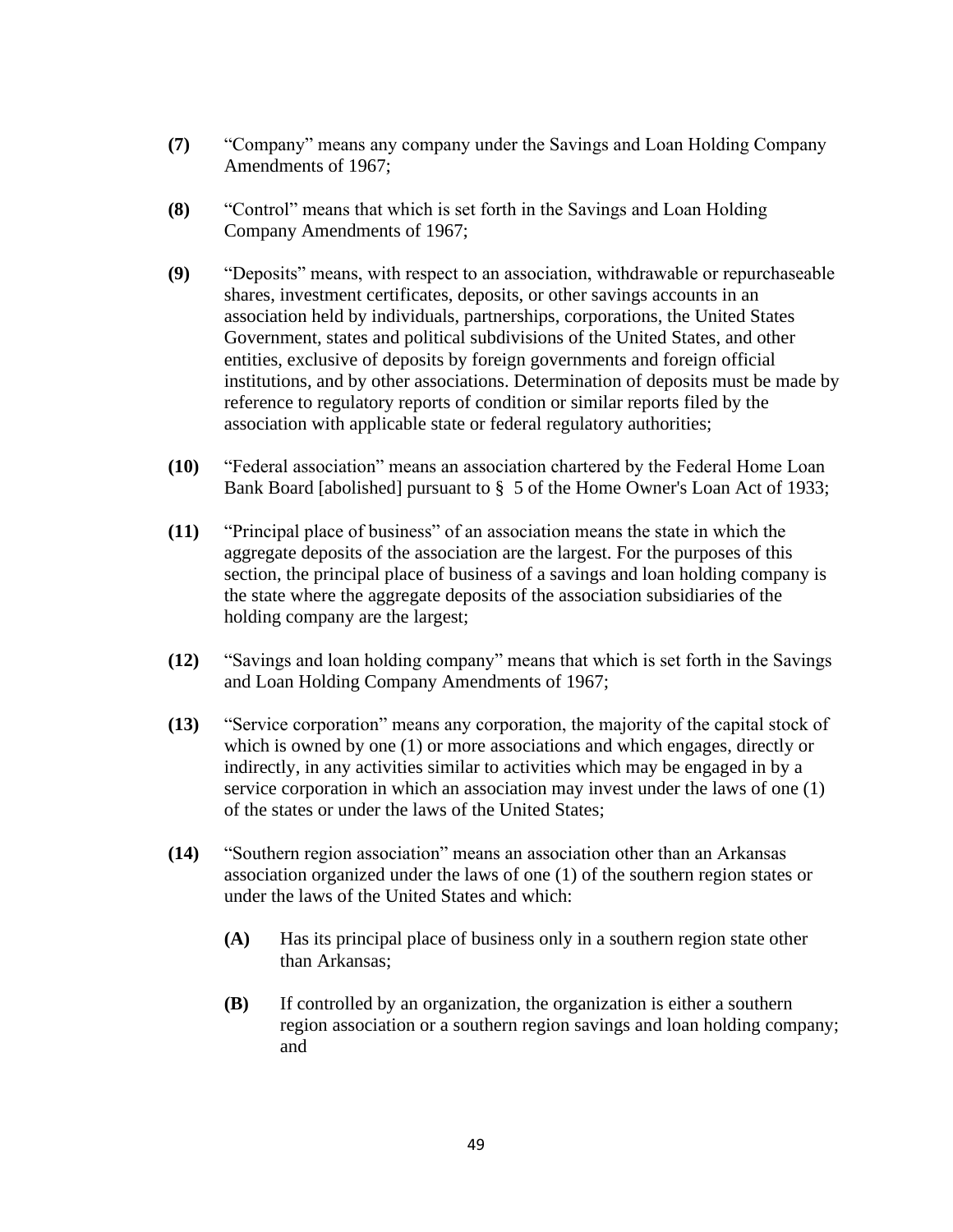- **(C)** Has more than eighty percent (80%) of its total deposits other than deposits located in branch offices pursuant to  $\S$  23-37-811(a) in its branch offices located in one (1) or more of the southern region states;
- **(15)** "Southern region savings and loan holding company" means a savings and loan holding company which has:
	- **(A)** Its principal place of business in a southern region state other than Arkansas;
	- **(B)** Total deposits of its southern region association subsidiaries and Arkansas association subsidiaries that exceed eighty percent (80%) of the total deposits of all association subsidiaries of the savings and loan holding company other than those association subsidiaries held under § 23-37- 811(a);
- **(16)** "Southern region states" means the states of Arkansas, Tennessee, Missouri, Mississippi, Texas, Louisiana, Oklahoma, Alabama, Florida, Georgia, Maryland, North Carolina, South Carolina, Virginia and the District of Columbia;
- **(17)** "State" means any one (1) of the states of the Union or the District of Columbia;
- **(18)** "State association" means an association organized under the laws of one (1) of the states; and
- **(19)** "Subsidiary" means that which is set forth in the Savings and Loan Holding Company Amendments of 1967.

**HISTORY**. Acts 1987, No. 45, § 2; 1987, No. 825, § 1.

#### **23-37-803. Penalties and remedies.**

- **(a)** In the event any association or savings and loan holding company consummates an acquisition that is prohibited by this subchapter, the Savings and Loan Association Board [abolished] shall require the association or savings and loan holding company to divest itself within two (2) years of its direct or indirect ownership or control of all Arkansas associations or Arkansas savings and loan holding companies.
- **(b)** The board shall have the power to enforce the prohibitions contained in these sections through the imposition of fines and penalties, the issuance of cease and desist orders, and such other remedies as are provided by law.

**HISTORY**. Acts 1987, No. 45, § 11.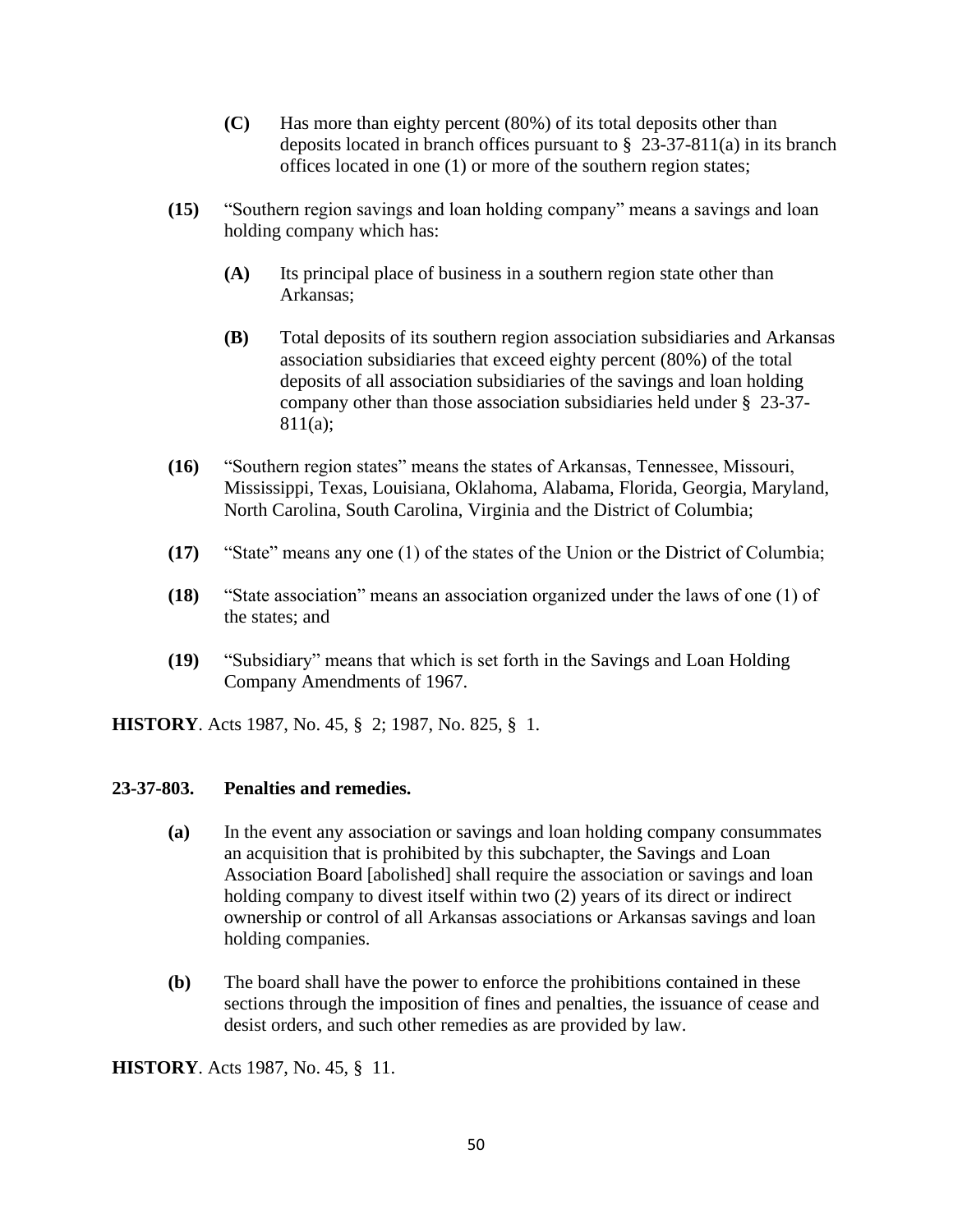# **23-37-804. Acts requiring prior approval of the board.**

With the prior approval of the Savings and Loan Association Board [abolished] in accordance with § 23-37-807(a) and upon receipt of approval from all other applicable state and federal regulatory authorities having approval authority over the transaction:

- **(1)** A company may become an Arkansas savings and loan holding company;
- **(2)** An Arkansas savings and loan holding company may acquire:
	- **(A)** An Arkansas association or other Arkansas savings and loan holding company;
	- **(B)** A southern region association or a southern region savings and loan holding company; and
	- **(C)** An association or savings and loan holding company having association offices which are located outside of the southern region as authorized under § 23-37-811(a);
- **(3)** A southern region savings and loan holding company may acquire a southern region savings and loan holding company having an Arkansas association subsidiary;
- **(4)** An Arkansas state association may acquire a southern region association; and
- **(5)** A southern region association may acquire an Arkansas state association.

**HISTORY**. Acts 1987, No. 45, § 3.

#### **23-37-805. Acts requiring prior approval of federal authorities.**

With the prior approval of the Federal Home Loan Bank Board [abolished] and other applicable federal authorities in accordance with their approval authority over the transaction and without the necessary approval of the board except for the requirements under § 23-37-810:

- **(1)** An Arkansas federal association may acquire a southern region association; and
- **(2)** A southern region association may acquire an Arkansas federal association.

**HISTORY**. Acts 1987, No. 45, § 4.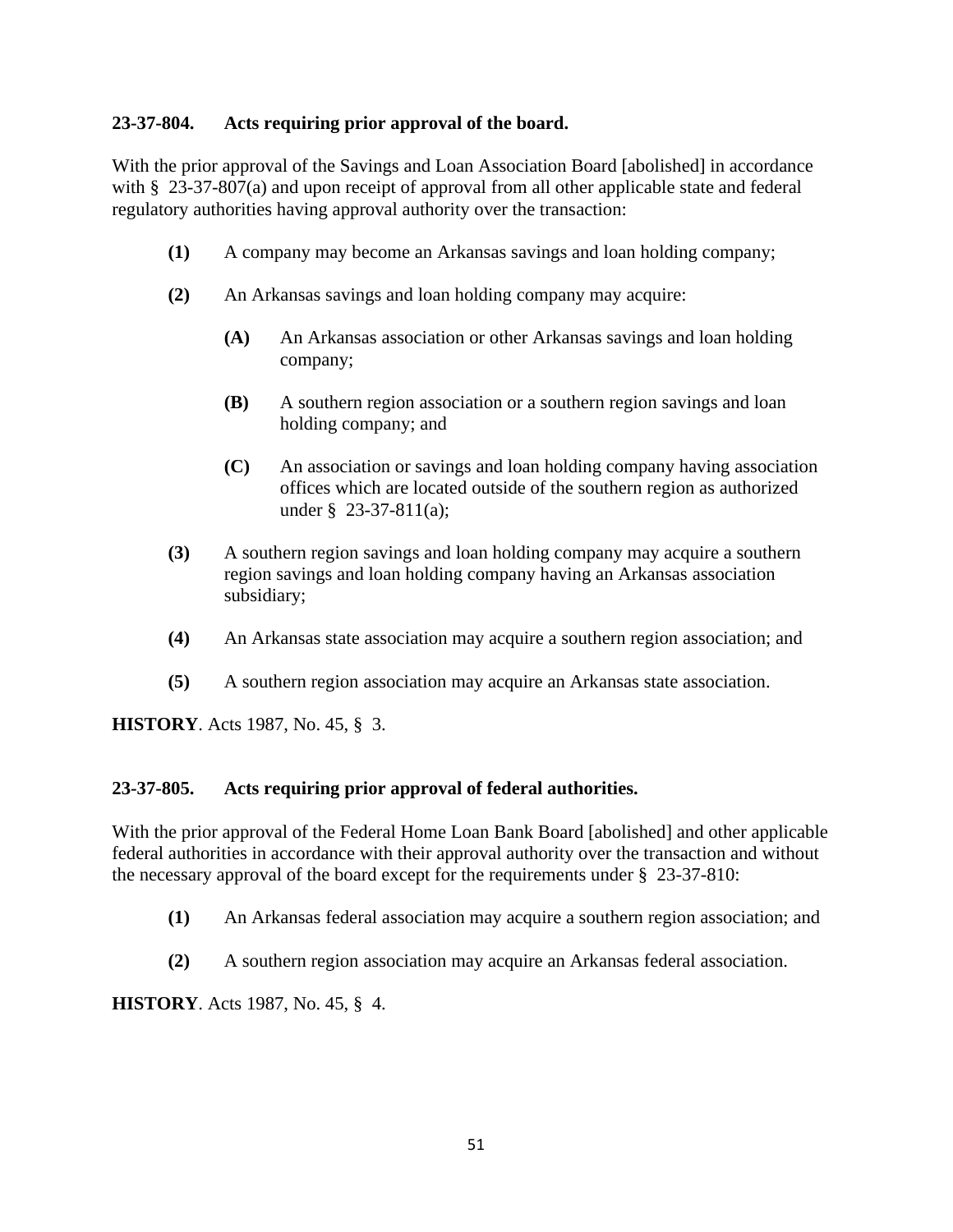# **23-37-806. Savings and loan holding company acquisitions not requiring prior approval.**

- **(a)** Without any prior approval of the Savings and Loan Association Board [abolished], a southern region savings and loan holding company having an Arkansas association subsidiary may acquire:
	- **(1)** A southern region savings and loan holding company that does not have an Arkansas association subsidiary;
	- **(2)** A southern region association that does not have any branch offices in Arkansas; or
	- **(3)** To the extent authorized in § 23-37-811(a), an association or savings and loan holding company having association offices which are located outside the southern region.
- **(b)** The southern region savings and loan holding company shall notify the board at least thirty (30) days prior to the consummation of the proposed transaction. The notification requirements of this section are satisfied by furnishing the board with a copy of the completed application seeking approval for the proposed transaction which is filed with the federal savings and loan regulatory authority.

# **HISTORY**. Acts 1987, No. 45, § 5.

# **23-37-807. Applications to the board for approval.**

- **(a)** Whenever an application is filed as required under § 23-37-806, or if approval of the Savings and Loan Association Board [abolished] pursuant to this section is required under § 23-37-810, the board shall approve the transaction if it is otherwise approved as required by applicable laws, and if, in addition:
	- **(1)** The laws of the state in which the southern region association or southern region savings and loan holding company, as applicable, filing the application has its principal place of business permit Arkansas associations and Arkansas savings and loan holding companies, as applicable, to acquire associations and savings and loan holding companies in that state;
	- **(2)** Under the laws of the state where it has its principal place of business, the southern region association or southern region savings and loan holding company filing the application could be acquired by the Arkansas association or Arkansas savings and loan holding company, as applicable; and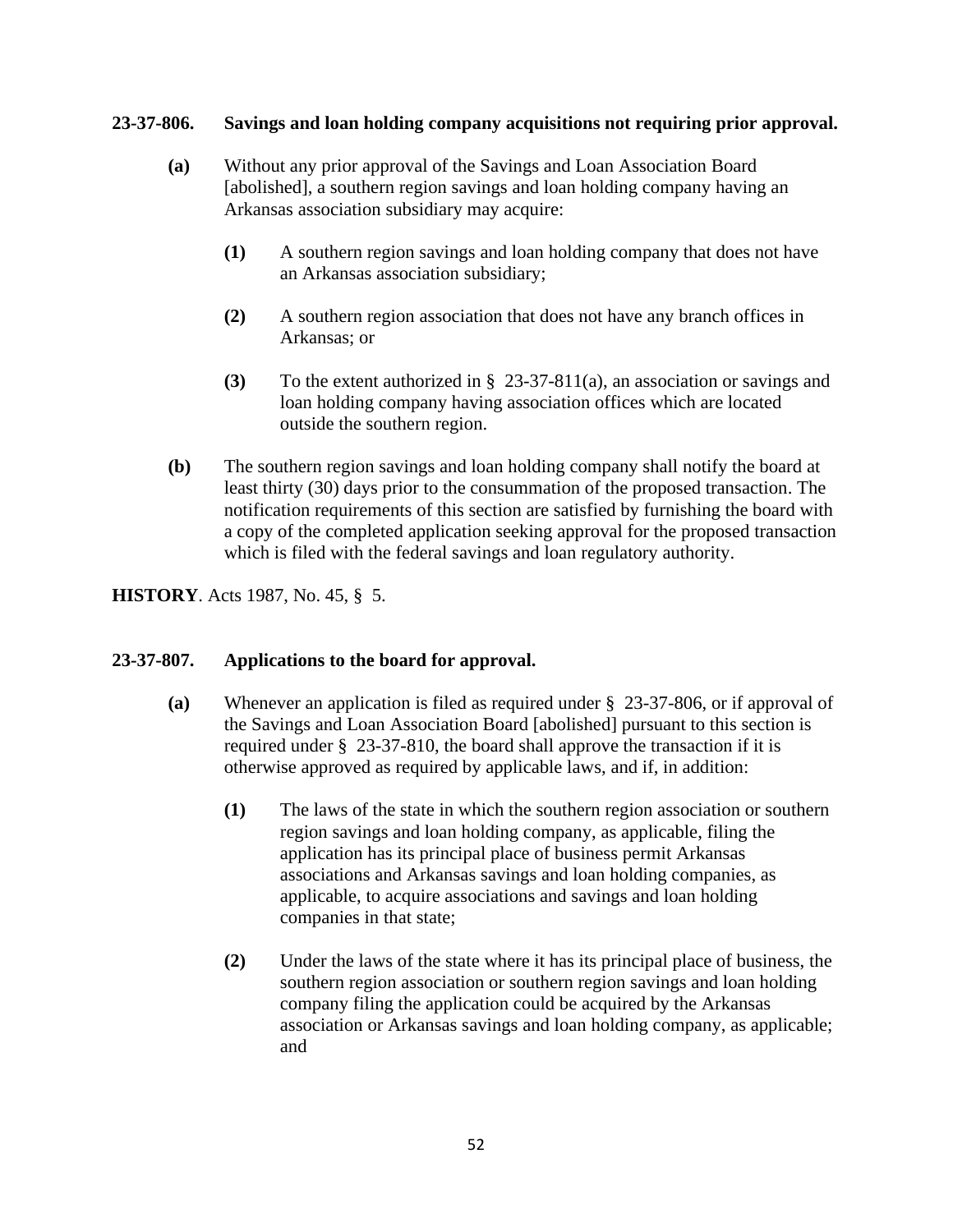- **(3)** Each Arkansas association sought to be acquired directly or indirectly in the proposed transaction has been in existence and continuously operated as an association for a period of five (5) years or more prior to the date the application for approval of the transaction was filed with the board. This requirement does not prohibit a southern region association or southern region savings and loan holding company from acquiring all or substantially all of the ownership of an Arkansas association organized solely for the purpose of facilitating the acquisition of an Arkansas association in existence and continuously operated as an association for the requisite five-year period.
- **(b)** The board shall rule on any application requiring approval under this section not later than ninety (90) days following the date of acceptance of a completed application seeking approval of the proposed transaction. If the board fails to rule on the application within the requisite ninety-day period, the proposed transaction is approved.
- **(c)** The applicant is entitled to notice and a hearing contesting the denial by the board of any application.

**HISTORY**. Acts 1987, No. 45, § 6.

# **23-37-808. Permissible nondisqualified acquisitions.**

A southern region association, a southern region savings and loan holding company, an Arkansas association, or an Arkansas savings and loan holding company may acquire or control, and does not cease to be a southern region association, a southern region savings and loan holding company, an Arkansas association, or Arkansas savings and loan holding company, respectively, by virtue of its acquisition or control of an association or savings and loan holding company other than as expressly permissible under §§ 23-37-806 and 23-37-807 if:

- **(1)** Immediately following the consummation of the acquisition, the Arkansas association, Arkansas savings and loan holding company, southern region association, or southern region savings and loan holding company qualifies as such; and
- **(2)** The association or savings and loan holding company making the application complies with the approval and notification requirements in §§ 23-37-806 and 23-37-807.

**HISTORY**. Acts 1987, No. 45, § 7.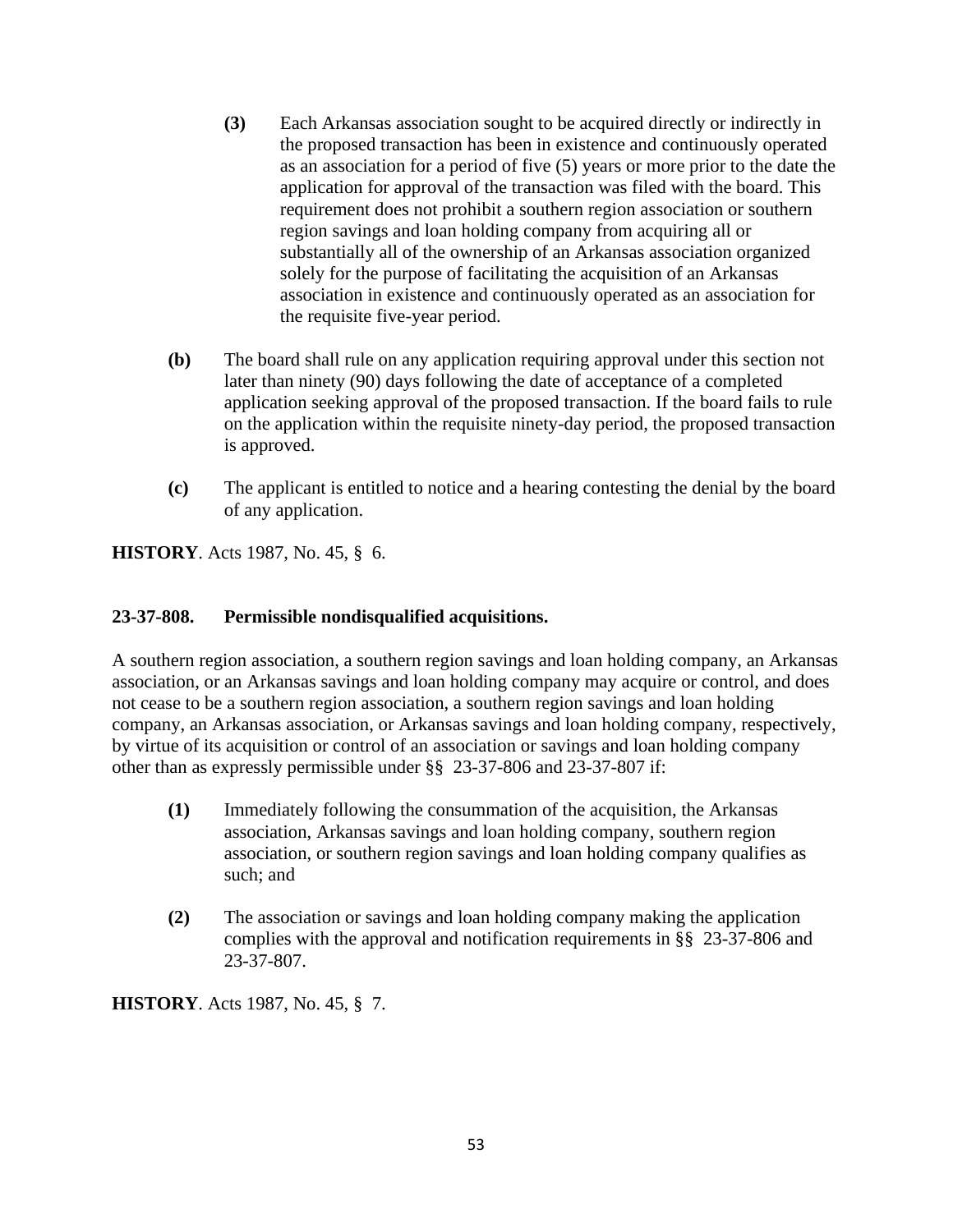# **23-37-809. Prohibited acquisitions.**

- **(a)** Except as specifically permitted under § 23-37-812, no Arkansas association, Arkansas savings and loan holding company, southern region association, or southern region savings and loan holding company having an Arkansas association subsidiary may acquire an association or savings and loan holding company which is not either an Arkansas savings and loan holding company or a southern region savings and loan holding company or an association which is not either an Arkansas association or a southern region association.
- **(b)** Except as expressly permitted by federal law, no association which is not either an Arkansas association or a southern region association and no savings and loan holding company which is not either an Arkansas savings and loan holding company or a southern region savings and loan holding company may acquire an Arkansas association, an Arkansas savings and loan holding company, or a southern region savings and loan holding company controlling an Arkansas association.

**HISTORY**. Acts 1987, No. 45, § 8.

# **23-37-810. Acquirer of an Arkansas association or Arkansas savings and loan holding company subject to Arkansas laws.**

Any southern region association or southern region savings and loan holding company which directly or indirectly acquires an Arkansas association or an Arkansas savings and loan holding company is subject to all the laws of this state relating to the acquisition, ownership, expansion, and operation of Arkansas associations and Arkansas savings and loan holding companies.

**HISTORY**. Acts 1987, No. 45, § 9.

#### **23-37-811. Registration of association — Reports — Rules.**

**(a)** Each Arkansas association, Arkansas savings and loan holding company, southern region association controlling an Arkansas association, and southern region savings and loan holding company controlling an Arkansas association which engages in a transaction which requires approval of the Savings and Loan Association Board [abolished] pursuant to § 23-37-807 shall, within thirty (30) days after approval of the transaction, initially register and file annually with the board forms prescribed by the board. These forms shall include such information with respect to the financial condition and operations, management, and relations between applicable associations and savings and loan holding companies, and related matters, as the board may consider necessary or appropriate to carry out the purposes of these sections.